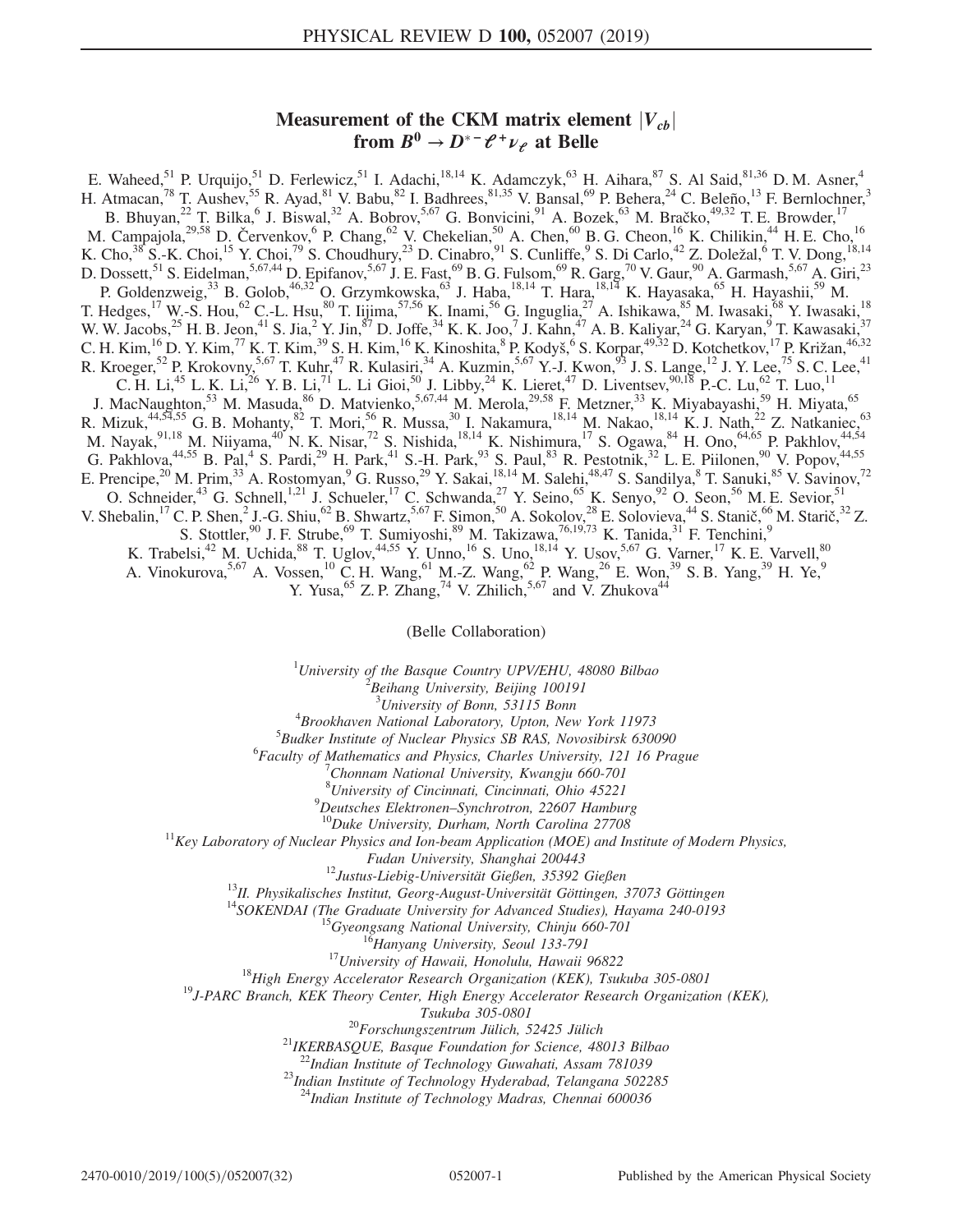$\begin{tabular}{c} \multicolumn{4}{c}{ \begin{tabular}{c} \multicolumn{4}{c}{\textbf{``I}} \multicolumn{4}{c}{ \multicolumn{4}{c}{ \multicolumn{4}{c}{ \multicolumn{4}{c}{ \multicolumn{4}{c}{ \multicolumn{4}{c}{ \multicolumn{4}{c}{ \multicolumn{4}{c}{ \multicolumn{4}{c}{ \multicolumn{4}{c}{ \multicolumn{4}{c}{ \multicolumn{4}{c}{ \multicolumn{4}{c}{ \multicolumn{4}{c}{ \multicolumn{4}{c}{ \multicolumn{4}{c}{ \multicolumn{4}{c}{ \multicolumn{4}{c}{ \multicolumn{4}{c}{ \multicolumn{4}{c$ <sup>48</sup>University of Malaya, 50603 Kuala Lumpur<br><sup>49</sup>University of Maribor, 2000 Maribor<br><sup>50</sup>Max-Planck-Institut für Physik, 80805 München<br><sup>51</sup>School of Physics, University of Melbourne, Victoria 3010<br><sup>52</sup>University of Missis  $^{53}$ University of Miyazaki, Miyazaki 889-2192<br>  $^{54}$ Moscow Physical Engineering Institute, Moscow 115409<br>  $^{55}$ Moscow Institute of Physics and Technology, Moscow Region 141700 <sup>56</sup>Graduate School of Science, Nagoya University, Nagoya 464-8602<br><sup>57</sup>Kobayashi-Maskawa Institute, Nagoya University, Nagoya 464-8602<br><sup>58</sup>Università di Napoli Federico II, 80055 Napoli<br><sup>59</sup>Nara Women's University, Nara 6  $^{60}$ National Central University, Chung-li 32054<br> $^{61}$ National United University, Miao Li 36003  $^{62}$ Department of Physics, National Taiwan University, Taipei 10617 <sup>63</sup>H. Niewodniczanski Institute of Nuclear Physics, Krakow 31-342<br><sup>64</sup>Nippon Dental University, Niigata 951-8580<br><sup>65</sup>Niigata University, Niigata 950-2181<br><sup>66</sup>University of Nova Gorica, 5000 Nova Gorica<br><sup>67</sup>Novosibirsk St <sup>69</sup>Pacific Northwest National Laboratory, Richland, Washington 99352<br><sup>70</sup>Panjab University, Chandigarh 160014<br><sup>71</sup>Peking University, Beijing 100871 <sup>72</sup>University of Pittsburgh, Pittsburgh, Pennsylvania 15260<br>
<sup>73</sup>Theoretical Research Division, Nishina Center, RIKEN, Saitama 351-0198<br>
<sup>74</sup>University of Science and Technology of China, Hefei 230026<br>
<sup>75</sup>Seoul National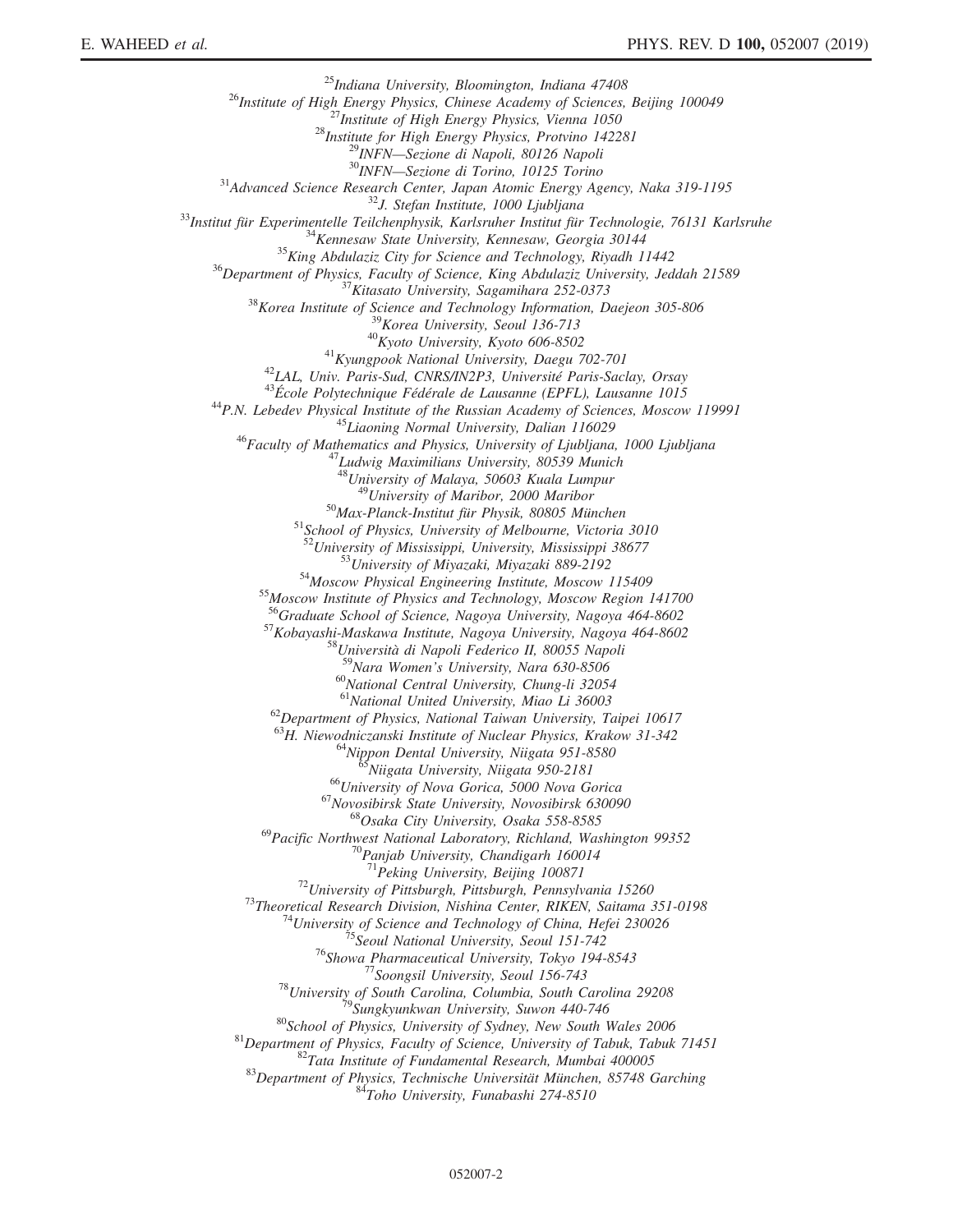<sup>85</sup>Department of Physics, Tohoku University, Sendai 980-8578<br>
<sup>86</sup>Earthquake Research Institute, University of Tokyo, Tokyo 113-0032<br>
<sup>87</sup>Department of Physics, University of Tokyo, Tokyo 113-0033<br>
<sup>88</sup>Tokyo Institute of

(Received 21 April 2019; published 11 September 2019)

We present a new measurement of the Cabibbo-Kobayashi-Maskawa matrix element  $|V_{cb}|$  from  $B^0 \to D^{*-}\ell^+\nu_\ell$  decays, reconstructed with the full Belle data set of 711 fb<sup>-1</sup> integrated luminosity. Two form factor parametrizations, originally conceived by the Caprini-Lellouch-Neubert (CLN) and the Boyd, Grinstein and Lebed (BGL) groups, are used to extract the product  $\mathcal{F}(1)\eta_{EW}|V_{cb}|$  and the decay form factors, where  $\mathcal{F}(1)$  is the normalization factor and  $\eta_{EW}$  is a small electroweak correction. In the CLN parametrization we find  $\mathcal{F}(1)\eta_{\text{EW}}|V_{cb}| = (35.06 \pm 0.15 \pm 0.56) \times 10^{-3}$ ,  $\rho^2 = 1.106 \pm 0.031 \pm 0.007$ ,  $R_1(1) = 1.229 \pm 0.028 \pm 0.009$ ,  $R_2(1) = 0.852 \pm 0.021 \pm 0.006$ . For the BGL parametrization we obtain  $\mathcal{F}(1)\eta_{EW}|V_{cb}| = (34.93 \pm 0.23 \pm 0.59) \times 10^{-3}$ , which is consistent with the world average when correcting for  $\mathcal{F}(1)\eta_{EW}$ . The branching fraction of  $B^0 \to D^{*-}\ell^+\nu_\ell$  is measured to be  $B(D) \to D^{*-}\ell^+\nu$ .  $\to (4.00 \pm 0.02 \pm 0.16)\%$ . We also present a new test of lapton flavor universality  $\mathcal{B}(B^0 \to D^{*-}\ell^+\nu_{\ell}) = (4.90 \pm 0.02 \pm 0.16)\%$ . We also present a new test of lepton flavor universality violation in semileptonic B decays,  $\frac{\beta(B^0 \rightarrow D^{*-}e^+\nu)}{\beta(B^0 \rightarrow D^{*-}e^+\nu)}$  $\frac{B(B^{\circ} \to D^{\circ} e^{\circ} \nu)}{B(B^{\circ} \to D^{\circ} \mu^+ \nu)} = 1.01 \pm 0.01 \pm 0.03.$  The errors quoted correspond to the statistical and systematic uncertainties, respectively. This is the most precise measurement of  $\mathcal{F}(1)\eta_{EW}|V_{cb}|$  and form factors to date and the first experimental study of the BGL form factor parametrization in an experimental measurement.

DOI: [10.1103/PhysRevD.100.052007](https://doi.org/10.1103/PhysRevD.100.052007)

## I. INTRODUCTION

The decay  $B^0 \to D^{*-}\ell^+\nu_\ell$  is used to measure the Cabibbo-Kobayashi-Maskawa (CKM) matrix element  $|V_{cb}|$  [\[1,2\],](#page-30-0) the magnitude of the coupling between b and c quarks in weak interactions and a fundamental parameter of the Standard Model (SM). The  $B^0 \rightarrow$  $D^{*-}\ell^+\nu_\ell$  decay is studied in the context of heavy quark effective theory (HQET) in which the hadronic matrix elements are parametrized by the form factors that can describe this decay. The decay amplitudes of  $B^0 \rightarrow$  $D^{*-}\ell^+\nu_\ell$  are described by three helicity amplitudes which are extracted from the three polarization states of the  $D^*$ meson: two transverse polarization terms,  $H_{\pm}$ , and one longitudinal polarization term,  $H_0$ .

<span id="page-2-1"></span>There exists a long standing tension in the measurement of  $|V_{cb}|$  using the inclusive approach, based on measurements of the decay mode  $B \to X_c \ell \nu$ , and the exclusive approach based on  $B \to D^* \ell \nu$ . Currently, the world averages for  $|V_{cb}|$  for inclusive and exclusive decay modes are [3] for inclusive and exclusive decay modes are [\[3\]](#page-30-1)

$$
|V_{cb}| = (42.2 \pm 0.8) \times 10^{-3} \quad \text{(inclusive)}, \qquad (1)
$$

<span id="page-2-0"></span>
$$
|V_{cb}| = (39.1 \pm 0.4) \times 10^{-3} \quad \text{(CLN, exclusive)}, \quad (2)
$$

where the errors are the experimental and the theoretical combined. The difference between the inclusive and exclusive approaches is more than  $2.5\sigma$ . It is thought that the previous theoretical approaches using the CLN form factor parametrization [\[4\]](#page-30-2) were model dependent and introduced a bias, and therefore model independent form factor approaches based on BGL [\[5\]](#page-30-3) should be used. In this paper we report data fits with both approaches for the first time. In this paper, the decay is reconstructed in the channel  $B^0 \to D^{*-}e^+\nu_e$ , followed by  $D^{*-} \to \bar{D}^0 \pi_s^-$  and  $\bar{D}^0 \to K^-\pi^+$  [\[6\]](#page-30-4). This channel offers the best purity for the measurement, which is critical as the measurement will be limited by systematic uncertainties. This is the most precise determination of  $|V_{cb}|$  performed with exclusive semileptonic B decays to date. This result supersedes the previous results on  $B^0 \to D^{*-}\ell^+\nu_\ell$  with an untagged approach from Belle [\[7\].](#page-30-5) A major experimental improvement to the Belle track reconstruction software was implemented in 2011, leading to substantially higher slow pion tracking efficiencies [\[8\]](#page-30-6) and hence much larger signal yields than in the previous analysis.

Published by the American Physical Society under the terms of the [Creative Commons Attribution 4.0 International](https://creativecommons.org/licenses/by/4.0/) license. Further distribution of this work must maintain attribution to the author(s) and the published article's title, journal citation, and DOI. Funded by SCOAP<sup>3</sup>.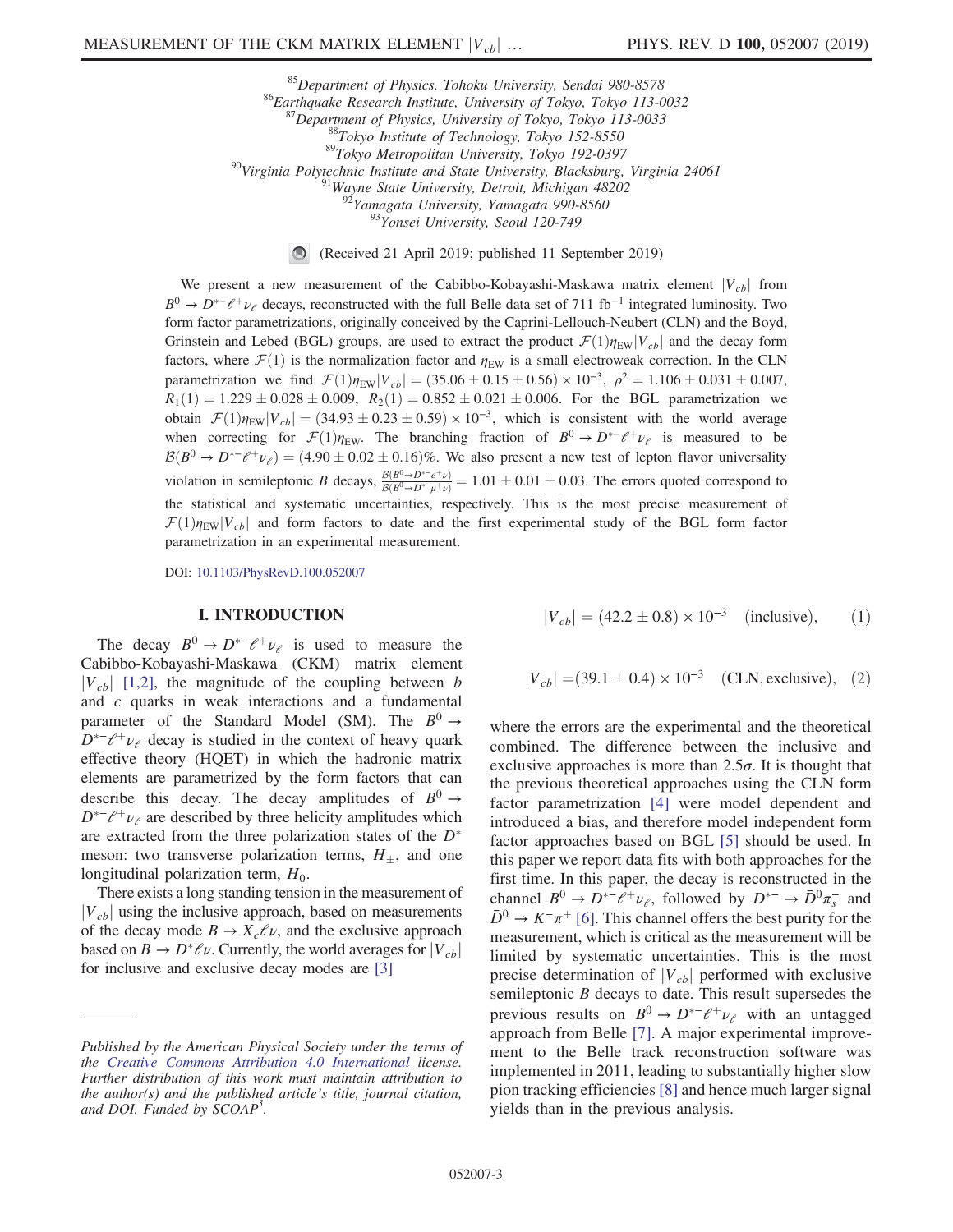# II. EXPERIMENTAL APPARATUS AND DATA SAMPLES

<span id="page-3-1"></span>We use the full  $\Upsilon(4S)$  data sample containing  $(772\pm11)\times$  $10^6B\bar{B}$  pairs equivalent to 711 fb<sup>-1</sup> of integrated luminosity recorded with the Belle detector[\[9\]](#page-30-7) at the asymmetric-energy  $e^+e^-$  collider KEKB [\[10\].](#page-30-8) An additional 88 fb<sup>-1</sup> of data collected 60 MeV below the  $\Upsilon(4S)$  was used for the estimation of  $q\bar{q}$  ( $q = u, d, s, c$ ) continuum background.

The Belle detector is a large-solid-angle magnetic spectrometer that consists of a silicon vertex detector (SVD), a 50-layer central drift chamber (CDC), an array of aerogel threshold Cherenkov counters (ACC), a barrellike arrangement of time-of-flight scintillation counters (TOF), and an electromagnetic calorimeter (ECL) comprised of CsI(Tl) crystals located inside a superconducting solenoid coil that provides a 1.5 T magnetic field. An iron flux-return located outside of the coil is instrumented to detect  $K_L^0$  mesons and to identify muons (KLM). The detector is described in detail elsewhere [\[9\]](#page-30-7). Two inner detector configurations were used. A 2.0 cm radius beampipe and a 3-layer silicon vertex detector was used for the first subsample of  $152 \times 10^6$  pairs (denoted as SVD1), while a 1.5 cm radius beampipe, a 4-layer silicon detector and a small-cell inner drift chamber were used to record the remaining  $620 \times 10^6 B\bar{B}$  pairs [\[11\]](#page-30-9) (denoted as SVD2). We refer to these subsamples later in the paper.

## A. Monte Carlo simulation

Monte Carlo simulated events are used to determine the analysis selection criteria, study the background and estimate the signal reconstruction efficiency. Events with a  $B\bar{B}$ pair are generated using EVTGEN [\[12\],](#page-30-10) and the B meson decays are reproduced based on branching fractions reported in Ref. [\[13\]](#page-30-11). The hadronization process of  $B$  meson decays that do not have experimentally-measured branching fractions is inclusively reproduced by PYTHIA [\[14\].](#page-30-12) For continuum events, the initial quark pair is hadronized by PYTHIA, and hadron decays are modeled by EVTGEN. The final-state radiation from charged particles is added using PHOTOS [\[15\]](#page-30-13). Detector responses are simulated with GEANT3 [\[16\].](#page-30-14)

## B. Event reconstruction and selection criteria

Charged particle tracks are required to originate from the interaction point, and to have good track fit quality. The criteria for the track impact parameters in the  $r - \phi$  and z directions are:  $dr < 2$  cm and  $|dz| < 4$  cm, respectively. In addition we require that each track has at least one associated hit in any layer of the SVD. For pion and kaon candidates, we use likelihoods determined using the Cherenkov light yield in the ACC, the time-of-flight information from the TOF, and  $dE/dx$  from the CDC.

Neutral  $\bar{D}^0$  meson candidates are reconstructed in the clean  $\bar{D}^0 \to K^+\pi^-$  decay channel. The daughter tracks are fitted to a common vertex using a Kalman fit algorithm, with a  $\chi^2$ -probability requirement of greater than 10<sup>-3</sup> to reject misreconstructed  $\bar{D}^0$  candidates. The reconstructed  $\bar{D}^0$  invariant mass is required to be in a window of  $\pm$ 13.75 MeV/ $c^2$  from the nominal  $D^0$  mass, corresponding to a width of  $2.5\sigma$ , determined from data.

The  $\bar{D}^0$  candidates are combined with an additional pion that has a charge opposite that of the kaon, to form  $D^{*-}$ candidates. Pions produced in this transition are close to the kinematic threshold, with a mean momentum of approximately 100 MeV/c, hence are denoted slow pions,  $\pi_s^-$ . There are no SVD hit requirements for slow pions. Another vertex fit is performed between the  $D^0$  and the  $\pi_s^-$  and a  $\chi^2$ -probability requirement of greater than 10<sup>-3</sup> is again imposed. The invariant mass difference between the  $D^{*-}$ and the  $\bar{D}^0$  candidates,  $\Delta M = M_{D^*} - M_{D^0}$ , is first required<br>to be less than 165 MeV/ $c^2$  for the background fit, and to be less than 165 MeV/ $c^2$  for the background fit, and further tightened for the signal yield determination.

Although the contribution from continuum is relatively small in this analysis, and is dominated by fake  $D^*$ , we further suppress prompt charm by imposing an upper threshold on the  $D^*$  momentum of 2.45 GeV/c in the center-of-mass (CM) frame (Fig. [1](#page-3-0)).

Candidate B mesons are reconstructed by combining  $D^*$ candidates with an oppositely charged electron or muon. Electron candidates are identified using the ratio of the energy detected in the ECL to the momentum of the track, the ECL shower shape, the distance between the track at the ECL surface and the ECL cluster center, the energy loss in the CDC  $(dE/dx)$  and the response of the ACC. For electron candidates we search for nearby bremsstrahlung photons in a cone of 3 degrees around the electron track, and sum the momenta with that of the electron. Muons are identified by their penetration range and transverse scattering in the KLM system. In the momentum region relevant to this analysis, charged leptons are identified with an efficiency of about 90%, while the probabilities to

<span id="page-3-0"></span>

FIG. 1. The  $D^*$  momenta in the CM frame, for on-resonance and scaled off-resonance data. The dotted line shows the cut applied for suppression of continuum.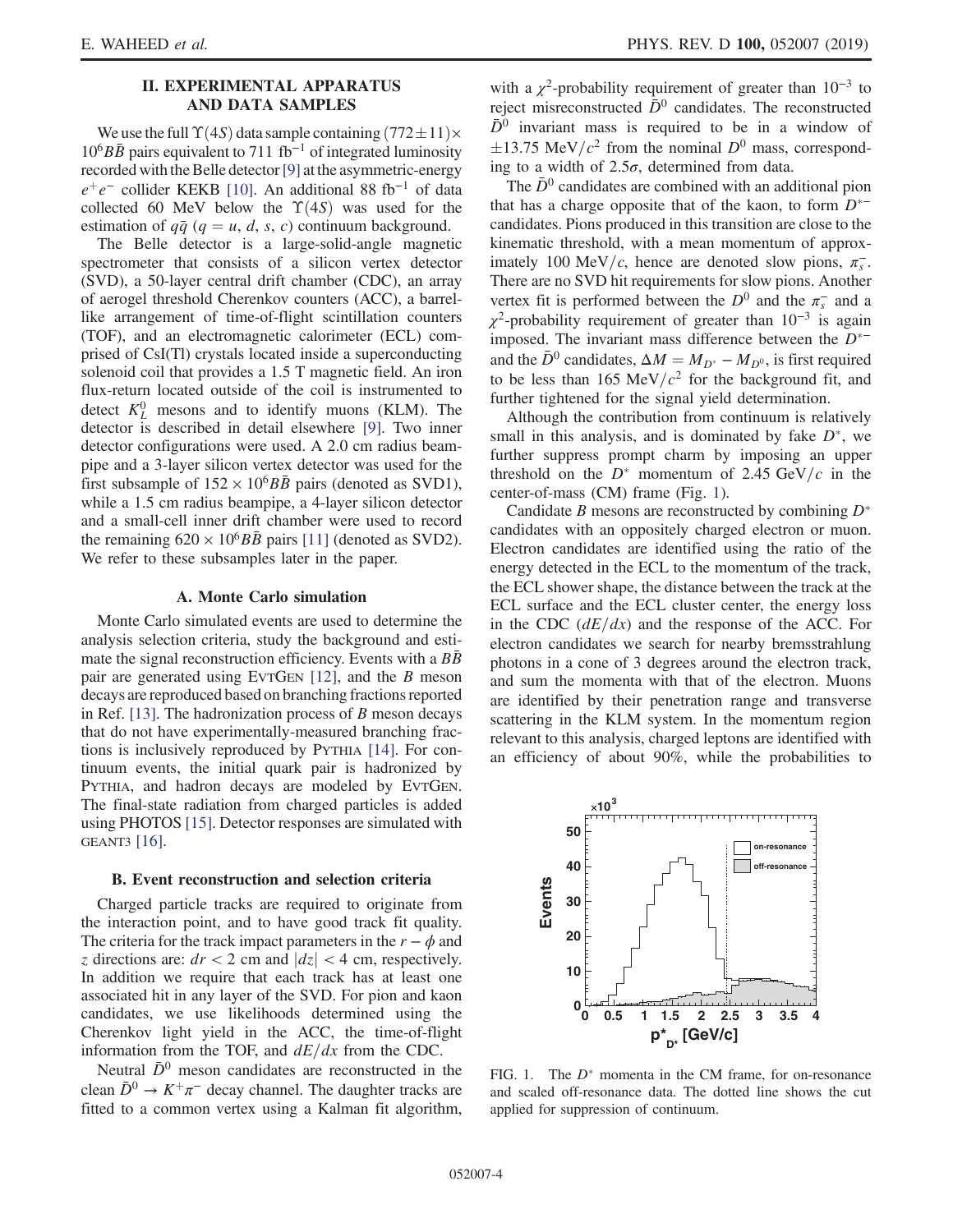<span id="page-4-0"></span>

FIG. 2. Tree level Feynman diagram for  $B^0 \to D^{*-}\ell^+\nu_{\ell}$ .

misidentify a pion as an electron and muon are 0.25% and 1.5% respectively [\[17\]](#page-30-15) [\[18\]](#page-30-16). We impose lower thresholds on the momentum of the leptons, such that they reach the respective particle identification detectors for good hadron fake rejection. Here we impose lab frame momentum thresholds of 0.3 GeV/c for electrons and 0.6 GeV/c for muons. We furthermore require an upper threshold of 2.4 GeV/ $c$  in the CM frame to reject continuum events.

## III. DECAY KINEMATICS

The tree level transition of the  $B^0 \to D^{*-}\ell^+\nu_{\ell}$  decay is shown in Fig. [2.](#page-4-0) Three angular variables and the hadronic recoil are used to describe this decay. The latter is defined as follows:

$$
w = \frac{P_B \cdot P_{D^*}}{m_B m_{D^*}} = \frac{m_B^2 + m_{D^*}^2 - q^2}{2m_B m_{D^*}},
$$
(3)

where  $P_B$  and  $P_{D^*}$  are four momenta of the B and the  $D^*$ mesons respectively,  $m_B$ ,  $m_{D^*}$  are their masses, and  $q^2$  is the invariant mass squared of the lepton-neutrino system. The range of w is restricted by the allowed values of  $q^2$ such that the minimum value of  $q_{\text{min}}^2 = m_\ell^2 \approx 0 \text{ GeV}^2$ <br>corresponds to the maximum value of w corresponds to the maximum value of  $w$ ,

<span id="page-4-1"></span>

FIG. 3. Definition of the angles  $\theta_{\ell}$ ,  $\theta_{\nu}$  and  $\gamma$  for the decay  $B^0 \to D^{*-} \ell^+ \nu_{\ell}.$ 

$$
w_{\text{max}} = \frac{m_B^2 + m_{D^*}^2}{2m_B m_{D^*}}.\tag{4}
$$

The three angular variables are depicted in Fig. [3](#page-4-1) and are defined as follows.

- (i)  $\theta$ <sub>e</sub> is the angle between the direction of the lepton and the direction opposite the  $B$  meson in the virtual W rest frame.
- (ii)  $\theta_{\rm v}$  is the angle between the direction of the  $D^0$ meson and the direction opposite the  $B$  meson in the  $D^*$  rest frame.
- (iii)  $\chi$  is the angle between the two planes formed by the decays of the W and the  $D^*$  meson, defined in the rest frame of the  $B^0$  meson.

# IV. SEMILEPTONIC DECAYS

In the massless lepton limit, the  $B^0 \to D^{*-} \ell^+ \nu_{\ell}$  differential decay rate is given by [\[7\]](#page-30-5)

<span id="page-4-2"></span>
$$
\frac{d\Gamma(B^0 \to D^{*-}\ell^+\nu_{\ell})}{dw d\cos\theta_{\ell}d\cos\theta_{\nu}d\chi} = \frac{\eta_{\rm EW}^2 3m_B m_{D^*}^2}{4(4\pi)^4} G_F^2 |V_{cb}|^2 \sqrt{w^2 - 1} (1 - 2wr + r^2) \{ (1 - \cos\theta_{\ell})^2 \sin^2\theta_{\nu} H_+^2(w) + (1 + \cos\theta_{\ell})^2 \sin^2\theta_{\nu} H_+^2(w) + 4\sin^2\theta_{\ell} \cos^2\theta_{\nu} H_0^2(w) - 2\sin^2\theta_{\ell} \sin^2\theta_{\nu} \cos 2\chi H_+(w) H_-(w) - 4\sin\theta_{\ell} (1 - \cos\theta_{\ell}) \sin\theta_{\nu} \cos\theta_{\nu} \cos\chi H_+(w) H_0(w) + 4\sin\theta_{\ell} (1 + \cos\theta_{\ell}) \sin\theta_{\nu} \cos\theta_{\nu} \cos\chi H_-(w) H_0(w) \},
$$
\n
$$
(5)
$$

where  $r = m_{D^*}/m_B$ ,  $G_F = (1.6637 \pm 0.00001) \times 10^{-5} \hbar c^2$ <br>GeV<sup>-2</sup> and  $n_{\text{max}}$  is a small electroweak correction (Calcu- $GeV^{-2}$  and  $\eta_{EW}$  is a small electroweak correction (Calculated to be 1.006 in Ref. [\[19\]](#page-30-17)). The helicity amplitudes  $(H_{\pm}, H_0)$  are defined as

$$
H_i(w) = m_B \frac{R^*(1 - r^2)(w + 1)}{2\sqrt{1 - 2wr + r^2}} h_{A_1}(w) |\tilde{H}_i(w)|, \quad (6)
$$

where

$$
\tilde{H}_{\pm}(w) = \frac{\sqrt{1 - 2wr + r^2} \left(1 \mp \sqrt{\frac{w-1}{w+1}} R_1\right)(w)}{2\sqrt{1 - 2wr + r^2}},\quad(7)
$$

$$
\tilde{H}_0(w) = 1 + \frac{(w-1)(1 - R_2(w))}{(1 - r)},
$$
\n(8)

$$
R^* = \frac{2\sqrt{m_B m_{D*}}}{m_B + m_{D*}}.\t(9)
$$

## A. The CLN parametrization

The helicity amplitudes  $H_{\pm,0}(w)$  in Eq. [\(5\)](#page-4-2) are given in terms of three form factors. In the CLN parametrization [\[4\]](#page-30-2) one writes these helicity amplitudes in terms of the form factor  $h_{A_1}(w)$  and the form factor ratios  $R_{1,2}(w)$ . They are defined as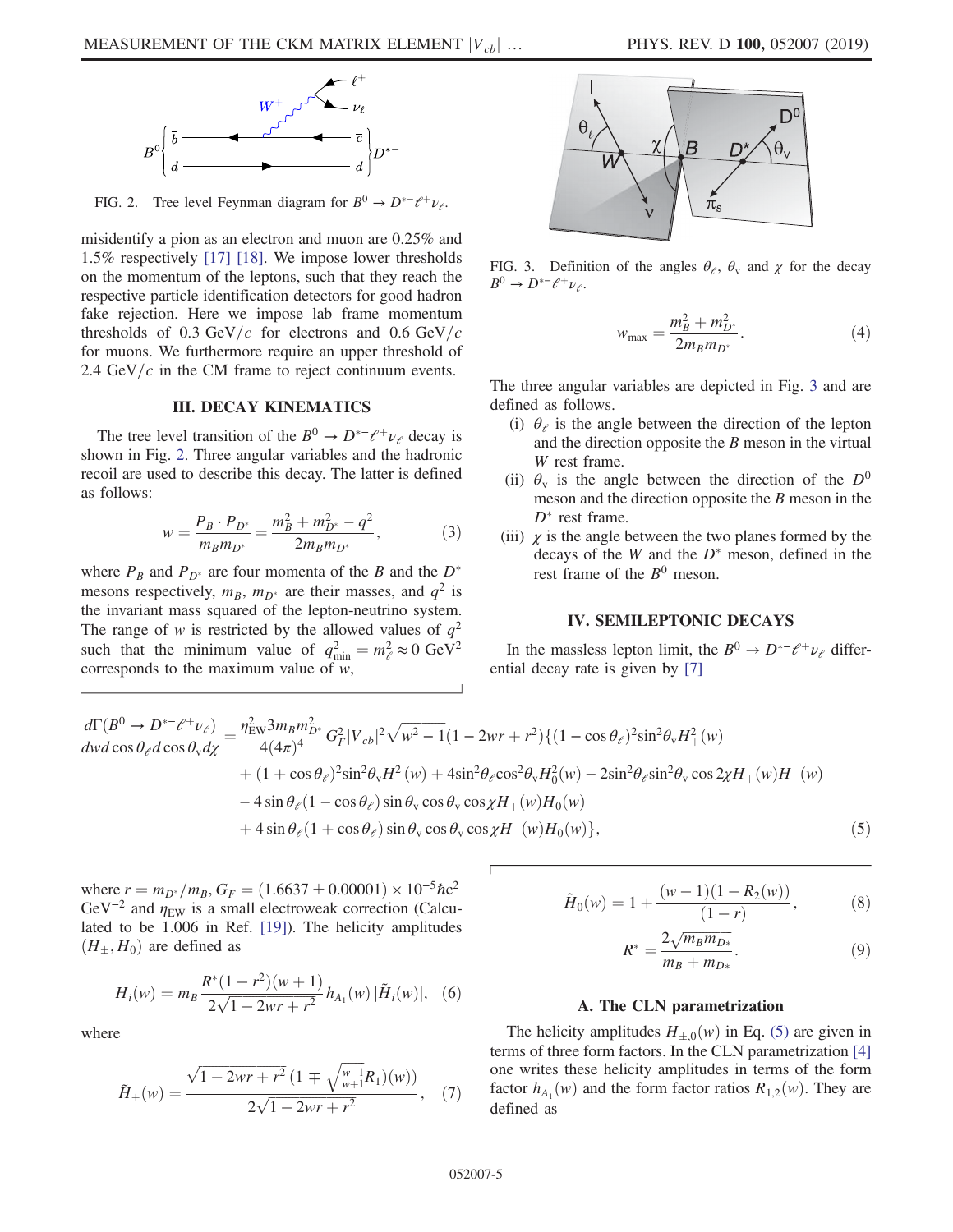$$
h_{A_1}(w) = h_{A_1}(1)[1 - 8\rho^2 z + (53\rho^2 - 15)z^2 - (231\rho^2 - 91)z^3],
$$
\n(10)

$$
R_1(w) = R_1(1) - 0.12(w - 1) + 0.05(w - 1)^2, \quad (11)
$$

$$
R_2(w) = R_2(1) + 0.11(w - 1) - 0.06(w - 1)^2, \quad (12)
$$

where  $z(w) = \frac{(\sqrt{w+1} - \sqrt{2})}{(\sqrt{w+1} + \sqrt{2})}$  $\frac{(\sqrt{w+1}-\sqrt{2})}{(\sqrt{w+1}+\sqrt{2})}$ . Perfect heavy quark symmetry implies that  $R_1(w) = R_2(w) = 1$ . In addition to the form factor normalization,  $h_{A_1}(1) = \mathcal{F}(1)$ , there are three independent parameters  $\rho^2$ ,  $R_1(1)$  and  $R_2(1)$ . The values of these parameters are not calculated theoretically instead they are extracted by an analysis of experimental data.

## B. The BGL parametrization

A more general parametrization comes from BGL [\[5\]](#page-30-3), recently used in Refs. [\[20,21\].](#page-30-18) In their approach, the helicity amplitudes  $H_i$  are given by

$$
H_0(w) = \mathcal{F}_1(w) / \sqrt{q^2},
$$
  
\n
$$
H_{\pm}(w) = f(w) \mp m_B m_{D^*} \sqrt{w^2 - 1} g(w).
$$
 (13)

The relation between the relevant form factors in the CLN and BGL notations are

<span id="page-5-2"></span>
$$
h_{A_1}(w) = \frac{f(w)}{\sqrt{m_B m_{D^*}} (1+w)},
$$
  
\n
$$
R_1(w) = (w+1) m_B m_{D^*} \frac{g(w)}{f(w)},
$$
  
\n
$$
R_2(w) = \frac{w-r}{w-1} - \frac{\mathcal{F}_1(w)}{m_B (w-1) f(w)}.
$$
 (14)

The three BGL form factors can be written as a series in powers of z,

<span id="page-5-0"></span>TABLE I. The  $B_c^{(*)}$  masses used in the Blaschke factors of the BGL parametrization.

| Type Mass $(GeV/c2)$ |       |
|----------------------|-------|
| $1 -$                | 6.337 |
| $1 -$                | 6.899 |
| $1 -$                | 7.012 |
| $1 -$                | 7.280 |
| $1^{+}$              | 6.730 |
| $1^+$                | 6.736 |
| $1^{+}$              | 7.135 |
| $1+$                 | 7.142 |

$$
f(z) = \frac{1}{P_{1+}(z)\phi_f(z)} \sum_{n=0}^{\infty} a_n^f z^n,
$$
  

$$
\mathcal{F}_1(z) = \frac{1}{P_{1+}(z)\phi_{\mathcal{F}_1}(z)} \sum_{n=0}^{\infty} a_n^{\mathcal{F}_1} z^n,
$$
  

$$
g(z) = \frac{1}{P_{1-}(z)\phi_g(z)} \sum_{n=0}^{\infty} a_n^g z^n.
$$
 (15)

In these equations the Blaschke factors,  $P_{1\pm}$ , are given by

$$
P_{1\pm}(z) = \prod_{P=1}^{n} \frac{z - z_P}{1 - z z_P},
$$
\n(16)

where  $z_P$  is defined as

$$
z_P = \frac{\sqrt{t_+ - m_P^2} - \sqrt{t_+ - t_-}}{\sqrt{t_+ - m_P^2} + \sqrt{t_+ - t_-}},\tag{17}
$$

while  $t_{\pm} = (m_B \pm m_{D^*})$ <br> $R^*$  resonances. The pr )<sup>2</sup> and  $m_P$  denotes the masses of the oduct is extended to include all  $R$  $B_c^*$  resonances. The product is extended to include all  $B_c$ resonances below the  $B - D^*$  threshold of 7.29 GeV/ $c^2$ with the appropriate quantum numbers  $[1^+$  for  $f(w)$  and  $\mathcal{F}_1(w)$ , and 1<sup>-</sup> for  $g(w)$ ]. We use the  $B_c$  resonances listed in Table [I.](#page-5-0) The  $B_c$  resonances also enter the 1<sup>−</sup> unitarity bounds as single particle contributions. The outer functions  $\phi_i$  for  $i = g, f, \mathcal{F}_1$  are as follows:

$$
\phi_g(z) = \sqrt{\frac{n_I}{3\pi\chi^T(+u)}} \frac{2^4r^2(1+z)^2(1-z)^{-1/2}}{[(1+r)(1-z)+2\sqrt{r}(1+z)]^4},
$$
  
\n
$$
\phi_f(z) = \frac{4r}{m_B^2} \sqrt{\frac{n_I}{3\pi\chi^T(-u)}} \frac{(1+z)(1-z)^{3/2}}{[(1+r)(1-z)+2\sqrt{r}(1+z)]^4},
$$
  
\n
$$
\phi_{\mathcal{F}_1}(z) = \frac{4r}{m_B^3} \sqrt{\frac{n_I}{6\pi\chi^T(-u)}} \frac{(1+z)(1-z)^{5/2}}{[(1+r)(1-z)+2\sqrt{r}(1+z)]^5},
$$
  
\n(18)

where  $\chi^T$ (+u) and  $\chi^T$ (−u) are constants given in Table [II](#page-5-1), and  $n_1 = 2.6$  represents the number of spectator quarks (three), decreased by a large and conservative SU(3) breaking factor. At zero recoil ( $w = 1$  or  $z = 0$ ) there is a relation between two of the form factors,

$$
\mathcal{F}_1(0) = (m_B - m_{D^*})f(0). \tag{19}
$$

The coefficients of the expansions in Eq. [\(15\)](#page-5-2) are subject to unitarity bounds based on analyticity and the operator

<span id="page-5-1"></span>TABLE II. Inputs used in the BGL fit.

| Input           | Value                                                                                                                  |
|-----------------|------------------------------------------------------------------------------------------------------------------------|
| $m_{R^{0}}$     | 5.279 GeV/ $c^2$                                                                                                       |
| $m_{D^{*+}}$    | 2.010 GeV/ $c^2$                                                                                                       |
| $\eta_{\rm EW}$ | 1.0066                                                                                                                 |
| $\chi^T(+u)$    |                                                                                                                        |
| $\chi^T(-u)$    | $5.28 \times 10^{-4}$ (GeV/c <sup>2</sup> ) <sup>-2</sup><br>$3.07 \times 10^{-4}$ (GeV/c <sup>2</sup> ) <sup>-2</sup> |
|                 |                                                                                                                        |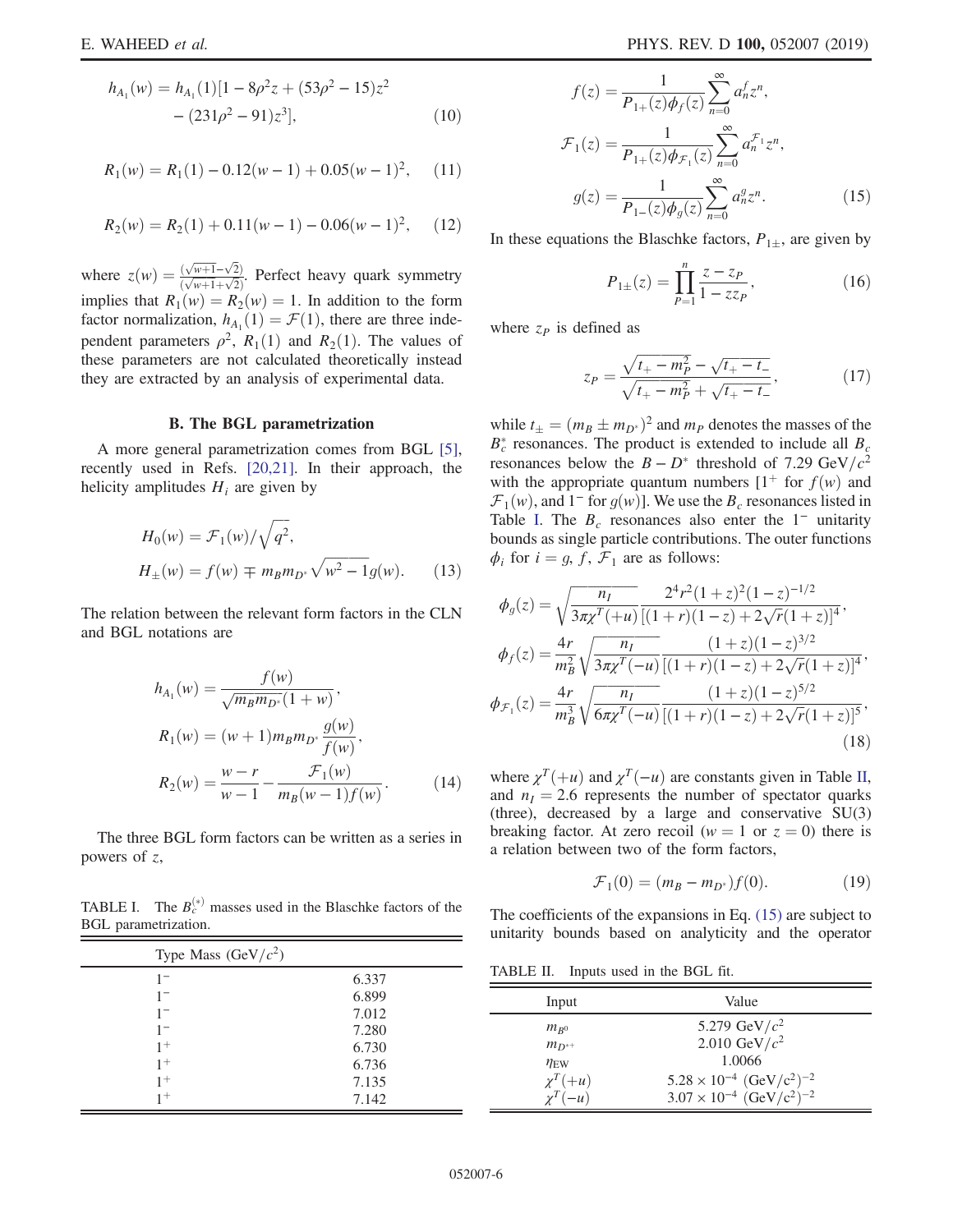product expansion applied to correlators of two hadronic  $\bar{c}b$ currents:

$$
\sum_{i=0}^{\infty} (a_n^g)^2 < 1,
$$
\n
$$
\sum_{i=0}^{\infty} \left[ (a_n^f)^2 + (a_n^{\mathcal{F}_1})^2 \right] < 1.
$$
\n(20)

They ensure rapid convergence of the z expansion over the whole physical region,  $0 < z < 0.056$ . The series must be truncated at some power  $n_{\text{max}}$ .

#### V. BACKGROUND ESTIMATION

The most powerful discriminator against background is the cosine of the angle between the B and the  $D^*\ell$ momentum vectors in the CM frame under the assumption that the B decays to  $D^*\ell\nu$ . In the CM frame, the B direction lies on a cone around the  $D^*\ell$  axis with an opening angle  $\theta_{B,D^*\ell}$ , defined through the relation:

$$
\cos \theta_{B,D^*\ell} = \frac{2E_B^* E_{D^*\ell}^* - m_B^2 - m_{D^*\ell}^2}{2|\vec{p}_B^*||\vec{p}_{D^*\ell}^*|},\tag{21}
$$

where  $E_{\beta}^*$  is half of the CM energy and  $|\vec{p}_{\beta}^*|$  is  $\sqrt{E_{\beta}^{*2} - m_B^2}$ .<br>The quantities  $F^*$   $\vec{p}^*$  and  $m_{\text{max}}$  are determined from The quantities  $E^*_{D^*\ell}$ ,  $\vec{p}_{D^*\ell}^*$  and  $m_{D^*\ell}$  are determined from the reconstructed  $D^*\ell$  system.

The irreducible background in the sample is split into the following categories.

- (i) Resonant  $B \to D^{**} \ell \nu$  decays, where a  $D^{**}$  decays to a  $D^*$ , and nonresonant  $B \to D^* \pi \ell \nu$  decays.
- (ii) Correlated cascade decays where the  $D^*$  and  $\ell$ originate from the same B, e.g.,  $B \to D^* \tau \nu$  $(\tau \to \ell \nu \bar{\nu})$ , and  $B \to D^*D$ ,  $D \to \ell X$ .
- (iii) Uncorrelated decays, where the  $D^*$  and  $\ell$  originate from different B mesons in the event.
- (iv) Misidentified leptons (fake leptons), where the probability for a hadron being identified as a lepton is small but not negligible, and is highest in the low momentum region.
- (v) Fake  $D^*$  candidates, where the  $D^*$  is incorrectly reconstructed.

(vi)  $q\bar{q}$  continuum, typically  $e^+e^- \rightarrow c\bar{c}$  events that contain  $D^*$  decays.

The  $B \to D^{**} \ell \nu$  background component is comprised of four *P*-wave resonant modes  $(D_1, D_0^*, D_1', D_2^*)$  for both neutral and charged B decays. They are categorized according to the angular momentum of the light constituent,  $j_{\ell}$ , namely the  $j_e^P = 1/2^-$  doublet of  $D_0^*$  and  $D_1'$  and the  $j_e^P$ <br>3.2007 doublet  $D_0$  and  $D^*$ . The shapes of the  $B_0 \times D^{*+}e$ mallery the  $f_e = 1/2$  doublet of  $D_0$  and  $D_1$  and the  $f_e = 3/2^-$  doublet  $D_1$  and  $D_2^*$ . The shapes of the  $B \to D^{**} \ell \nu q^2$ distributions are corrected to match the predictions of the Leibovich-Ligeti-Stewart-Wise model [\[22\],](#page-30-19) and the branching fractions are corrected to match the most recent experimental constraints [\[3\]](#page-30-1). An additional contribution from nonresonant modes is considered with a large uncertainty on the branching fraction, although it appears to be consistent with zero in recent measurements [\[23\]](#page-30-20).

To estimate the background yields we perform a binned maximum log likelihood fit of the  $D^*\ell$  candidates in three variables,  $\Delta M$ , cos  $\theta_{B,D^*\ell}$ , and  $p_{\ell}$ . The bin ranges are as follows.

- (i)  $\Delta M$ : 5 equidistant bins in the range [0.141, 0.156 GeV/ $c^2$ .
- (ii)  $\cos \theta_{B,D^*e}$ : 15 equidistant bins in the range [-10,5].<br>
iii)  $p_e$ : 2 bins in the ranges [0.6, 0.85, 3.0] GeV/c for
- (iii)  $p_e$ : 2 bins in the ranges [0.6, 0.85, 3.0] GeV/c for muons and  $[0.3, 0.80, 3.0]$  GeV/c for electrons.

Prior to the fit, the residual continuum background is estimated from off-resonance data and scaled by the off- to on-resonance ratio of integrated luminosities and the  $1/s$ dependence of the  $e^+e^- \rightarrow q\bar{q}$  cross section. The kinematics of the off- and on-resonant continuum background is expected to be slightly different and therefore binned correction weights are determined using MC and applied to the scaled offresonance data. The remaining background components are modelled with MC simulation after correcting for the most recent decay modeling parameters (described above), and for differences in reconstruction efficiencies between data and MC. Corrections are applied to the lepton identification efficiencies, hadron identification and misidentification rates, and slow pion tracking efficiencies. The data/MC ratios for high momentum tracking efficiencies are consistent with unity and are only considered in the systematic uncertainty estimates. The results from the background fits are given in Table [III](#page-6-0) and Fig. [4](#page-7-0).

<span id="page-6-0"></span>TABLE III. Signal and background fractions (%) for events selected in the signal region of  $(|\cos \theta_{B,D^* \ell}| < 1$ ,<br>0.144 GeV/c<sup>2</sup> < M < 0.147 GeV/c<sup>2</sup> n > 0.80 GeV/c n > 0.85 GeV/c)  $0.144 \text{ GeV}/c^2 < \Delta M < 0.147 \text{ GeV}/c^2$ ,  $p_e > 0.80 \text{ GeV}/c$ ,  $p_\mu > 0.85 \text{ GeV}/c$ .

|                  |                  | SVD2(e)          | SVD2 $(\mu)$     |
|------------------|------------------|------------------|------------------|
| 19318            | 19748            | 88622            | 87060            |
| $79.89 \pm 0.58$ | $80.12 \pm 0.52$ | $81.00 \pm 0.19$ | $79.86 \pm 0.20$ |
| $0.09 \pm 0.16$  | $1.55 \pm 0.69$  | $0.10 \pm 0.79$  | $1.15 \pm 0.38$  |
| $3.05 \pm 0.09$  | $2.89 \pm 0.06$  | $2.94 \pm 0.01$  | $2.81 \pm 0.01$  |
| $5.82 \pm 0.40$  | $4.00 \pm 0.24$  | $5.08 \pm 0.14$  | $3.62 \pm 0.08$  |
| $1.24 \pm 0.34$  | $1.99 \pm 0.38$  | $1.42 \pm 0.07$  | $2.39 \pm 0.14$  |
| $5.81 \pm 0.50$  | $5.01 \pm 0.58$  | $4.96 \pm 0.15$  | $5.00 \pm 0.24$  |
| $4.11 \pm 0.64$  | $4.44 \pm 0.74$  | $4.48 \pm 0.38$  | $5.16 \pm 0.46$  |
|                  |                  |                  |                  |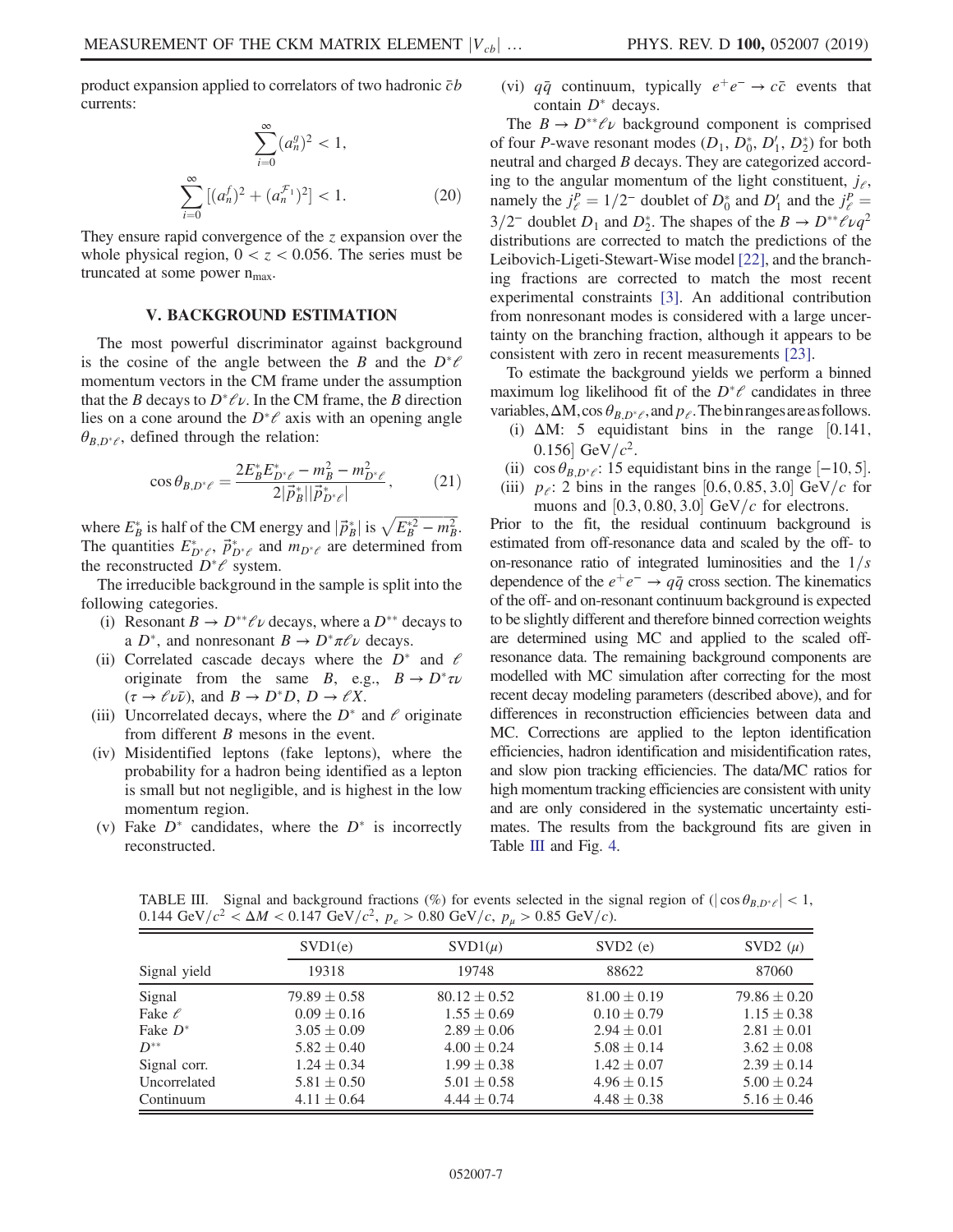<span id="page-7-0"></span>

FIG. 4. Result of the fits to the  $(\cos \theta_{B,D} \neq \Delta M, p_{\ell})$  distributions in the e mode (left) and  $\mu$  mode (right). The bin boundaries are discussed in the text. The points are on resonance data, where the uncertainties ar discussed in the text. The points are on-resonance data, where the uncertainties are smaller than the markers. The color scheme is defined in the figure.

After applying all analysis criteria and subtracting background, a total of 90738 and 89082  $B^0 \rightarrow D^{*-}e^+\nu_e$  and  $B^0 \rightarrow D^{*-} \mu^+ \nu_{\mu}$  signal decays are found respectively.

## VI. MEASUREMENT OF DIFFERENTIAL DISTRIBUTIONS

Measurement of the decay kinematics requires good knowledge of the signal  $B$  direction to constrain the neutrino momentum 4-vector. To determine the  $B$  direction we estimate the CM frame momentum vector of the nonsignal B meson by summing the momenta of the remaining particles in the event  $(\vec{p}_{\text{incl}}^*)$  and choose the direction on the cone that minimizes the difference to  $-p_{\text{incl}}^*$ . To determine  $p_{\text{incl}}^*$  we exclude tracks that do not pass near the interaction point.

The impact parameter requirements depend on the transverse momentum of the track,  $p_T$ , and are set to:

- (i)  $p_T < 250$  MeV/c:  $dr < 20$  cm,  $|dz| < 100$  cm,
- (ii)  $p_T < 500 \text{ MeV}/c$ :  $dr < 15 \text{ cm}$ ,  $|dz| < 50 \text{ cm}$ ,
- (iii)  $p_T \ge 500 \text{ MeV}/c$ :  $dr < 10 \text{ cm}, |dz| < 20 \text{ cm}.$

Some track candidates may be counted multiple times, due to low momentum particles spiralling in the CDC, or due to fake tracks fit to a similar set of detector hits as the real track. These are removed by looking for pairs of tracks with similar kinematics, traveling in the same direction with the same electric charge, or in the opposite direction with the opposite electric charge. Isolated clusters that are not matched to the signal particles (i.e., from photons or  $\pi^0$ decays) are required to have lower energy thresholds to mitigate beam induced background, and are 50, 100 and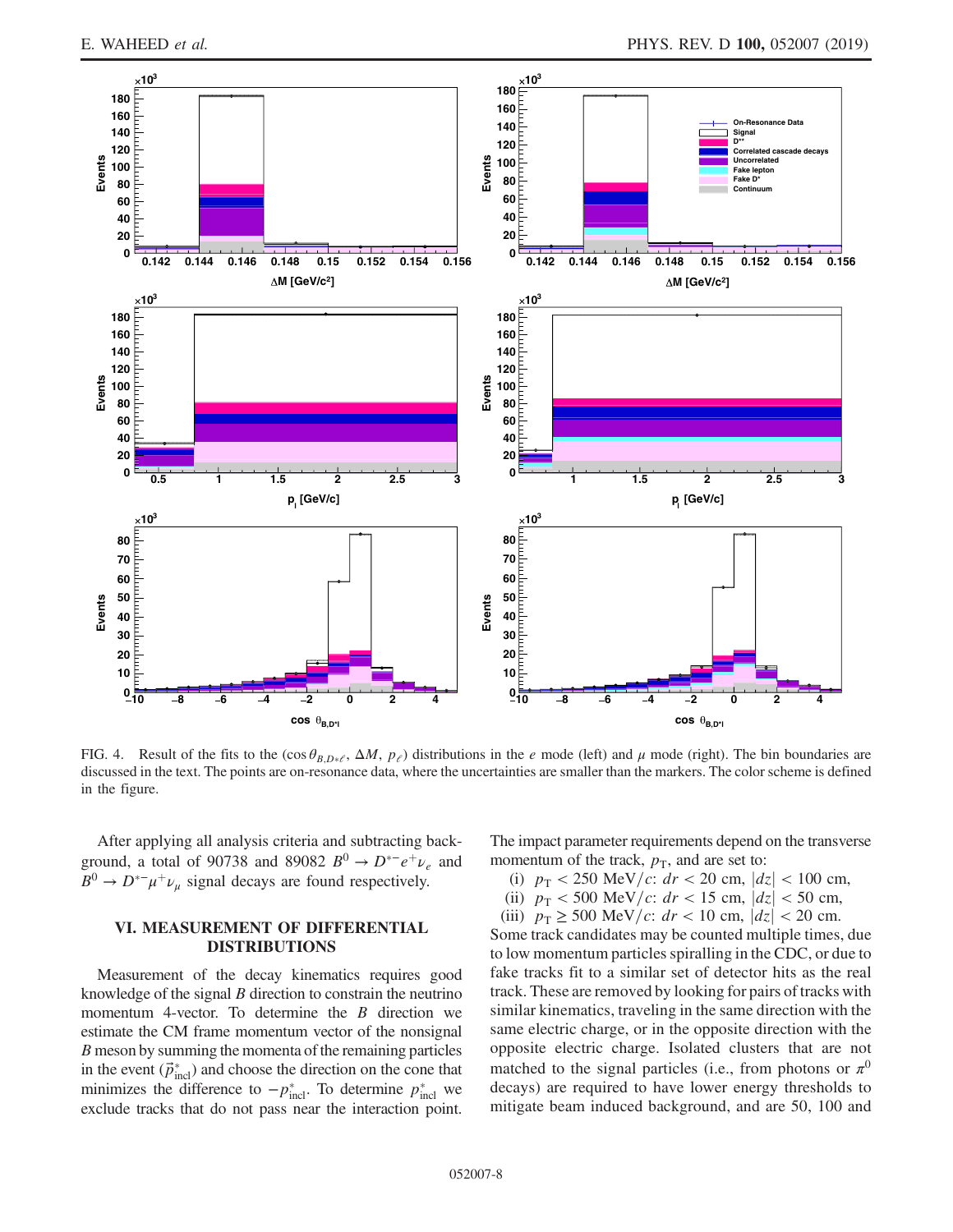<span id="page-8-0"></span>TABLE IV. Fit results for the four subsamples in the CLN parametrization where the following parameters are floated:  $\rho^2$ ,  $R_1(1)$ ,  $R_2(1)$  along with  $\mathcal{F}(1)|V_{cb}\eta_{EW}|$ . The p-value corresponds to the  $\chi^2$ /ndf using the statistical errors only.

|                                                     | SVD1 $e$          | SVD1 $\mu$        | SVD2 $e$          | SVD2 $\mu$        |
|-----------------------------------------------------|-------------------|-------------------|-------------------|-------------------|
| $\rho^2$                                            | $1.165 \pm 0.099$ | $1.165 \pm 0.102$ | $1.087 \pm 0.046$ | $1.095 \pm 0.051$ |
| $R_1(1)$                                            | $1.326 \pm 0.106$ | $1.336 \pm 0.103$ | $1.117 \pm 0.040$ | $1.287 \pm 0.047$ |
| $R_2(1)$                                            | $0.767 \pm 0.073$ | $0.777 \pm 0.074$ | $0.861 \pm 0.030$ | $0.884 \pm 0.034$ |
| $\mathcal{F}(1) V_{cb} \eta_{\rm EW}\times10^3$     | $34.66 \pm 0.48$  | $35.01 \pm 0.50$  | $35.25 \pm 0.23$  | $34.98 \pm 0.25$  |
| $\chi^2$ /ndf                                       | 35/36             | 36/36             | 44/36             | 43/36             |
| $p$ -value                                          | 0.52              | 0.47              | 0.17              | 0.20              |
| $\mathcal{B}(B^0 \to D^{*-} \ell^+ \nu_{\ell})$ [%] | $4.89 \pm 0.06$   | $4.96 \pm 0.06$   | $4.93 \pm 0.03$   | $4.86 \pm 0.03$   |

150 MeV in the barrel, forward and backward endcap regions, respectively. We compute  $\vec{p}_{\text{incl}}$ . by summing the 3-momenta of the selected particles:

$$
\vec{p}_{\text{incl}} = \sum_{i} \vec{p}_{i},\tag{22}
$$

where the index *i* denotes all isolated clusters and tracks that pass the above criteria. This vector is then translated into the CM frame. The energy component,  $E_{\text{incl}}^*$ , is set to the experiment dependent beam energies through  $E_{\text{beam}}^* = \sqrt{s}/2.$ <br>We find that

We find that the one sigma resolutions of the kinematic variables are 0.020 for w, 0.038 for cos  $\theta_{\ell}$ , 0.044 for cos  $\theta_{\rm v}$ and 0.210 for  $\chi$ . Based on these resolutions, and the available data sample, we split each distribution into 10 equidistant bins for the  $|V_{cb}|$  and form factor fits. The fit is performed independently to the electron and muon samples, and later combined to form an average.

## A. Fit to the CLN parametrization

We perform a binned  $\chi^2$  fit to determine the following quantities in the CLN parametrization: the product  $\mathcal{F}_1|V_{cb}|$ , and the three parameters  $\rho^2$ ,  $R_1(1)$  and  $R_2(1)$ that parametrize the form factors. We fit to a set of onedimensional projections of w,  $\cos \theta_{\ell}$ ,  $\cos \theta_{\rm v}$  and  $\chi$ . This reduces complications in the description of the six background components and their correlations across four dimensions. This approach introduces finite bin-to-bin correlations that are accounted for in the  $\chi^2$  calculation.

We choose equidistant binning in each kinematic observable, as described above, and set the ranges according to their kinematically allowed limits. The exception is  $w$ : while the kinematically allowed range is between 1 and 1.504, we restrict this to between 1 and 1.50 such that we can ignore the finite mass of the lepton in the interaction.

The number of expected signal events produced in a given bin *i*,  $N_i^{\text{prod}}$ , is given by

$$
N_i^{\text{prod}} = N_{B^0} \mathcal{B}(D^{*+} \to D^0 \pi^+)
$$
  
 
$$
\times \mathcal{B}(D^0 \to K^- \pi^+) \tau_{B^0} \Gamma_i,
$$
 (23)

where  $N_{B^0}$  is the number of  $B^0$  mesons in the data sample,  $B(D^{*+} \to D^0 \pi^+)$  and  $B(D^0 \to K^-\pi^+)$  are the  $D^*$  and  $D^0$ <br>branching ratios into the final state studied in this analysis branching ratios into the final state studied in this analysis,  $\tau_{B^0}$  is the  $B^0$  lifetime, and  $\Gamma_i$  is the width obtained by integrating the CLN theoretical expectation within the corresponding bin boundaries. The values of the  $D^*$  and the  $D^0$  branching fractions as well as the  $B^0$  lifetime are taken from Ref. [\[13\].](#page-30-11) The value of  $N_{B^0}$  is calculated using  $N_{B^0} = 2 \times f_{00} \times N_{BB}$  where  $N_{BB}$  is stated in Sec. [II](#page-3-1) and  $f_{00} = 0.486 \pm 0.006$  [\[3\].](#page-30-1) The expected number of events,  $N_i^{\text{exp}}$ , must take into account finite detector resolution and efficiency,

$$
N_i^{\text{exp}} = \sum_{j=1}^{40} (R_{ij} \epsilon_j N_j^{\text{prod}}) + N_i^{\text{bkg}}, \tag{24}
$$

where  $\epsilon_i$  is the probability that an event generated in bin j is reconstructed and passes the analysis selection criteria, and  $R_{ii}$  is the detector response matrix (the probability that an event generated in bin  $j$  is observed in bin  $i$ ). The value of  $R_{ij}$  is zero for bins where i and j correspond to different observables, e.g., w vs  $\cos \theta_{e}$ . The quantity  $N_i^{\text{bkg}}$  is the number of expected background events as determined from the background yield fit.

<span id="page-8-1"></span>In the nominal  $|V_{cb}|$  fit we use the following  $\chi^2$  function based on a forward folding approach:

$$
\chi^2 = \sum_{i,j} (N_i^{\text{obs}} - N_i^{\text{exp}}) C_{ij}^{-1} (N_j^{\text{obs}} - N_j^{\text{exp}}), \qquad (25)
$$

where  $N_i^{\text{obs}}$  are the number of events observed in bin *i* of our data sample, and  $C_{ij}^{-1}$  is the inverse of the covariance matrix C. The covariance matrix diagonal elements are the variances, and the off-diagonal elements are the covariances of the elements from the ith and jth positions. The covariance is calculated for each pair of bins in either w,  $\cos \theta_e$ ,  $\cos \theta_V$ and  $\chi$ . The off-diagonal elements are calculated as,

$$
C_{ij} = N\mathcal{P}_{ij} - N\mathcal{P}_i\mathcal{P}_j, \quad \forall \ i \neq j,
$$
 (26)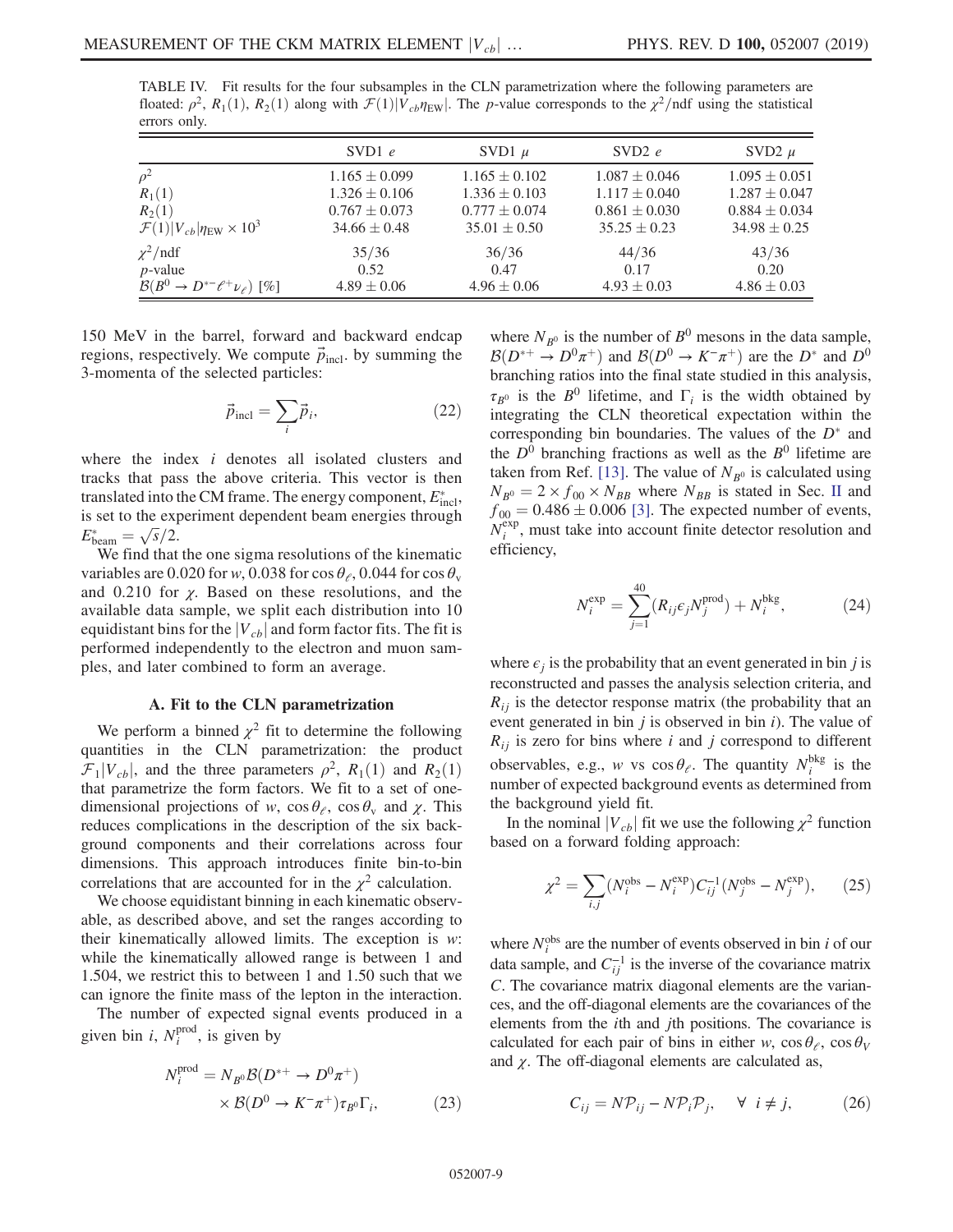<span id="page-9-0"></span>TABLE V. Statistical correlation matrix of the fit to the full sample in the CLN parametrization.

|                          |          | $R_1(1)$ | $R_2(1)$ | $\mathcal{F}(1) V_{cb} $ |
|--------------------------|----------|----------|----------|--------------------------|
| $\rho^2$                 | $+1.000$ | $+0.593$ | $-0.883$ | $+0.655$                 |
| $R_1(1)$                 |          | $+1.000$ | $-0.692$ | $-0.062$                 |
| $R_2(1)$                 |          |          | $+1.000$ | $-0.268$                 |
| $\mathcal{F}(1) V_{cb} $ |          |          |          | $+1.000$                 |
|                          |          |          |          |                          |

where  $P_{ij}$  is the relative population in a two-dimensional histogram between observable pairs,  $P_i$  and  $P_j$  are the relative populations in the one-dimensional histograms of each observable, and  $N$  is the total size of the sample. The statistical overlap between the bins of same observable is zero, thus the statistical covariance between those bins is zero. The diagonal elements are the variances of  $N_i^{\text{exp}}$  and are calculated as,

<span id="page-9-1"></span>

FIG. 5. Results of the fit with the CLN form factor parametrization. The results from the SVD1 and SVD2 samples are added together. The electron modes are on the left and muon modes on the right. The points with error bars are the on-resonance data. Where not shown, the uncertainties are smaller than the black markers. The histograms are, from top to bottom, the signal component,  $B \to D^{**}$ background, signal correlated background, uncorrelated background, fake  $\ell$  component, fake  $D^*$  component and continuum.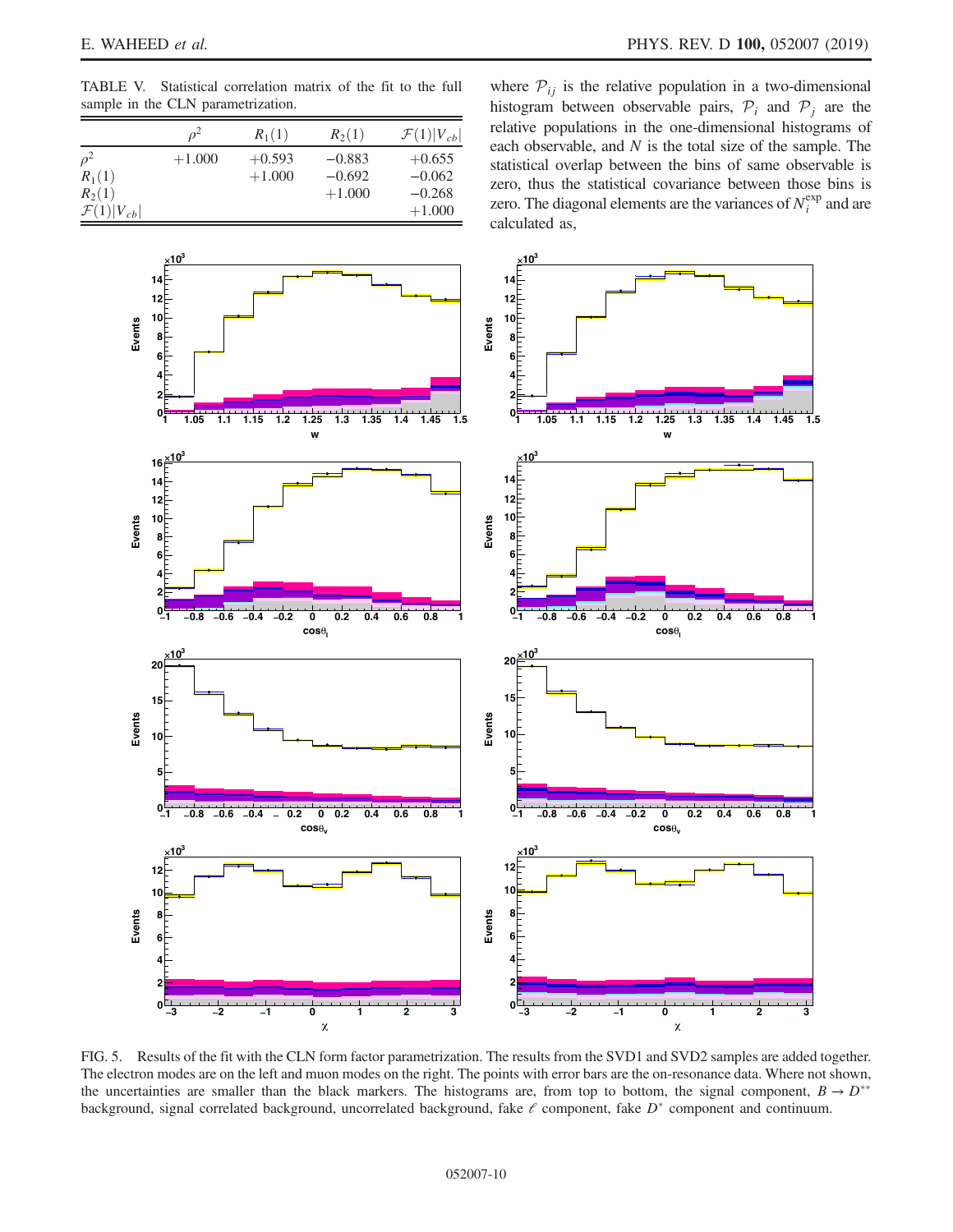<span id="page-10-0"></span>TABLE VI. Fit results for the electron and muon subsamples in the BGL parametrization where the following parameters are floated:  $\tilde{a}_0^f$ ,  $\tilde{a}_1^f$ ,  $\tilde{a}_1^{F_1}$ ,  $\tilde{a}_0^{F_1}$ ,  $\tilde{a}_0^g$  along with  $\mathcal{F}(1)|V_{cb}|\eta_{EW}$  (derived from  $\tilde{a}_0^f$ ). The *p*-value corresponds to the  $\chi^2$ /ndf using the statistical errors only.

|                                                   | e                                       | $\mu$                                     |
|---------------------------------------------------|-----------------------------------------|-------------------------------------------|
| $\tilde{a}_0^f \times 10^2$                       |                                         | $-0.0507 \pm 0.0005$ $-0.0505 \pm 0.0006$ |
| $\tilde{a}_1^f \times 10^2$                       |                                         | $-0.0673 \pm 0.0220 -0.0626 \pm 0.0252$   |
| $\tilde{a}_1^{F_1} \times 10^2$                   |                                         | $-0.0292 \pm 0.0086$ $-0.0247 \pm 0.0096$ |
| $\tilde{a}_{2}^{F_1} \times 10^{2}$               | $+0.3407 \pm 0.1674 +0.3123 \pm 0.1871$ |                                           |
| $\tilde{a}_0^g \times 10^2$                       |                                         | $-0.0864 \pm 0.0024$ $-0.0994 \pm 0.0027$ |
| $\mathcal{F}(1) V_{cb} \eta_{\rm EW}\times10^3$   | $35.01 \pm 0.31$                        | $34.84 \pm 0.35$                          |
| $\chi^2$ /ndf                                     | 48/35                                   | 43/35                                     |
| $p$ -value                                        | 0.08                                    | 0.26                                      |
| $\mathcal{B}(B^0 \to D^{*-}\ell^+\nu_{\ell})$ [%] | $4.91 \pm 0.02$                         | $4.88 \pm 0.03$                           |

$$
\sigma_i^2 = \sum_{j=1}^{40} \left[ R_{ij}^2 \epsilon_j^2 N_j^{\text{th}} + R_{ij}^2 \frac{1 - \epsilon_j}{N_{\text{data}}} (N_j^{\text{th}})^2 + R_{ij} \frac{1 - R_{ij}}{N_{\text{data}}'} \epsilon_j^2 (N_j^{\text{th}})^2 + R_{ij}^2 \frac{1 - \epsilon_j}{N_{\text{MC}}} (N_j^{\text{th}})^2 + R_{ij} \frac{1 - R_{ij}}{N_{\text{MC}}'} \epsilon_j^2 (N_j^{\text{th}})^2 \right] + \sigma^2 (N_i^{\text{bkg}}), \tag{27}
$$

which uses the Poisson uncertainty associated with the number of events in the MC and data in each bin, and the final term is the total error associated with the background arising from the background fit procedure. The quantity  $N'_{data}$  is the total number of reconstructed decays to a given final state in real data and  $N_{data}$  is the efficiency corrected number of events in the real dataset. The analogous MC quantities are  $N'_{MC}$ , which is the total number of MC events after reconstruction, and  $N<sub>MC</sub>$ , which is the total number of signal events in the MC before reconstruction effects. We have tested this fit procedure using MC simulated data samples and all results are consistent with expectations, showing no signs of bias. The results from the fit are summarized in Table [IV,](#page-8-0) and the fit correlation coefficients are given in Table [V.](#page-9-0) The comparison between data and the fit result is shown in Fig. [5](#page-9-1).

## B. Branching fraction measurement

The branching fraction of  $\mathcal{B}(B^0 \to D^{*-}\ell^+\nu_{\ell})$  is obtained<br>th the relation with the relation,

$$
\mathcal{B} = \frac{N_{\text{signal}}}{\epsilon \times \mathcal{B}(D^{*+} \to D^0 \pi^+) \times \mathcal{B}(D^0 \to K^- \pi^+) \times N_{B^0}},\tag{28}
$$

where  $N_{signal}$  is the number of signal events after applying all the selection criteria,  $\epsilon$  is the corrected reconstruction efficiency evaluated from MC, while the values of the branching fractions  $\mathcal{B}(D^{*+} \to D^0 \pi^+)$  and  $\mathcal{B}(D^0 \to K^- \pi^+)$  are taken from Ref. [\[13\]](#page-30-11). The branching fraction is reported for all subsamples separately, as well as combined. The measurement of lepton flavor universality is performed using the measured branching fractions of the electron and muon samples. The systematic uncertainties almost entirely cancel, with the exception of those related to electron and muon identification.

## C. Fit to the BGL parametrization

To perform the fit to the BGL parametrization we follow the approach in Ref. [\[20\].](#page-30-18) We truncate the series in the expansion of the  $a^f$  and  $a^g$  terms at  $\mathcal{O}(z^2)$  and at order  $\mathcal{O}(z^3)$  for the  $a^{\mathcal{F}_1}$  terms. Due to very large correlations when introducing  $a_1^g$  we remove it from the nominal fit procedure. This results in five free parameters (one more than in the CLN fit), defined as  $\tilde{a}_i^f = |V_{cb}| \eta_{EW} a_i^f$  where  $i = 0$ , 1,  $\tilde{a}_i^g = |V_{cb}| \eta_{EW} a_i^g$  where  $i = 1$  and  $\tilde{a}_i^{F_1}$ <br>
[*V*<sub>c</sub> lie  $s_i^{F_1}$  where  $i = 1, 2$  This number of free nergy  $\frac{i}{\sqrt{2}}$  $|V_{cb}|\eta_{\text{EW}}a_i^{F_1}$ , where  $i = 1, 2$ . This number of free param-<br>eters can describe the data well, while higher order terms eters can describe the data well, while higher order terms will not be well constrained unless additional information from lattice QCD is introduced. We perform a  $\chi^2$  fit to the data with the same procedure as in the CLN fit described above. The resulting value for  $|V_{cb}|$  is consistent with that from the CLN parametrization. The fit results are given in Table [VI](#page-10-0) and Fig. [6.](#page-11-0) The linear statistical correlation coefficients are listed in Table [VII](#page-12-0). Correlations can be high in this fit approach: only the  $SVD1 + SVD2$  combined samples are fitted as the fit does not converge well with the smaller SVD1 data set.

## VII. SYSTEMATIC UNCERTAINTIES

<span id="page-10-1"></span>To estimate systematic uncertainties on the partial branching fractions, form factor parameters, and  $|V_{cb}|$ , we consider the following sources: background component normalizations, particle identification, tracking efficiency, charm branching fractions,  $B \to D^{**} \ell \nu$  branching fractions and form factors, the  $B^0$  lifetime, and the number of  $B<sup>0</sup>$  mesons in the data sample. The systematic uncertainties on the branching fraction,  $\mathcal{F}(1)|V_{cb}|$  and CLN form factor parameters from the CLN fit are summarized in Table [VIII](#page-12-1), while the uncertainties on the BGL fit are given in Table [IX](#page-12-2).

We estimate systematic uncertainties by varying each possible uncertainty source such as the PDF shape and signal reconstruction efficiency with the assumption of a Gaussian error, unless otherwise stated. This is done via sets of pseudoexperiments in which each independent systematic uncertainty parameter is randomly varied using a normal distribution. The entire analysis is repeated for each pseudoexperiment and the spread on each measured observable is taken as the systematic error.

The parameters varied are split into two categories, those that affect the shapes and those that affect only the normalization. We start with the former contributions.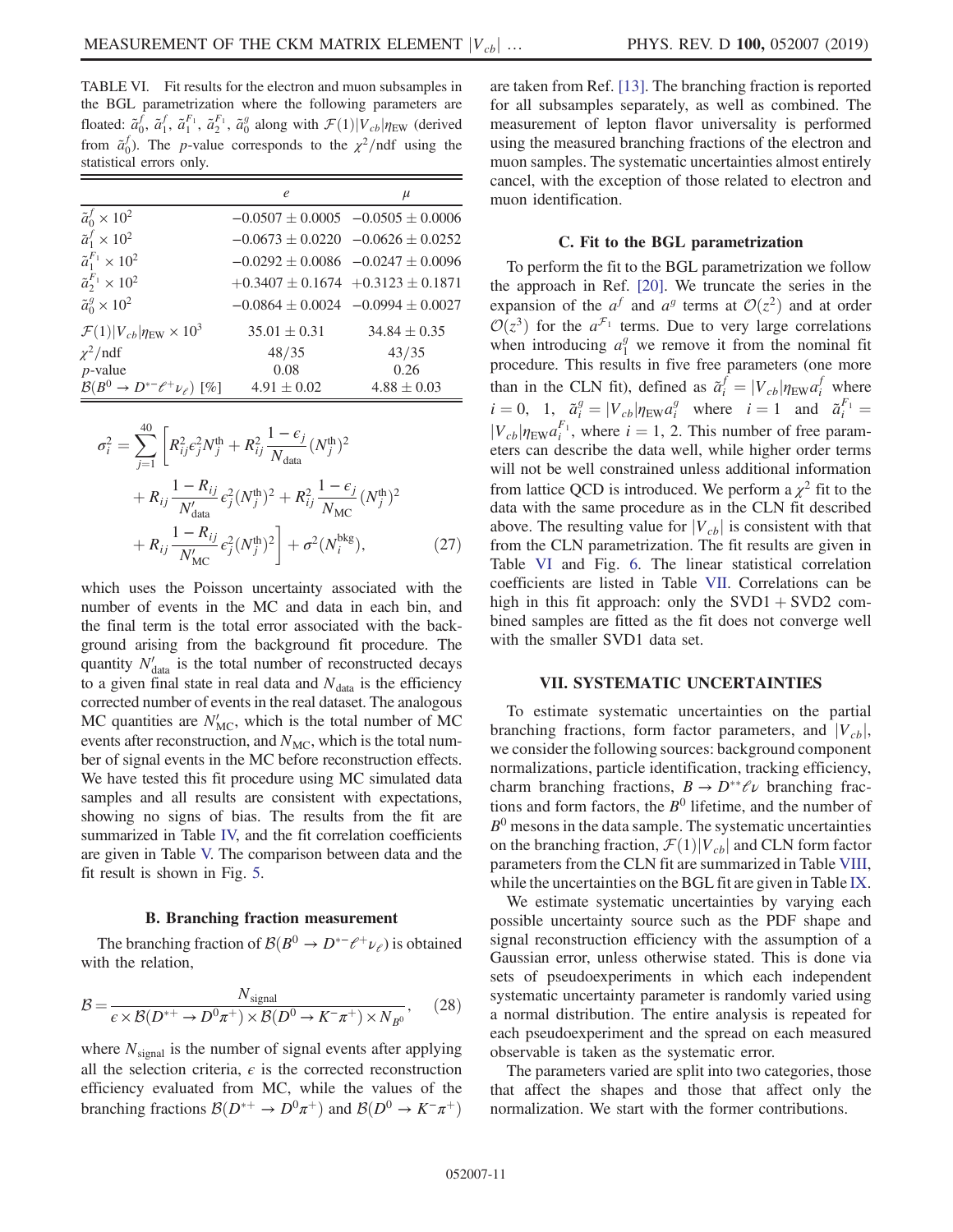<span id="page-11-0"></span>

FIG. 6. Results of the fit with the BGL form factor parametrization. The results from the SVD1 and SVD2 samples are added together. The electron modes are on the left and muon modes on the right. The points with error bars are the on-resonance data. Where not shown, the uncertainties are smaller than the black markers. The histograms are, top to bottom, the signal component,  $B \to D^{**}$  background, signal correlated background, uncorrelated background, fake  $\ell$  component, fake  $D^*$  component and continuum.

- (i) The tracking efficiency corrections for low momentum tracks vary with track  $p<sub>T</sub>$ , as do the relative uncertainties. We conservatively treat the uncertainties in each slow pion  $p<sub>T</sub>$  bin to be fully correlated.
- (ii) The lepton identification efficiencies are varied according to their respective uncertainties, which are dominated by contributions that are correlated across all bins in  $p_{\text{lab}}$  and  $\theta_{\text{lab}}$  The electron and muon

systematic uncertainties are calculated separately as well as combined.

- (iii) Charged hadron identification uncertainties are determined with data using  $D^*$  tagged charm decays.
- (iv) The results from the background normalization fit are varied within their fitted uncertainties. We take into account finite correlations between the fit results of each component.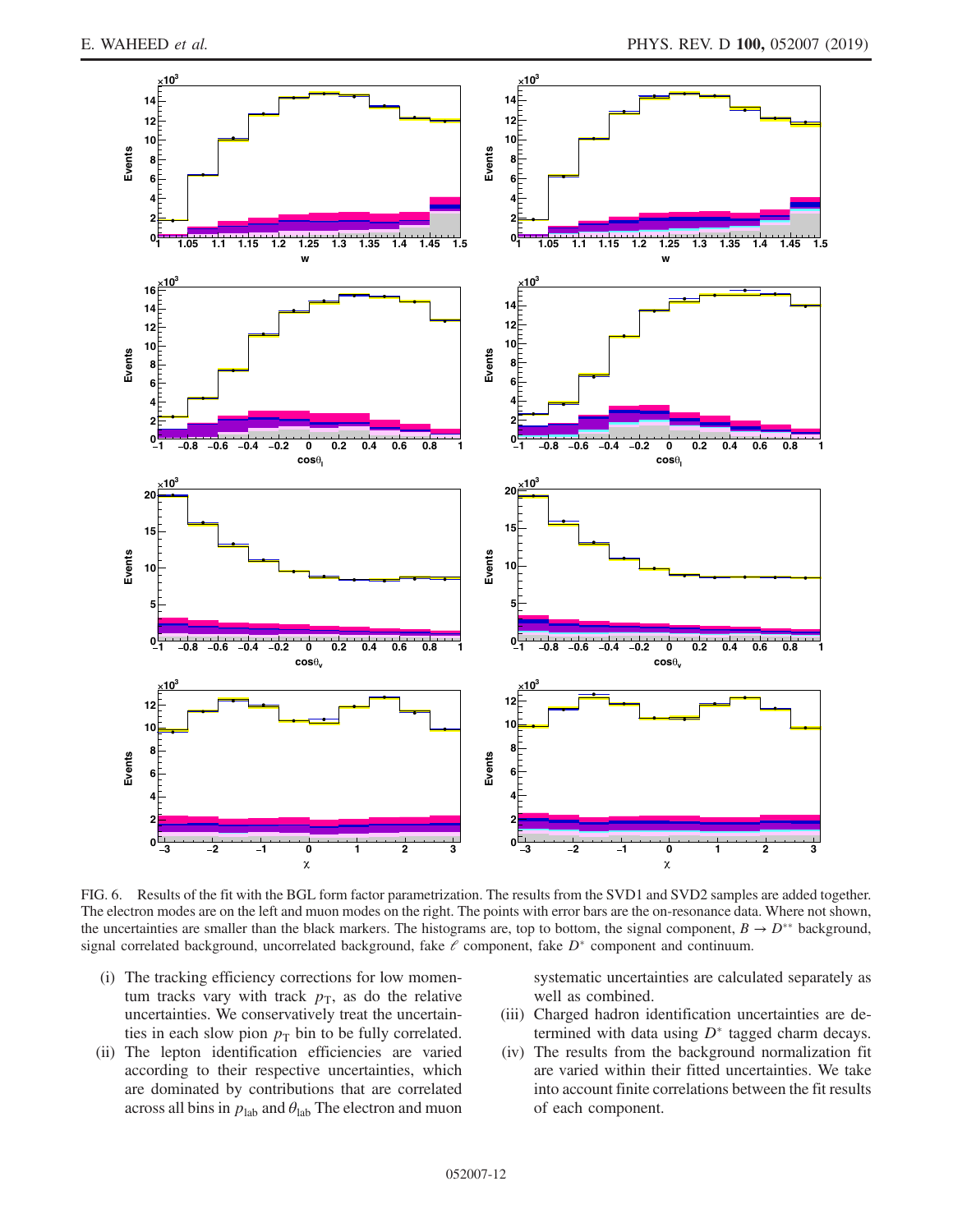<span id="page-12-0"></span>TABLE VII. Statistical correlation matrix of the fit to the full sample in the BGL parametrization.

|                                    | $\tilde{a}_0^j$ | $\tilde{a}'_1$ | $\tilde{a}_1^F$ | $\tilde{a}_2^F$ | $\tilde{a}_0^g$ |
|------------------------------------|-----------------|----------------|-----------------|-----------------|-----------------|
| $\tilde{a}_0^f$<br>$\tilde{a}_1^f$ | $+1.000$        | $-0.790$       | $-0.775$        | $+0.669$        | $-0.038$        |
|                                    |                 | $+1.000$       | $+0.472$        | $-0.411$        | $-0.406$        |
| $\tilde{a}_1^F$                    |                 |                | $+1.000$        | $-0.981$        | $+0.071$        |
| $\tilde{a}^F_2$                    |                 |                |                 | $+1.000$        | $-0.057$        |
| $\tilde{a}_0^g$                    |                 |                |                 |                 | $+1.000$        |

(v) The uncertainty of the decays  $B \to D^{**} \ell^- \bar{\nu}_{\ell}$  are twofold: the unknown composition of each  $D^{**}$ state and the uncertainty in the form-factor parameters used for the MC sample production. The composition uncertainty is estimated based on uncertainties of the branching fractions:  $\pm 6\%$  for  $B \rightarrow$  $D_1(\rightarrow D^*\pi)\ell\bar{\nu}_{\ell}$ ,  $\pm 12\%$  for  $\bar{B} \rightarrow D_2^*(\rightarrow D^*\pi)\ell\bar{\nu}_{\ell}$ ,<br> $\pm 24\%$  for  $\bar{B} \rightarrow D'(\rightarrow D^*\pi\pi)\ell\bar{\nu}_{\ell}$  and  $\pm 17\%$  for  $\pm 24\%$  for  $\bar{B} \to D'_1(\to D^* \pi \pi) \ell \bar{\nu}_{\ell}$  and  $\pm 17\%$  for

 $\bar{B} \to D_0^* (\to D^* \pi) \ell \bar{\nu}_{\ell}$ . If the experimentally-mea-<br>sured branching fractions are not applicable, we vary sured branching fractions are not applicable, we vary the branching fractions continuously from 0% to 200% in the MC expectation. We estimate an uncertainty arising from the Leibovich-Ligeti-Stewart-Wise model parameters by changing the correction factors within the parameter uncertainties.

(vi) The relative number of  $B^0\bar{B}^0$  meson pairs compared to  $B^+B^-$  pairs collected by Belle has a small uncertainty and affects only the relative composition of cross-feed signal events from  $B^+$  and  $B^0$  decays. The fraction  $f_{+-}/f_{00} = \mathcal{B}(\Upsilon(4S) \rightarrow B^+B^-)/\mathcal{B}(\Upsilon(4S) \rightarrow B^0\overline{B}{}^0)$  is varied within its uncertainty [24] varied within its uncertainty [\[24\]](#page-30-21).

The uncertainties that only affect the overall normalization are the tracking efficiency for high momentum tracks, the branching fraction  $\mathcal{B}(D^{*+} \to D^0 \pi^+)$  and  $\mathcal{B}(D^0 \to K^- \pi^+)$ ,<br>the total number of  $\Upsilon(AS)$  events in the sample, and the  $B^0$ the total number of  $\Upsilon(4S)$  events in the sample, and the  $B^0$ lifetime.

<span id="page-12-1"></span>TABLE VIII. Systematic uncertainty breakdown for  $\mathcal{F}(1)|V_{cb}|$ , branching fraction and form factor parameters in the CLN parametrization.

| Source                               | $\alpha^2$ | $R_1(1)$ | $R_2(1)$ | $\mathcal{F}(1) V_{cb} $ [%] | $\mathcal{B}(B^0 \to D^{*-}\ell^+\nu_{\ell})$ [%] |
|--------------------------------------|------------|----------|----------|------------------------------|---------------------------------------------------|
| Slow pion efficiency                 | 0.005      | 0.002    | 0.001    | 0.65                         | 1.29                                              |
| Lepton ID combined                   | 0.001      | 0.006    | 0.004    | 0.68                         | 1.38                                              |
| $\mathcal{B}(B \to D^{**} \ell \nu)$ | 0.002      | 0.001    | 0.002    | 0.26                         | 0.52                                              |
| $B \to D^{**} \ell \nu$ form factors | 0.003      | 0.001    | 0.004    | 0.11                         | 0.22                                              |
| $f_{+-}/f_{00}$                      | 0.001      | 0.002    | 0.002    | 0.52                         | 1.06                                              |
| Fake $e/\mu$                         | 0.004      | 0.006    | 0.001    | 0.11                         | 0.21                                              |
| Continuum norm.                      | 0.002      | 0.002    | 0.001    | 0.03                         | 0.06                                              |
| $K/\pi$ ID                           | < 0.001    | < 0.001  | < 0.001  | 0.39                         | 0.77                                              |
| Fast track efficiency                | .          | .        | $\cdots$ | 0.53                         | 1.05                                              |
| $N\Upsilon(4S)$                      | $\cdots$   | $\cdots$ | $\cdots$ | 0.68                         | 1.37                                              |
| $B^0$ lifetime                       | $\cdots$   | .        | $\cdots$ | 0.13                         | 0.26                                              |
| $\mathcal{B}(D^{*+}\to D^0\pi_s^+)$  | .          | $\cdots$ | $\cdots$ | 0.37                         | 0.74                                              |
| $\mathcal{B}(D^0 \to K\pi)$          | $\cdots$   | $\cdots$ | $\cdots$ | 0.51                         | 1.02                                              |
| Total systematic error               | 0.008      | 0.009    | 0.007    | 1.60                         | 3.21                                              |

<span id="page-12-2"></span>TABLE IX. Systematic uncertainty breakdown for  $\mathcal{F}(1)|V_{cb}|$ , branching fraction and form factor parameters in the BGL parametrization.

| Source                               | $\tilde{a}_0^f$ [%] | $\tilde{a}_1^f$ [%] | $\tilde{a}_1^{F1}$<br>$[\%]$ | $\tilde{a}_2^{F1}$<br>$[\%]$ | $\tilde{a}_0^g$ [%] | $\eta_{\text{EW}}\mathcal{F}(1) V_{cb} $<br>$[\%]$ | $\mathcal{B}(B^0 \to D^{*-}\ell^+\nu_{\ell})$ [%] |
|--------------------------------------|---------------------|---------------------|------------------------------|------------------------------|---------------------|----------------------------------------------------|---------------------------------------------------|
| Slow pion efficiency                 | 0.79                | 9.59                | 5.61                         | 4.46                         | 0.18                | 0.79                                               | 1.57                                              |
| Lepton ID combined                   | 0.67                | 5.45                | 1.35                         | 0.73                         | 0.38                | 0.67                                               | 1.33                                              |
| $\mathcal{B}(B \to D^{**} \ell \nu)$ | 0.05                | 5.02                | 4.34                         | 9.31                         | 0.37                | 0.05                                               | 0.10                                              |
| $B \to D^{**} \ell \nu$ form factors | 0.08                | 2.08                | 3.56                         | 6.78                         | 0.12                | 0.08                                               | 0.16                                              |
| $f_{+-}/f_{00}$                      | 0.56                | 0.46                | 0.50                         | 0.48                         | 0.56                | 0.56                                               | 1.05                                              |
| Fake $e/\mu$                         | 0.07                | 6.43                | 3.03                         | 5.92                         | 0.14                | 0.07                                               | 0.11                                              |
| $K/\pi$ ID                           | 0.39                | 0.39                | 0.39                         | 0.39                         | 0.39                | 0.39                                               | 0.77                                              |
| Fast track efficiency                | 0.53                | 0.53                | 0.53                         | 0.53                         | 0.53                | 0.53                                               | 1.05                                              |
| $N(\Upsilon(4S))$                    | 0.69                | 0.69                | 0.69                         | 0.69                         | 0.69                | 0.69                                               | 1.37                                              |
| $B^0$ lifetime                       | 0.13                | 0.13                | 0.13                         | 0.13                         | 0.13                | 0.13                                               | 0.26                                              |
| $\mathcal{B}(D^{*+}\to D^0\pi_s^+)$  | 0.37                | 0.37                | 0.37                         | 0.37                         | 0.37                | 0.37                                               | 0.74                                              |
| $\mathcal{B}(D^0 \to K\pi)$          | 0.51                | 0.51                | 0.51                         | 0.51                         | 0.51                | 0.51                                               | 1.02                                              |
| Total systematic error               | 1.65                | 13.93               | 8.69                         | 13.77                        | 1.40                | 1.65                                               | 3.26                                              |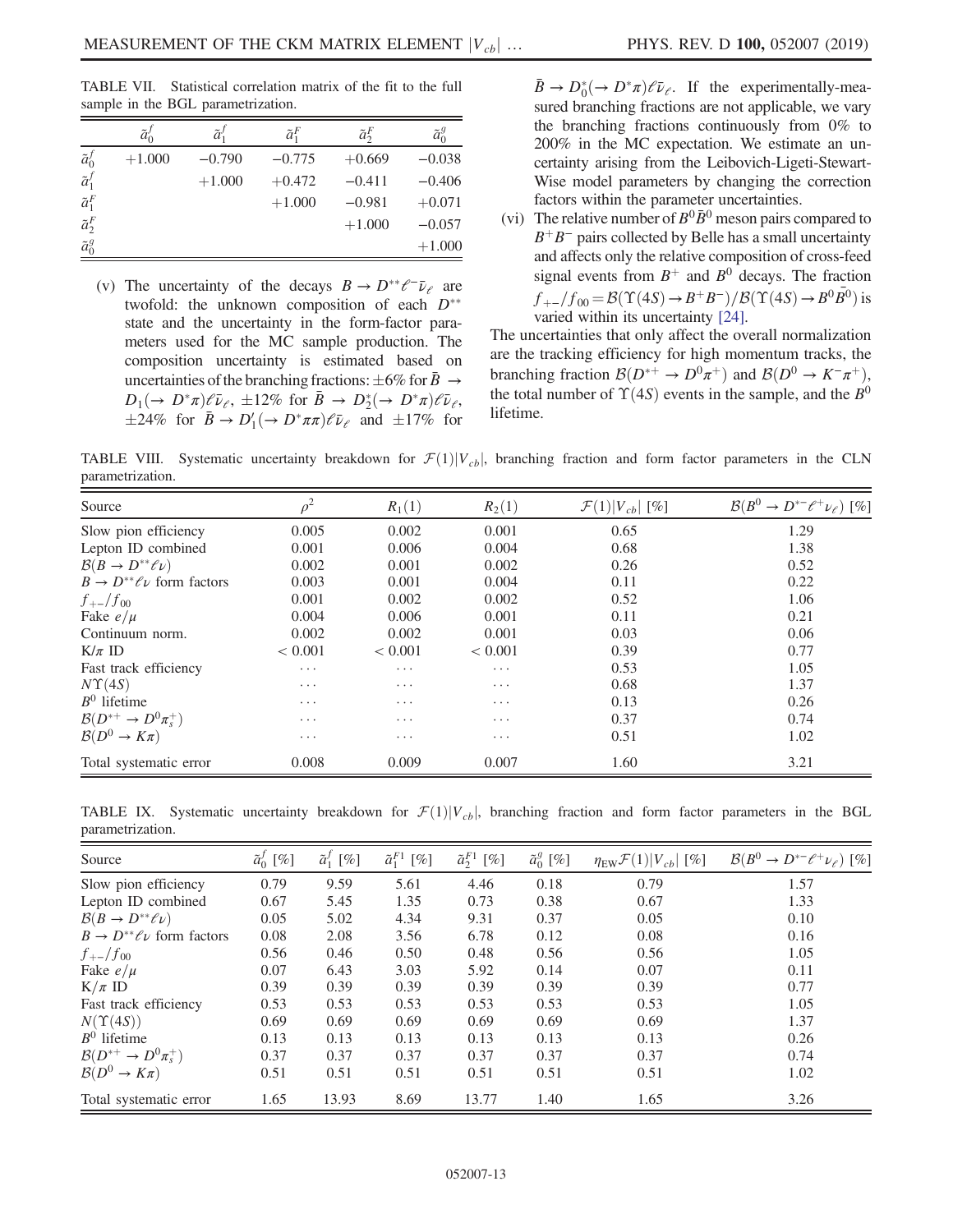# VIII. DIFFERENTIAL DATA

<span id="page-13-1"></span>In addition to the fit results, we report all necessary data required to perform fits to any choice of form factor parametrization. Specifically we report the background subtracted differential yields  $(N<sub>obs</sub>)$  with the statistical error and the signal efficiency  $(\epsilon)$  in Table [X](#page-13-0). The systematic uncertainties in each measured bin are given in Tables XI–[XIV,](#page-14-0) the detector response matrices  $(R)$  are given in Tables XV–[XVIII](#page-16-0) for electrons and XIX–[XXII](#page-17-0) for muons. The statistical uncertainty correlations ( $\rho^{\text{stat}}$ ) between measured bins are given in Tables XXIII–[XXVI](#page-18-0) for electrons and [XXVII](#page-22-0)–XXX for muons. The systematic uncertainty correlations  $(\rho^{sys})$  between measured bins are given in Tables XXXI–[XXXIV.](#page-26-0)

The correlations between systematic errors in pairs of bins of (w, cos  $\theta_{\ell}$ , cos  $\theta_{v}$ ,  $\chi$ ) are determined using a toy MC approach, described in Sec. [VII.](#page-10-1) The total covariance, for use in the  $\chi^2$  minimization function [Eq. [\(25\)](#page-8-1)] is defined as

$$
Cov_{ij} = \rho_{ij}^{\text{stat}} \sigma_i^{\text{stat}} \sigma_j^{\text{stat}} + \rho_{ij}^{\text{sys}} \sigma_i^{\text{sys}} \sigma_j^{\text{sys}}.
$$
 (29)

As we provide only the background subtracted differential distributions, the expected yield in Eq. [\(25\)](#page-8-1) becomes

$$
N_i^{\exp} = \sum_{j=1}^{40} (R_{ij}\epsilon_j N_j^{\text{theory}}). \tag{30}
$$

The distributions in w, cos  $\theta_{\ell}$ , cos  $\theta_{\nu}$  and  $\chi$  are divided into 10 bins of equal width where the width of each distribution is equal to 0.05, 0.2, 0.2 and  $\frac{2\pi}{10}$  respectively. The bins are labeled with a common index i where  $i = 1, \ldots, 40$ . The bins  $i =$ 1; …; 10 correspond to the 10 bins of w distribution with bin ranging from  $w = 1.0$  to  $w = 1.50$ ,  $i = 11, ..., 20$  correspond to the 10 bins of  $\cos \theta_{\ell}$  distribution with bin ranging from  $\cos \theta_{\ell} = -1.0$  to  $\cos \theta_{\ell} = +1.0$ ,  $i = 21, ..., 30$  correspond to the 10 bins of  $\cos \theta$ <sub>v</sub> distribution with bin ranging from  $\cos \theta_y = -1.0$  to  $\cos \theta_y = +1.0$  and  $i = 31, ..., 40$ correspond to the 10 bins of  $\chi$  distribution with the bin ranging from  $\chi = -\pi$  to  $\chi = \pi$ .

The values of  $|V_{cb}|$  and the form factors extracted from fits to these data are found to be compatible with the nominal analysis approach used in this paper. The overall uncertainties may be slightly larger as nonlinear correlations of systematic uncertainties are not captured by the covariance matrices. To fit this data we recommend using toy MC methods to propagate the systematic uncertainties, rather than to use naive  $\chi^2$  fit approaches.

## IX. RESULTS

The full results for the CLN fit are given below, where the first uncertainty is statistical, and the second systematic:

$$
\rho^2 = 1.106 \pm 0.031 \pm 0.007, \tag{31}
$$

<span id="page-13-0"></span>TABLE X. Background subtracted signal yield and selection efficiency in the 40 bins defined in Sec. [VIII.](#page-13-1) The left (right) part of the table is for the electron (muon) mode. Only the statistical uncertainties are quoted.

| Bin            | Yield           | Efficiency (%)   | Yield           | Efficiency (%)   |
|----------------|-----------------|------------------|-----------------|------------------|
| 1              | $14.1 \pm 41$   | $2.72 \pm 0.02$  | $1494 \pm 43$   | $2.68 \pm 0.02$  |
| $\overline{c}$ | $5319 \pm 85$   | $5.72 \pm 0.02$  | $5062 \pm 89$   | $5.66 \pm 0.02$  |
| 3              | $8563 \pm 113$  | $7.70 \pm 0.03$  | $8385 \pm 120$  | $7.66 \pm 0.03$  |
| 4              | $10685 \pm 129$ | $9.10 \pm 0.03$  | $10734 \pm 142$ | $9.05 \pm 0.03$  |
| 5              | $11971 \pm 156$ | $10.03 \pm 0.03$ | $11961 \pm 159$ | $9.91 \pm 0.03$  |
| 6              | $12275 \pm 167$ | $10.61 \pm 0.03$ | $12090 \pm 167$ | $10.43 \pm 0.03$ |
| 7              | $11888 \pm 166$ | $10.74 \pm 0.03$ | $11803 \pm 168$ | $10.60 \pm 0.03$ |
| 8              | $11096 \pm 151$ | $10.67 \pm 0.03$ | $10501 \pm 155$ | $10.52 \pm 0.03$ |
| 9              | $9751 \pm 159$  | $10.23 \pm 0.03$ | $9378 \pm 160$  | $10.04 \pm 0.03$ |
| 10             | $7770 \pm 215$  | $9.10 \pm 0.03$  | $7673 \pm 213$  | $9.14 \pm 0.03$  |
| 11             | $1305 \pm 79$   | $3.12 \pm 0.03$  | $1240 \pm 95$   | $3.16 \pm 0.03$  |
| 12             | $2650 \pm 142$  | $3.97 \pm 0.02$  | $1983 \pm 110$  | $3.52 \pm 0.02$  |
| 13             | $4902 \pm 154$  | $5.73 \pm 0.02$  | $3971 \pm 150$  | $5.19 \pm 0.02$  |
| 14             | $8295 \pm 172$  | $7.96 \pm 0.03$  | $7365 \pm 193$  | $7.59 \pm 0.03$  |
| 15             | $10748 \pm 187$ | $9.31 \pm 0.03$  | $9841 \pm 213$  | $9.10 \pm 0.03$  |
| 16             | $12118 \pm 182$ | $9.85 \pm 0.03$  | $11893 \pm 190$ | $9.78 \pm 0.03$  |
| 17             | $12681 \pm 219$ | $10.23 \pm 0.03$ | $12646 \pm 181$ | $10.27 \pm 0.03$ |
| 18             | $13282 \pm 157$ | $10.59 \pm 0.03$ | $13663 \pm 149$ | $10.43 \pm 0.03$ |
| 19             | $13133 \pm 152$ | $11.06 \pm 0.03$ | $13659 \pm 143$ | $11.00 \pm 0.03$ |
| 20             | $11624 \pm 119$ | $11.21 \pm 0.03$ | $12820 \pm 123$ | $11.36 \pm 0.03$ |
| 21             | $16815 \pm 195$ | $11.72 \pm 0.03$ | $15991 \pm 205$ | $11.54 \pm 0.03$ |
| 22             | $13427 \pm 180$ | $11.52 \pm 0.03$ | $13157 \pm 177$ | $11.43 \pm 0.03$ |
| 23             | $10797 \pm 152$ | $11.35 \pm 0.03$ | $10533 \pm 159$ | $11.14 \pm 0.03$ |
| 24             | $8706 \pm 139$  | $10.88 \pm 0.04$ | $8574 \pm 147$  | $10.74 \pm 0.04$ |
| 25             | $7227 \pm 133$  | $10.20 \pm 0.04$ | $7353 \pm 137$  | $10.09 \pm 0.04$ |
| 26             | $6802 \pm 127$  | $9.34 \pm 0.04$  | $6599 \pm 127$  | $9.29 \pm 0.04$  |
| 27             | $6477 \pm 122$  | $8.29 \pm 0.03$  | $6515 \pm 122$  | $8.25 \pm 0.03$  |
| 28             | $6518 \pm 123$  | $7.16 \pm 0.03$  | $6614 \pm 129$  | $7.10 \pm 0.03$  |
| 29             | $6920 \pm 122$  | $6.05 \pm 0.02$  | $6832 \pm 123$  | $5.97 \pm 0.02$  |
| 30             | $7050 \pm 114$  | $4.82 \pm 0.02$  | $6914 \pm 119$  | $4.72 \pm 0.02$  |
| 31             | $7286 \pm 142$  | $8.60 \pm 0.03$  | $7361 \pm 146$  | $8.51 \pm 0.03$  |
| 32             | $9173 \pm 140$  | $8.74 \pm 0.03$  | $8923 \pm 146$  | $8.67 \pm 0.03$  |
| 33             | $10279 \pm 146$ | $8.96 \pm 0.03$  | $10466 \pm 146$ | $8.82 \pm 0.03$  |
| 34             | $9892 \pm 143$  | $9.30 \pm 0.03$  | $9540 \pm 149$  | $9.15 \pm 0.03$  |
| 35             | $8443 \pm 142$  | $9.81 \pm 0.03$  | $8319 \pm 144$  | $9.70 \pm 0.03$  |
| 36             | $8745 \pm 132$  | $9.82 \pm 0.03$  | $8197 \pm 140$  | $9.73 \pm 0.03$  |
| 37             | $9808 \pm 144$  | $9.33 \pm 0.03$  | $9661 \pm 144$  | $9.20 \pm 0.03$  |
| 38             | $10505 \pm 144$ | $9.00 \pm 0.03$  | $10162 \pm 145$ | $8.83 \pm 0.03$  |
| 39             | $9089 \pm 141$  | $8.77 \pm 0.03$  | $9062 \pm 148$  | $8.62 \pm 0.03$  |
| 40             | $7518 \pm 137$  | $8.59 \pm 0.03$  | $7391 \pm 142$  | $8.54 \pm 0.03$  |

$$
R_1(1) = 1.229 \pm 0.028 \pm 0.009,\tag{32}
$$

$$
R_2(1) = 0.852 \pm 0.021 \pm 0.006, \tag{33}
$$

$$
\mathcal{F}(1)|V_{cb}|\eta_{\rm EW} \times 10^3 = 35.06 \pm 0.15 \pm 0.56, \quad (34)
$$

$$
\mathcal{B}(B^0 \to D^{*-}\ell^+\nu_\ell) = (4.90 \pm 0.02 \pm 0.16)\%. \tag{35}
$$

The dominant systematic uncertainties are the track reconstruction and the lepton ID uncertainty which are correlated between different bins. These results are consistent with,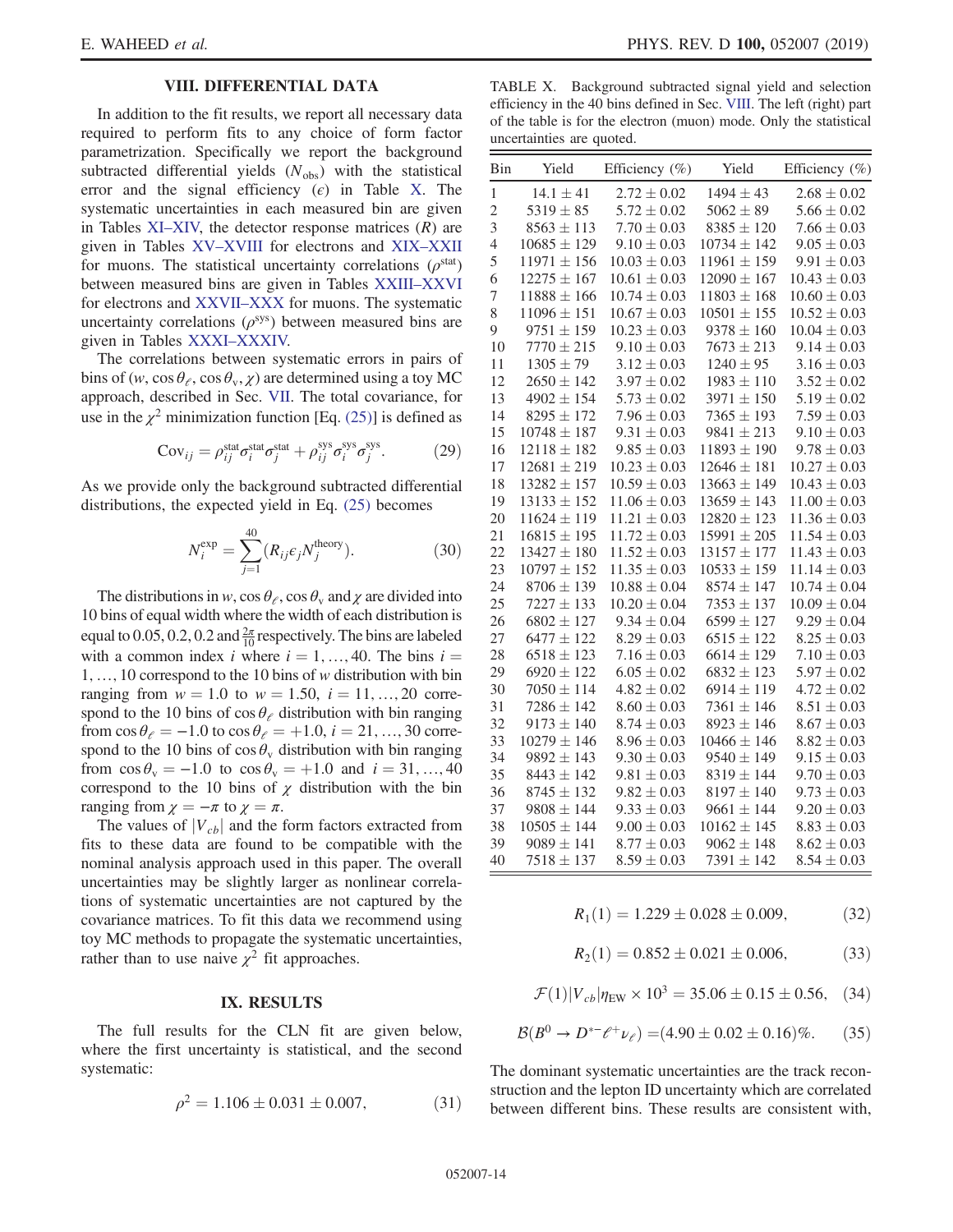<span id="page-14-0"></span>

|  | TABLE XI. Systematic uncertainty $(\%)$ in each bin of the observable w. The bins are defined in Sec. VIII. |  |  |  |  |  |  |  |  |  |  |  |  |  |  |
|--|-------------------------------------------------------------------------------------------------------------|--|--|--|--|--|--|--|--|--|--|--|--|--|--|
|--|-------------------------------------------------------------------------------------------------------------|--|--|--|--|--|--|--|--|--|--|--|--|--|--|

| Source                                |      | 2    | 3    | 4    | 5    | 6    | 7    | 8    | 9    | 10   |
|---------------------------------------|------|------|------|------|------|------|------|------|------|------|
| $\mathcal{B}(D^0 \to K\pi)$           | 1.02 | 1.02 | 1.02 | 1.01 | 1.01 | 1.02 | 1.02 | 1.02 | 1.02 | 1.02 |
| $\mathcal{B}(D^{*+} \to D^0 \pi_s^+)$ | 0.74 | 0.74 | 0.74 | 0.74 | 0.74 | 0.74 | 0.74 | 0.74 | 0.74 | 0.71 |
| Lepton $ID(e)$                        | 1.38 | 1.48 | 1.58 | 1.57 | 1.80 | 1.89 | 1.90 | 2.02 | 2.04 | 2.05 |
| Lepton $ID(\mu)$                      | 2.23 | 2.12 | 2.05 | 2.01 | 2.04 | 2.05 | 2.04 | 2.03 | 1.93 | 1.93 |
| Lepton ID                             | 1.18 | 1.21 | 1.25 | 1.24 | 1.35 | 1.39 | 1.39 | 1.43 | 1.40 | 1.41 |
| Slow track efficiency                 | 5.77 | 3.01 | 2.14 | 1.75 | 1.53 | 1.38 | 1.33 | 1.26 | 1.12 | 0.84 |
| $e/\mu$ fake rate                     | 0.03 | 0.01 | 0.04 | 0.06 | 0.12 | 0.12 | 0.13 | 0.17 | 0.27 | 0.17 |
| $D^{**}$ branching fraction           | 0.44 | 0.15 | 0.01 | 0.41 | 0.06 | 0.04 | 0.08 | 0.60 | 0.35 | 0.22 |
| $D^{**}$ shape                        | 0.02 | 0.11 | 0.14 | 0.01 | 0.16 | 0.30 | 0.22 | 0.08 | 0.35 | 0.92 |
| $f_{+-}/f_{00}$                       | 1.05 | 1.07 | 1.10 | 1.10 | 1.09 | 1.08 | 1.11 | 1.08 | 1.05 | 1.08 |
| Norm. continuum                       | 0.06 | 0.06 | 0.06 | 0.06 | 0.06 | 0.06 | 0.06 | 0.06 | 0.06 | 0.06 |
| Fast track efficiency                 | 1.05 | 1.05 | 1.05 | 1.05 | 1.05 | 1.05 | 1.05 | 1.05 | 1.05 | 1.05 |
| $N(\Upsilon(4S))$                     | 1.37 | 1.37 | 1.37 | 1.37 | 1.37 | 1.37 | 1.37 | 1.37 | 1.37 | 1.37 |
| $B^0$ lifetime                        | 0.26 | 0.26 | 0.26 | 0.26 | 0.26 | 0.26 | 0.26 | 0.26 | 0.26 | 0.26 |
| $K/\pi$ ID                            | 0.77 | 0.77 | 0.77 | 0.77 | 0.77 | 0.77 | 0.77 | 0.77 | 0.77 | 0.77 |
| Total                                 | 6.42 | 4.12 | 3.55 | 3.35 | 3.26 | 3.22 | 3.20 | 3.23 | 3.14 | 3.16 |

TABLE XII. Systematic uncertainty (%) in each bin of the observable  $\cos \theta_{\ell}$ . The bins are defined in Sec. [VIII](#page-13-1).

| Source                                | 11   | 12   | 13   | 14   | 15   | 16   | 17   | 18   | 19   | 20   |
|---------------------------------------|------|------|------|------|------|------|------|------|------|------|
| $\mathcal{B}(D^0 \to K\pi)$           | 1.02 | 1.02 | 1.02 | 1.03 | 1.02 | 1.01 | 1.02 | 1.02 | 1.02 | 1.02 |
| $\mathcal{B}(D^{*+} \to D^0 \pi_s^+)$ | 0.74 | 0.74 | 0.74 | 0.74 | 0.74 | 0.74 | 0.74 | 0.74 | 0.74 | 0.74 |
| Lepton $ID(e)$                        | 4.26 | 4.07 | 3.54 | 2.66 | 1.94 | 1.41 | 1.43 | 1.40 | 1.46 | 1.52 |
| Lepton $ID(\mu)$                      | 2.52 | 2.67 | 2.60 | 2.18 | 2.04 | 2.05 | 1.93 | 1.95 | 1.94 | 1.74 |
| Lepton ID                             | 2.17 | 2.23 | 2.09 | 1.68 | 1.41 | 1.16 | 1.15 | 1.14 | 1.17 | 1.14 |
| Slow track efficiency                 | 2.83 | 1.95 | 1.49 | 1.28 | 1.27 | 1.30 | 1.33 | 1.38 | 1.45 | 1.52 |
| $e/\mu$ fake rate                     | 0.30 | 0.13 | 0.05 | 0.10 | 0.12 | 0.14 | 0.15 | 0.15 | 0.11 | 0.13 |
| $D^{**}$ branching fraction           | 0.15 | 0.13 | 0.11 | 0.15 | 0.10 | 0.05 | 0.06 | 0.08 | 0.05 | 0.08 |
| $D^{**}$ shape                        | 0.10 | 0.10 | 0.15 | 0.11 | 0.10 | 0.14 | 0.06 | 0.08 | 0.02 | 0.07 |
| $f_{+-}/f_{00}$                       | 1.08 | 1.08 | 1.08 | 1.07 | 1.08 | 1.07 | 1.09 | 1.09 | 1.08 | 1.05 |
| Norm. continuum                       | 0.06 | 0.06 | 0.06 | 0.06 | 0.06 | 0.06 | 0.06 | 0.06 | 0.06 | 0.06 |
| Fast track efficiency                 | 1.05 | 1.05 | 1.05 | 1.05 | 1.05 | 1.05 | 1.05 | 1.05 | 1.05 | 1.05 |
| $N(\Upsilon(4S))$                     | 1.37 | 1.37 | 1.37 | 1.37 | 1.37 | 1.37 | 1.37 | 1.37 | 1.37 | 1.37 |
| $B^0$ lifetime                        | 0.26 | 0.26 | 0.26 | 0.26 | 0.26 | 0.26 | 0.26 | 0.26 | 0.26 | 0.26 |
| $K/\pi$ ID                            | 0.77 | 0.77 | 0.77 | 0.77 | 0.77 | 0.77 | 0.77 | 0.77 | 0.77 | 0.77 |
| Total                                 | 4.39 | 3.90 | 3.61 | 3.30 | 3.17 | 3.07 | 3.09 | 3.10 | 3.14 | 3.16 |

and more precise than, those published in Refs. [\[7,25](#page-30-5)–27]. We find the value of the branching fraction to be insensitive to the choice of parametrization. We also present the results from the BGL fit, where the first uncertainty is statistical, and the second systematic.

$$
\tilde{a}_0^f \times 10^3 = -0.506 \pm 0.004 \pm 0.008,\tag{36}
$$

$$
\tilde{a}_1^f \times 10^3 = -0.65 \pm 0.17 \pm 0.09,\tag{37}
$$

$$
\tilde{a}_1^{F_1} \times 10^3 = -0.270 \pm 0.064 \pm 0.023,\tag{38}
$$

$$
\tilde{a}_2^{F_1} \times 10^3 = +3.27 \pm 1.25 \pm 0.45, \tag{39}
$$

$$
\tilde{a}_0^g \times 10^3 = -0.929 \pm 0.018 \pm 0.013, \tag{40}
$$

$$
\mathcal{F}(1)|V_{cb}|\eta_{\rm EW} \times 10^3 = 34.93 \pm 0.23 \pm 0.59, \quad (41)
$$

$$
\mathcal{B}(B^0 \to D^{*-}\ell^+\nu_\ell) = (4.90 \pm 0.02 \pm 0.16)\%. \tag{42}
$$

These results are lower than those based on a preliminary tagged approach by Belle [\[28\],](#page-31-0) as performed in Refs. [\[20,21\]](#page-30-18). Both sets of fits give acceptable  $\chi^2$ /ndf: therefore the data do not discriminate between the parametrizations. The result with the BGL parametrization is consistent with the CLN result but has a larger fit uncertainty.

Taking the value of  $\mathcal{F}(1) = 0.906 \pm 0.013$  from lattice QCD in Ref. [\[29\]](#page-31-1) and  $\eta_{EW} = 1.0066$  from Ref. [\[19\]](#page-30-17), we find the following values for  $|V_{cb}|$ :  $(38.4 \pm 0.2 \pm 0.6 \pm 0.6 \pm 0.6 \pm 0.6 \pm 0.6 \pm 0.6 \pm 0.6 \pm 0.6 \pm 0.6 \pm 0.6 \pm 0.6 \pm 0.6 \pm 0.6 \pm 0.6 \pm 0.6 \pm 0.6 \pm 0.6 \pm 0.6 \pm 0.6 \pm 0.6 \pm 0.6 \pm 0.6 \pm 0.6 \pm 0.6 \pm 0.6 \pm 0.6 \pm 0.6 \pm 0.6 \pm$  $0.6) \times 10^{-3}$  (CLN + LQCD) and  $(38.3 \pm 0.3 \pm 0.7 \pm 0.7 \pm 0.7)$  $(0.6) \times 10^{-3}$  (BGL + LQCD). The errors correspond to the statistical, systematic and lattice QCD uncertainties,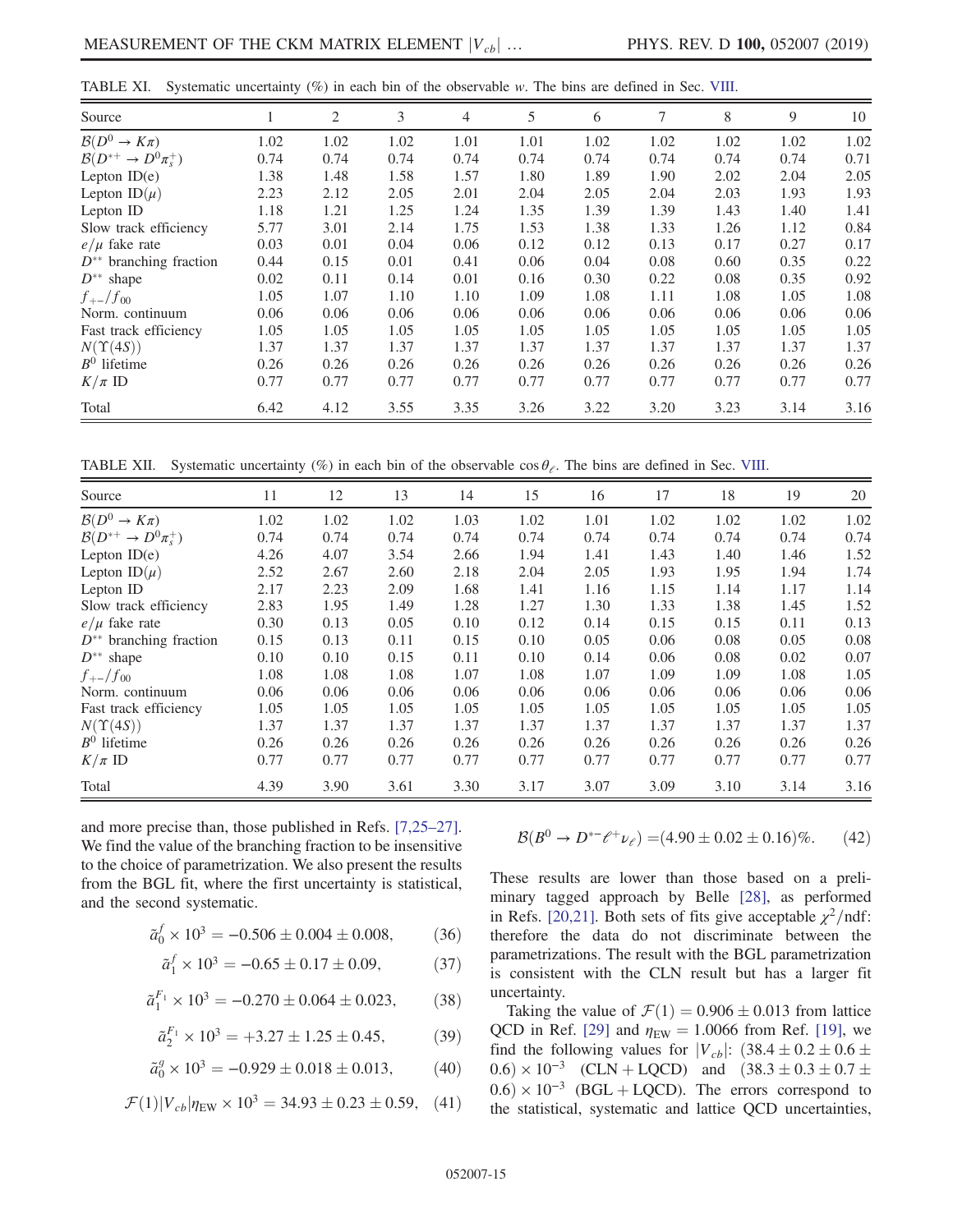TABLE XIII. Systematic uncertainty  $(\%)$  in each bin of the observable cos  $\theta_{\rm v}$ . The bins are defined in Sec. [VIII.](#page-13-1)

| Source                              | 21   | 22   | 23   | 24   | 25   | 26   | 27   | 28   | 29   | 30   |
|-------------------------------------|------|------|------|------|------|------|------|------|------|------|
| $\mathcal{B}(D^0 \to K\pi)$         | 1.02 | 1.02 | 1.02 | 1.02 | 1.02 | 1.02 | 1.02 | 1.02 | 1.02 | 1.02 |
| $\mathcal{B}(D^{*+}\to D^0\pi^+_s)$ | 0.74 | 0.74 | 0.74 | 0.74 | 0.74 | 0.74 | 0.74 | 0.74 | 0.74 | 0.74 |
| Lepton $ID(e)$                      | 1.95 | 1.91 | 1.83 | 1.72 | 1.62 | 1.65 | 1.72 | 1.83 | 1.90 | 1.94 |
| Lepton $ID(\mu)$                    | 2.15 | 2.13 | 2.09 | 2.04 | 2.05 | 1.90 | 1.96 | 1.93 | 1.90 | 1.86 |
| Lepton ID                           | 1.44 | 1.42 | 1.38 | 1.31 | 1.27 | 1.24 | 1.29 | 1.33 | 1.34 | 1.34 |
| Slow track efficiency               | 1.02 | 1.14 | 1.28 | 1.39 | 1.52 | 1.68 | 1.84 | 1.99 | 2.18 | 2.63 |
| $e/\mu$ fake rate                   | 0.04 | 0.06 | 0.11 | 0.16 | 0.22 | 0.19 | 0.18 | 0.17 | 0.21 | 0.04 |
| $D^{**}$ branching fraction         | 0.08 | 0.01 | 0.17 | 0.32 | 0.27 | 0.19 | 0.07 | 0.14 | 0.18 | 0.33 |
| $D^{**}$ shape                      | 0.07 | 0.03 | 0.02 | 0.05 | 0.16 | 0.12 | 0.05 | 0.19 | 0.00 | 0.08 |
| $f_{+-}/f_{00}$                     | 1.08 | 1.08 | 1.07 | 1.09 | 1.07 | 1.09 | 1.10 | 1.08 | 1.10 | 1.08 |
| Norm. continuum                     | 0.06 | 0.06 | 0.06 | 0.06 | 0.06 | 0.06 | 0.06 | 0.06 | 0.06 | 0.06 |
| Fast track efficiency               | 1.05 | 1.05 | 1.05 | 1.05 | 1.05 | 1.05 | 1.05 | 1.05 | 1.05 | 1.05 |
| $N(\Upsilon(4S))$                   | 1.37 | 1.37 | 1.37 | 1.37 | 1.37 | 1.37 | 1.37 | 1.37 | 1.37 | 1.37 |
| $B^0$ lifetime                      | 0.26 | 0.26 | 0.26 | 0.26 | 0.26 | 0.26 | 0.26 | 0.26 | 0.26 | 0.26 |
| $K/\pi$ ID                          | 0.77 | 0.77 | 0.77 | 0.77 | 0.77 | 0.77 | 0.77 | 0.77 | 0.77 | 0.77 |
| Total                               | 3.09 | 3.12 | 3.16 | 3.19 | 3.23 | 3.30 | 3.39 | 3.49 | 3.62 | 3.90 |

TABLE XIV. Systematic uncertainty  $(\%)$  in each bin of the observable  $\chi$ . The bins are defined in Sec. [VIII](#page-13-1).

| Source                                | 31    | 32   | 33   | 34   | 35   | 36   | 37   | 38   | 39   | 40   |
|---------------------------------------|-------|------|------|------|------|------|------|------|------|------|
| $\mathcal{B}(D^0 \to K\pi)$           | 1.02  | 1.02 | 1.02 | 1.02 | 1.02 | 1.02 | 1.02 | 1.02 | 1.02 | 1.02 |
| $\mathcal{B}(D^{*+} \to D^0 \pi_s^+)$ | 0.74  | 0.74 | 0.74 | 0.74 | 0.74 | 0.74 | 0.74 | 0.74 | 0.74 | 0.74 |
| Lepton $ID(e)$                        | 1.81  | 1.77 | 1.83 | 1.80 | 1.82 | 1.84 | 1.85 | 1.86 | 1.83 | 1.82 |
| Lepton $ID(\mu)$                      | 1.89  | 1.97 | 2.08 | 2.06 | 2.09 | 2.08 | 2.12 | 1.99 | 1.95 | 1.87 |
| Lepton ID                             | 1.31  | 1.32 | 1.38 | 1.36 | 1.37 | 1.38 | 1.39 | 1.36 | 1.34 | 1.30 |
| Slow track efficiency                 | 1.47  | 1.45 | 1.40 | 1.33 | 1.28 | 1.31 | 1.36 | 1.45 | 1.47 | 1.46 |
| $e/\mu$ fake rate                     | 0.15  | 0.10 | 0.09 | 0.12 | 0.16 | 0.11 | 0.09 | 0.13 | 0.13 | 0.16 |
| $D^{**}$ branching fraction           | 0.15  | 0.10 | 0.01 | 0.03 | 0.06 | 0.02 | 0.03 | 0.13 | 0.02 | 0.16 |
| $D^{**}$ shape                        | 0.01  | 0.07 | 0.01 | 0.09 | 0.08 | 0.07 | 0.01 | 0.13 | 0.13 | 0.00 |
| $f_{+-}/f_{00}$                       | 11.08 | 1.07 | 1.09 | 1.06 | 1.08 | 1.07 | 1.09 | 1.08 | 1.06 | 1.10 |
| Norm. continuum                       | 0.06  | 0.06 | 0.06 | 0.06 | 0.06 | 0.06 | 0.06 | 0.06 | 0.06 | 0.06 |
| Fast track efficiency                 | 1.05  | 1.05 | 1.05 | 1.05 | 1.05 | 1.05 | 1.05 | 1.05 | 1.05 | 1.05 |
| $N(\Upsilon(4S))$                     | 1.37  | 1.37 | 1.37 | 1.37 | 1.37 | 1.37 | 1.37 | 1.37 | 1.37 | 1.37 |
| $B^0$ lifetime                        | 0.26  | 0.26 | 0.26 | 0.26 | 0.26 | 0.26 | 0.26 | 0.26 | 0.26 | 0.26 |
| $K/\pi$ ID                            | 0.77  | 0.77 | 0.77 | 0.77 | 0.77 | 0.77 | 0.77 | 0.77 | 0.77 | 0.77 |
| Total                                 | 3.21  | 3.20 | 3.20 | 3.16 | 3.16 | 3.16 | 3.20 | 3.22 | 3.22 | 3.21 |

respectively. The value of  $|V_{cb}|$  from the CLN and BGL parametrizations are consistent with the world average and remain to be in tension with inclusive  $|V_{cb}|$  value shown in Eq.  $(2)$  and Eq.  $(1)$ , respectively.

We perform a lepton flavor universality (LFU) test by forming a ratio of the branching fractions of modes with electrons and muons. The corresponding value of this ratio is

$$
\frac{\mathcal{B}(B^0 \to D^{*-} e^+ \nu)}{\mathcal{B}(B^0 \to D^{*-} \mu^+ \nu)} = 1.01 \pm 0.01 \pm 0.03,\qquad(43)
$$

where the first error is statistical and the second is systematic. The systematic uncertainty is dominated by the electron and muon identification uncertainties, as all others cancel in the ratio. This is the most stringent test of LFU in  $B$  decays to date and is consistent with unity.

# X. CONCLUSION

In this paper we present a new study by the Belle experiment of  $B^0 \to D^{*-}\ell^+\nu_\ell$  decay. We present the most precise measurement of  $|V_{cb}|$  from exclusive decays, and the first direct measurement using the BGL parametrization. The BGL parametrization gives a value for  $|V_{cb}|$ consistent with the CLN parametrization, hence a tension remain with the value from inclusive approach [\[3,30](#page-30-1)–32]. We also place stringent bounds on lepton flavor universality, as the semielectronic and semimuonic branching fractions have been observed to be consistent with each other.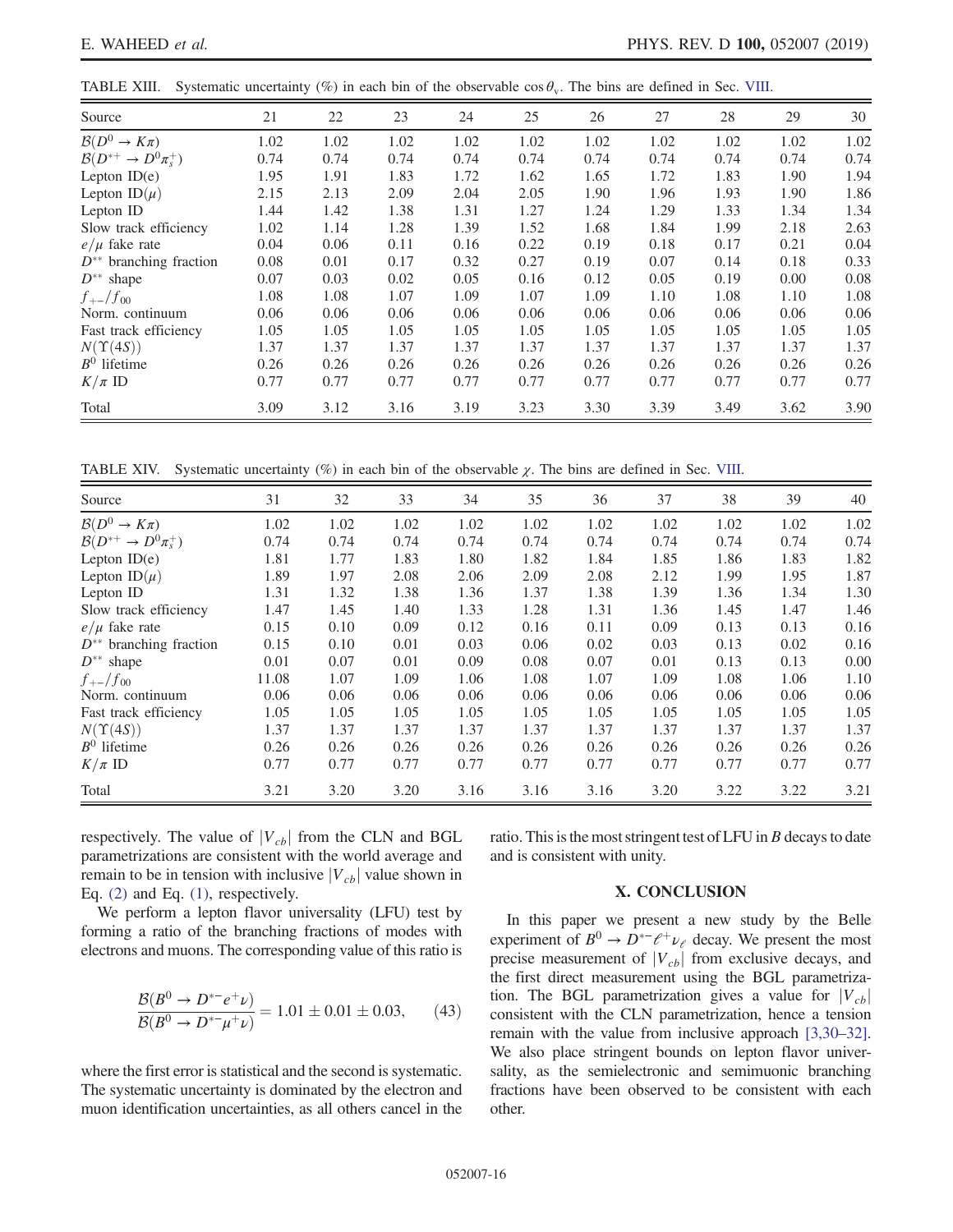<span id="page-16-0"></span>

| TABLE XV. Response matrix R for observable w for the electron mode. The bins are defined in Sec. VIII. |  |
|--------------------------------------------------------------------------------------------------------|--|
|--------------------------------------------------------------------------------------------------------|--|

| Bin |       | 2     | 3     | 4     |       | 6     |       | 8     | 9     | 10    |
|-----|-------|-------|-------|-------|-------|-------|-------|-------|-------|-------|
|     | 0.803 | 0.053 | 0.000 | 0.000 | 0.000 | 0.000 | 0.000 | 0.000 | 0.000 | 0.000 |
| 2   | 0.197 | 0.778 | 0.098 | 0.000 | 0.000 | 0.000 | 0.000 | 0.000 | 0.000 | 0.000 |
| 3   | 0.000 | 0.168 | 0.717 | 0.126 | 0.002 | 0.000 | 0.000 | 0.000 | 0.000 | 0.000 |
| 4   | 0.000 | 0.001 | 0.182 | 0.667 | 0.149 | 0.006 | 0.000 | 0.000 | 0.000 | 0.000 |
| 5   | 0.000 | 0.000 | 0.004 | 0.199 | 0.626 | 0.167 | 0.011 | 0.000 | 0.000 | 0.000 |
| 6   | 0.000 | 0.000 | 0.000 | 0.009 | 0.207 | 0.592 | 0.177 | 0.015 | 0.000 | 0.000 |
|     | 0.000 | 0.000 | 0.000 | 0.000 | 0.016 | 0.215 | 0.575 | 0.183 | 0.018 | 0.000 |
| 8   | 0.000 | 0.000 | 0.000 | 0.000 | 0.000 | 0.021 | 0.213 | 0.567 | 0.186 | 0.017 |
| 9   | 0.000 | 0.000 | 0.000 | 0.000 | 0.000 | 0.000 | 0.024 | 0.214 | 0.598 | 0.186 |
| 10  | 0.000 | 0.000 | 0.000 | 0.000 | 0.000 | 0.000 | 0.000 | 0.022 | 0.198 | 0.797 |

TABLE XVI. Response matrix R for observable  $\cos \theta_{\ell}$  for the electron mode. The bins are defined in Sec. [VIII.](#page-13-1)

| Bin |       | ↑     | 3     | 4     |       | 6     |       | 8     | 9     | 10    |
|-----|-------|-------|-------|-------|-------|-------|-------|-------|-------|-------|
|     | 0.961 | 0.024 | 0.000 | 0.000 | 0.000 | 0.000 | 0.000 | 0.000 | 0.000 | 0.000 |
| 2   | 0.038 | 0.952 | 0.027 | 0.000 | 0.000 | 0.000 | 0.000 | 0.000 | 0.000 | 0.000 |
| 3   | 0.000 | 0.021 | 0.948 | 0.041 | 0.001 | 0.000 | 0.000 | 0.000 | 0.000 | 0.000 |
| 4   | 0.000 | 0.001 | 0.023 | 0.918 | 0.067 | 0.003 | 0.001 | 0.001 | 0.001 | 0.000 |
| 5   | 0.000 | 0.001 | 0.001 | 0.040 | 0.871 | 0.097 | 0.005 | 0.001 | 0.001 | 0.000 |
| 6   | 0.000 | 0.000 | 0.000 | 0.001 | 0.060 | 0.817 | 0.129 | 0.006 | 0.001 | 0.000 |
| 7   | 0.000 | 0.000 | 0.000 | 0.000 | 0.001 | 0.082 | 0.758 | 0.164 | 0.007 | 0.001 |
| 8   | 0.000 | 0.000 | 0.000 | 0.000 | 0.000 | 0.001 | 0.106 | 0.698 | 0.196 | 0.008 |
| 9   | 0.000 | 0.000 | 0.000 | 0.000 | 0.000 | 0.000 | 0.001 | 0.128 | 0.657 | 0.212 |
| 10  | 0.000 | 0.000 | 0.000 | 0.000 | 0.000 | 0.000 | 0.000 | 0.002 | 0.137 | 0.777 |

TABLE XVII. Response matrix R for observable  $\cos \theta_v$  for the electron mode. The bins are defined in Sec. [VIII.](#page-13-1)

| Bin |       |       | 3     | 4     |       | 6     |       | 8     | 9     | 10    |
|-----|-------|-------|-------|-------|-------|-------|-------|-------|-------|-------|
|     | 0.918 | 0.077 | 0.000 | 0.000 | 0.000 | 0.000 | 0.000 | 0.000 | 0.000 | 0.000 |
| 2   | 0.082 | 0.806 | 0.095 | 0.001 | 0.000 | 0.000 | 0.000 | 0.000 | 0.000 | 0.000 |
| 3   | 0.000 | 0.115 | 0.761 | 0.101 | 0.002 | 0.000 | 0.000 | 0.000 | 0.000 | 0.000 |
| 4   | 0.000 | 0.001 | 0.141 | 0.735 | 0.105 | 0.002 | 0.000 | 0.000 | 0.000 | 0.000 |
| 5   | 0.000 | 0.000 | 0.002 | 0.160 | 0.719 | 0.100 | 0.001 | 0.000 | 0.000 | 0.000 |
| 6   | 0.000 | 0.000 | 0.000 | 0.003 | 0.170 | 0.722 | 0.093 | 0.001 | 0.000 | 0.000 |
|     | 0.000 | 0.000 | 0.000 | 0.000 | 0.003 | 0.173 | 0.738 | 0.080 | 0.001 | 0.000 |
| 8   | 0.000 | 0.000 | 0.000 | 0.000 | 0.000 | 0.002 | 0.166 | 0.771 | 0.072 | 0.000 |
| 9   | 0.000 | 0.000 | 0.000 | 0.000 | 0.000 | 0.000 | 0.001 | 0.147 | 0.819 | 0.064 |
| 10  | 0.000 | 0.000 | 0.000 | 0.000 | 0.000 | 0.000 | 0.000 | 0.001 | 0.108 | 0.936 |

TABLE X[VIII.](#page-13-1) Response matrix R for observable  $\chi$  for the electron mode. The bins are defined in Sec. VIII.

| Bin            |       | ↑     |       | 4     |       | 6     |       | 8     | 9     | 10    |
|----------------|-------|-------|-------|-------|-------|-------|-------|-------|-------|-------|
|                | 0.659 | 0.129 | 0.011 | 0.003 | 0.002 | 0.002 | 0.002 | 0.004 | 0.013 | 0.144 |
| 2              | 0.151 | 0.691 | 0.132 | 0.012 | 0.004 | 0.002 | 0.002 | 0.002 | 0.004 | 0.016 |
| 3              | 0.015 | 0.141 | 0.697 | 0.147 | 0.016 | 0.005 | 0.002 | 0.002 | 0.002 | 0.005 |
| $\overline{4}$ | 0.005 | 0.012 | 0.134 | 0.671 | 0.162 | 0.018 | 0.005 | 0.002 | 0.002 | 0.002 |
| 5              | 0.002 | 0.004 | 0.013 | 0.140 | 0.634 | 0.155 | 0.016 | 0.004 | 0.002 | 0.002 |
| 6              | 0.002 | 0.002 | 0.004 | 0.015 | 0.155 | 0.633 | 0.141 | 0.013 | 0.004 | 0.003 |
| 7              | 0.002 | 0.002 | 0.002 | 0.004 | 0.018 | 0.163 | 0.670 | 0.136 | 0.012 | 0.004 |
| 8              | 0.005 | 0.002 | 0.002 | 0.002 | 0.005 | 0.015 | 0.147 | 0.695 | 0.140 | 0.015 |
| 9              | 0.016 | 0.004 | 0.002 | 0.002 | 0.002 | 0.004 | 0.013 | 0.132 | 0.691 | 0.150 |
| 10             | 0.142 | 0.013 | 0.003 | 0.002 | 0.002 | 0.002 | 0.003 | 0.012 | 0.130 | 0.659 |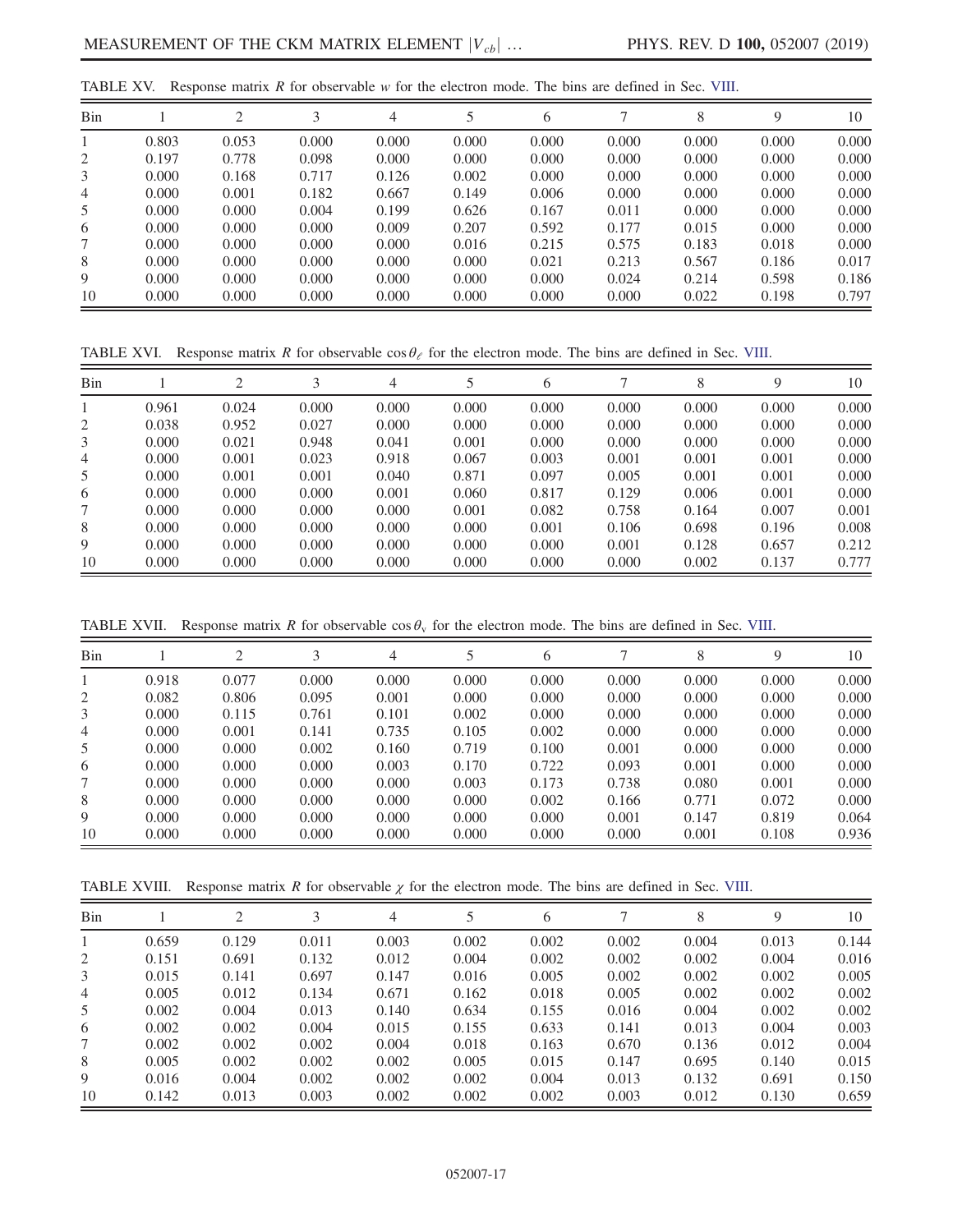<span id="page-17-0"></span>TABLE XIX. Response matrix R for observable w for the muon mode. The bins are defined in Sec. [VIII](#page-13-1).

| Bin |       | $\bigcirc$ | 3     | 4     | 5     | 6     |       | 8     | 9     | 10    |
|-----|-------|------------|-------|-------|-------|-------|-------|-------|-------|-------|
|     | 0.812 | 0.051      | 0.000 | 0.000 | 0.000 | 0.000 | 0.000 | 0.000 | 0.000 | 0.000 |
| 2   | 0.188 | 0.784      | 0.096 | 0.000 | 0.000 | 0.000 | 0.000 | 0.000 | 0.000 | 0.000 |
| 3   | 0.000 | 0.164      | 0.728 | 0.126 | 0.002 | 0.000 | 0.000 | 0.000 | 0.000 | 0.000 |
| 4   | 0.000 | 0.001      | 0.172 | 0.676 | 0.149 | 0.006 | 0.000 | 0.000 | 0.000 | 0.000 |
| 5   | 0.000 | 0.000      | 0.004 | 0.190 | 0.631 | 0.165 | 0.010 | 0.000 | 0.000 | 0.000 |
| 6   | 0.000 | 0.000      | 0.000 | 0.008 | 0.203 | 0.600 | 0.181 | 0.016 | 0.000 | 0.000 |
|     | 0.000 | 0.000      | 0.000 | 0.000 | 0.014 | 0.209 | 0.578 | 0.187 | 0.019 | 0.000 |
| 8   | 0.000 | 0.000      | 0.000 | 0.000 | 0.000 | 0.020 | 0.209 | 0.573 | 0.195 | 0.017 |
| 9   | 0.000 | 0.000      | 0.000 | 0.000 | 0.000 | 0.000 | 0.022 | 0.205 | 0.600 | 0.195 |
| 10  | 0.000 | 0.000      | 0.000 | 0.000 | 0.000 | 0.000 | 0.000 | 0.019 | 0.186 | 0.788 |

TABLE XX. Response matrix R for observable  $\cos \theta_{\ell}$  for the muon mode. The bins are defined in Sec. [VIII](#page-13-1).

| Bin |       |       | 3     | 4     |       | $\mathfrak b$ |       | 8     | 9     | 10    |
|-----|-------|-------|-------|-------|-------|---------------|-------|-------|-------|-------|
|     | 0.959 | 0.022 | 0.000 | 0.000 | 0.000 | 0.000         | 0.000 | 0.000 | 0.000 | 0.000 |
| 2   | 0.039 | 0.955 | 0.012 | 0.000 | 0.000 | 0.000         | 0.000 | 0.000 | 0.000 | 0.000 |
| 3   | 0.000 | 0.021 | 0.960 | 0.022 | 0.001 | 0.000         | 0.000 | 0.000 | 0.000 | 0.000 |
| 4   | 0.001 | 0.001 | 0.026 | 0.931 | 0.043 | 0.001         | 0.000 | 0.000 | 0.000 | 0.000 |
| 5   | 0.000 | 0.000 | 0.001 | 0.047 | 0.889 | 0.070         | 0.002 | 0.000 | 0.000 | 0.000 |
| 6   | 0.000 | 0.001 | 0.000 | 0.000 | 0.067 | 0.837         | 0.103 | 0.002 | 0.001 | 0.000 |
|     | 0.000 | 0.000 | 0.000 | 0.000 | 0.000 | 0.091         | 0.778 | 0.138 | 0.003 | 0.000 |
| 8   | 0.000 | 0.000 | 0.000 | 0.000 | 0.000 | 0.000         | 0.117 | 0.715 | 0.174 | 0.004 |
| 9   | 0.000 | 0.000 | 0.000 | 0.000 | 0.000 | 0.000         | 0.001 | 0.142 | 0.672 | 0.193 |
| 10  | 0.000 | 0.000 | 0.000 | 0.000 | 0.000 | 0.000         | 0.000 | 0.002 | 0.151 | 0.803 |

TABLE XXI. Response matrix R for observable  $\cos \theta$  for the muon mode. The bins are defined in Sec. [VIII.](#page-13-1)

| Bin |       | ◠     | 3     | 4     |       | 6     |       | 8     | 9     | 10    |
|-----|-------|-------|-------|-------|-------|-------|-------|-------|-------|-------|
|     | 0.918 | 0.077 | 0.000 | 0.000 | 0.000 | 0.000 | 0.000 | 0.000 | 0.000 | 0.000 |
| 2   | 0.082 | 0.805 | 0.091 | 0.001 | 0.000 | 0.000 | 0.000 | 0.000 | 0.000 | 0.000 |
| 3   | 0.000 | 0.117 | 0.763 | 0.101 | 0.002 | 0.000 | 0.000 | 0.000 | 0.000 | 0.000 |
| 4   | 0.000 | 0.001 | 0.142 | 0.735 | 0.103 | 0.002 | 0.000 | 0.000 | 0.000 | 0.000 |
| 5   | 0.000 | 0.000 | 0.003 | 0.159 | 0.723 | 0.098 | 0.001 | 0.000 | 0.000 | 0.000 |
| 6   | 0.000 | 0.000 | 0.000 | 0.004 | 0.169 | 0.726 | 0.091 | 0.001 | 0.000 | 0.000 |
| 7   | 0.000 | 0.000 | 0.000 | 0.000 | 0.004 | 0.172 | 0.745 | 0.082 | 0.001 | 0.000 |
| 8   | 0.000 | 0.000 | 0.000 | 0.000 | 0.000 | 0.002 | 0.161 | 0.771 | 0.074 | 0.000 |
| 9   | 0.000 | 0.000 | 0.000 | 0.000 | 0.000 | 0.000 | 0.001 | 0.145 | 0.817 | 0.066 |
| 10  | 0.000 | 0.000 | 0.000 | 0.000 | 0.000 | 0.000 | 0.000 | 0.000 | 0.107 | 0.934 |

TABLE XXII. Response matrix R for observable  $\chi$  for the muon mode. The bins are defined in Sec. [VIII.](#page-13-1)

| Bin            |       | ↑     |       | 4     |       | 6     |       | 8     | 9     | 10    |
|----------------|-------|-------|-------|-------|-------|-------|-------|-------|-------|-------|
|                | 0.653 | 0.129 | 0.012 | 0.004 | 0.003 | 0.002 | 0.002 | 0.004 | 0.014 | 0.144 |
| 2              | 0.152 | 0.686 | 0.130 | 0.013 | 0.004 | 0.003 | 0.002 | 0.002 | 0.005 | 0.017 |
| 3              | 0.016 | 0.143 | 0.693 | 0.147 | 0.016 | 0.006 | 0.003 | 0.002 | 0.003 | 0.005 |
| $\overline{4}$ | 0.005 | 0.013 | 0.138 | 0.667 | 0.160 | 0.018 | 0.005 | 0.002 | 0.002 | 0.003 |
| 5              | 0.003 | 0.004 | 0.013 | 0.142 | 0.630 | 0.156 | 0.015 | 0.004 | 0.002 | 0.002 |
| 6              | 0.002 | 0.002 | 0.004 | 0.015 | 0.158 | 0.629 | 0.142 | 0.013 | 0.004 | 0.003 |
| 7              | 0.003 | 0.002 | 0.002 | 0.005 | 0.018 | 0.164 | 0.667 | 0.138 | 0.013 | 0.005 |
| 8              | 0.005 | 0.003 | 0.002 | 0.003 | 0.006 | 0.016 | 0.148 | 0.692 | 0.141 | 0.016 |
| 9              | 0.017 | 0.004 | 0.002 | 0.002 | 0.003 | 0.005 | 0.013 | 0.131 | 0.686 | 0.152 |
| 10             | 0.144 | 0.014 | 0.004 | 0.002 | 0.002 | 0.002 | 0.004 | 0.012 | 0.129 | 0.654 |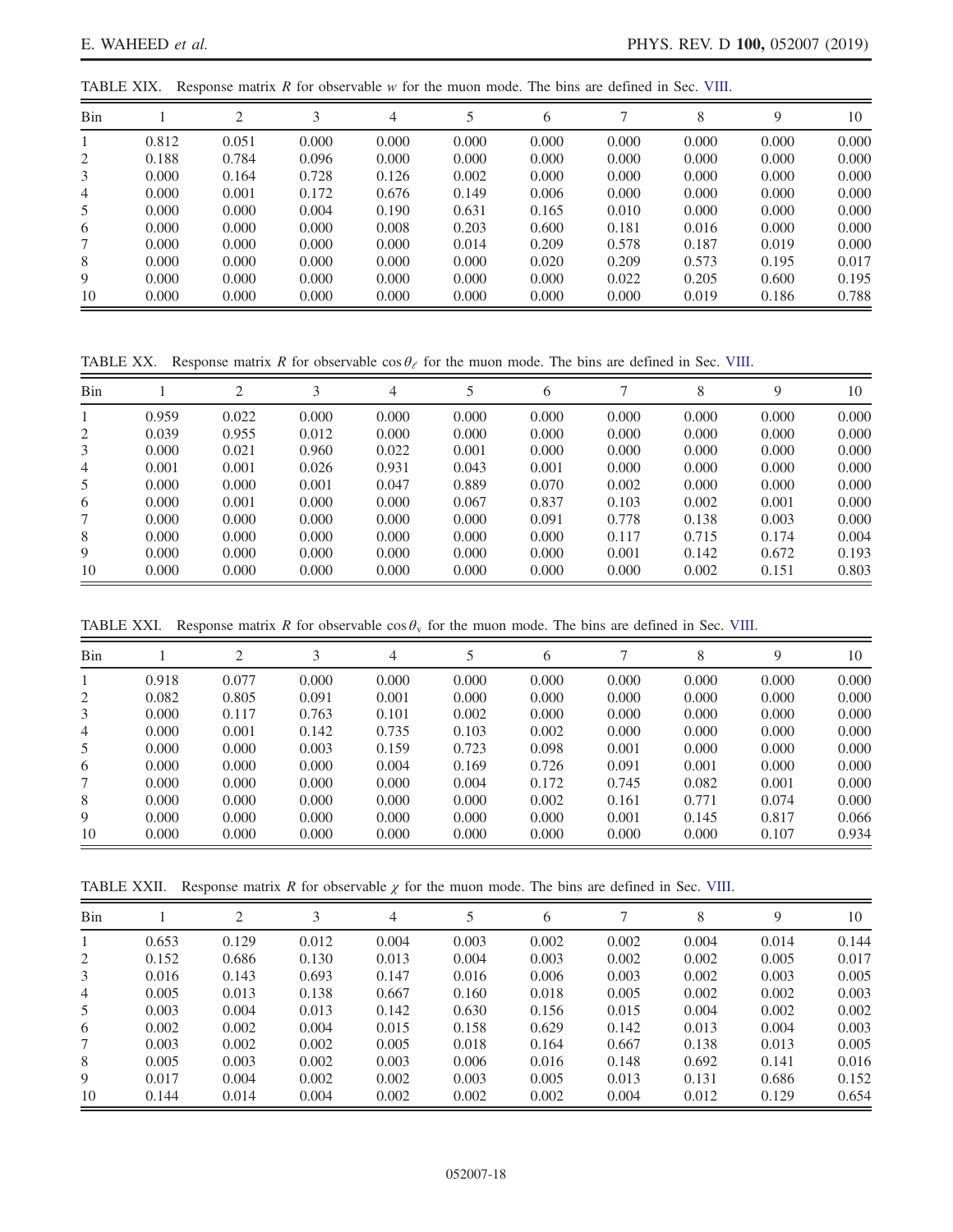<span id="page-18-0"></span>

| quadrant represents $(w, w)$ , the top right represents $(w, \cos \theta_e)$ , the<br>$\overline{0}$<br>$\overline{18}$<br>$\Box$<br>$\overline{16}$<br>$\overline{15}$<br>$\overline{4}$<br>The bins are defined in Sec.<br>Statistical uncertainty correlation matrix for the electron mode, where the top left $10 \times 10$<br>$\overline{12}$<br>resents $(\cos \theta_e, \cos \theta_e)$<br>$\circ$<br>${}^{\infty}$<br>bottom left represents ( $cos \theta_{\ell}$ , w) and the bottom right repr<br>0.002<br>0.000<br>1.000<br>0.000<br>0.002<br>0.006<br>0.00<br>0.00<br>$-0.00$<br>0.00<br>৩<br>$-0.008$<br>0.008<br>$-0.005$<br>0.015<br>0.005<br>000(<br>0.0000<br>0.000<br>0.000<br>0.00<br>1.00<br>0.000<br>0.000<br>0.00<br>0.000<br>5<br>0.008<br>0.030<br>0.008<br>0.0000<br>0.028<br>0.004<br>$-0.005$<br>0.000<br>0.031<br>0.016<br>$\rm \tilde{S}$<br>1.000<br>0.000<br>0.00<br>0.000<br>0.003<br>0.032<br>0.015<br>$0.00^{4}$<br>0.000<br>0.000<br>0.000<br>0.008<br>0.000<br>0.000<br>0.00<br>$\mathrel{\sim}$<br><b>TABLE XXIII.</b><br>$-0.003$<br>0.007<br>0.016<br>0.000<br>0.012<br>0.00<br>0.000<br>0.00<br>0.000<br>0.00<br>0.00<br>0.000<br>0.000 |     |  |
|-----------------------------------------------------------------------------------------------------------------------------------------------------------------------------------------------------------------------------------------------------------------------------------------------------------------------------------------------------------------------------------------------------------------------------------------------------------------------------------------------------------------------------------------------------------------------------------------------------------------------------------------------------------------------------------------------------------------------------------------------------------------------------------------------------------------------------------------------------------------------------------------------------------------------------------------------------------------------------------------------------------------------------------------------------------------------------------------------------------------------------------------------------------------------------------|-----|--|
|                                                                                                                                                                                                                                                                                                                                                                                                                                                                                                                                                                                                                                                                                                                                                                                                                                                                                                                                                                                                                                                                                                                                                                                   |     |  |
|                                                                                                                                                                                                                                                                                                                                                                                                                                                                                                                                                                                                                                                                                                                                                                                                                                                                                                                                                                                                                                                                                                                                                                                   |     |  |
|                                                                                                                                                                                                                                                                                                                                                                                                                                                                                                                                                                                                                                                                                                                                                                                                                                                                                                                                                                                                                                                                                                                                                                                   |     |  |
|                                                                                                                                                                                                                                                                                                                                                                                                                                                                                                                                                                                                                                                                                                                                                                                                                                                                                                                                                                                                                                                                                                                                                                                   |     |  |
|                                                                                                                                                                                                                                                                                                                                                                                                                                                                                                                                                                                                                                                                                                                                                                                                                                                                                                                                                                                                                                                                                                                                                                                   |     |  |
|                                                                                                                                                                                                                                                                                                                                                                                                                                                                                                                                                                                                                                                                                                                                                                                                                                                                                                                                                                                                                                                                                                                                                                                   |     |  |
|                                                                                                                                                                                                                                                                                                                                                                                                                                                                                                                                                                                                                                                                                                                                                                                                                                                                                                                                                                                                                                                                                                                                                                                   |     |  |
|                                                                                                                                                                                                                                                                                                                                                                                                                                                                                                                                                                                                                                                                                                                                                                                                                                                                                                                                                                                                                                                                                                                                                                                   |     |  |
|                                                                                                                                                                                                                                                                                                                                                                                                                                                                                                                                                                                                                                                                                                                                                                                                                                                                                                                                                                                                                                                                                                                                                                                   |     |  |
|                                                                                                                                                                                                                                                                                                                                                                                                                                                                                                                                                                                                                                                                                                                                                                                                                                                                                                                                                                                                                                                                                                                                                                                   |     |  |
|                                                                                                                                                                                                                                                                                                                                                                                                                                                                                                                                                                                                                                                                                                                                                                                                                                                                                                                                                                                                                                                                                                                                                                                   |     |  |
|                                                                                                                                                                                                                                                                                                                                                                                                                                                                                                                                                                                                                                                                                                                                                                                                                                                                                                                                                                                                                                                                                                                                                                                   |     |  |
|                                                                                                                                                                                                                                                                                                                                                                                                                                                                                                                                                                                                                                                                                                                                                                                                                                                                                                                                                                                                                                                                                                                                                                                   |     |  |
|                                                                                                                                                                                                                                                                                                                                                                                                                                                                                                                                                                                                                                                                                                                                                                                                                                                                                                                                                                                                                                                                                                                                                                                   |     |  |
|                                                                                                                                                                                                                                                                                                                                                                                                                                                                                                                                                                                                                                                                                                                                                                                                                                                                                                                                                                                                                                                                                                                                                                                   |     |  |
|                                                                                                                                                                                                                                                                                                                                                                                                                                                                                                                                                                                                                                                                                                                                                                                                                                                                                                                                                                                                                                                                                                                                                                                   |     |  |
|                                                                                                                                                                                                                                                                                                                                                                                                                                                                                                                                                                                                                                                                                                                                                                                                                                                                                                                                                                                                                                                                                                                                                                                   |     |  |
|                                                                                                                                                                                                                                                                                                                                                                                                                                                                                                                                                                                                                                                                                                                                                                                                                                                                                                                                                                                                                                                                                                                                                                                   |     |  |
|                                                                                                                                                                                                                                                                                                                                                                                                                                                                                                                                                                                                                                                                                                                                                                                                                                                                                                                                                                                                                                                                                                                                                                                   |     |  |
|                                                                                                                                                                                                                                                                                                                                                                                                                                                                                                                                                                                                                                                                                                                                                                                                                                                                                                                                                                                                                                                                                                                                                                                   | Bin |  |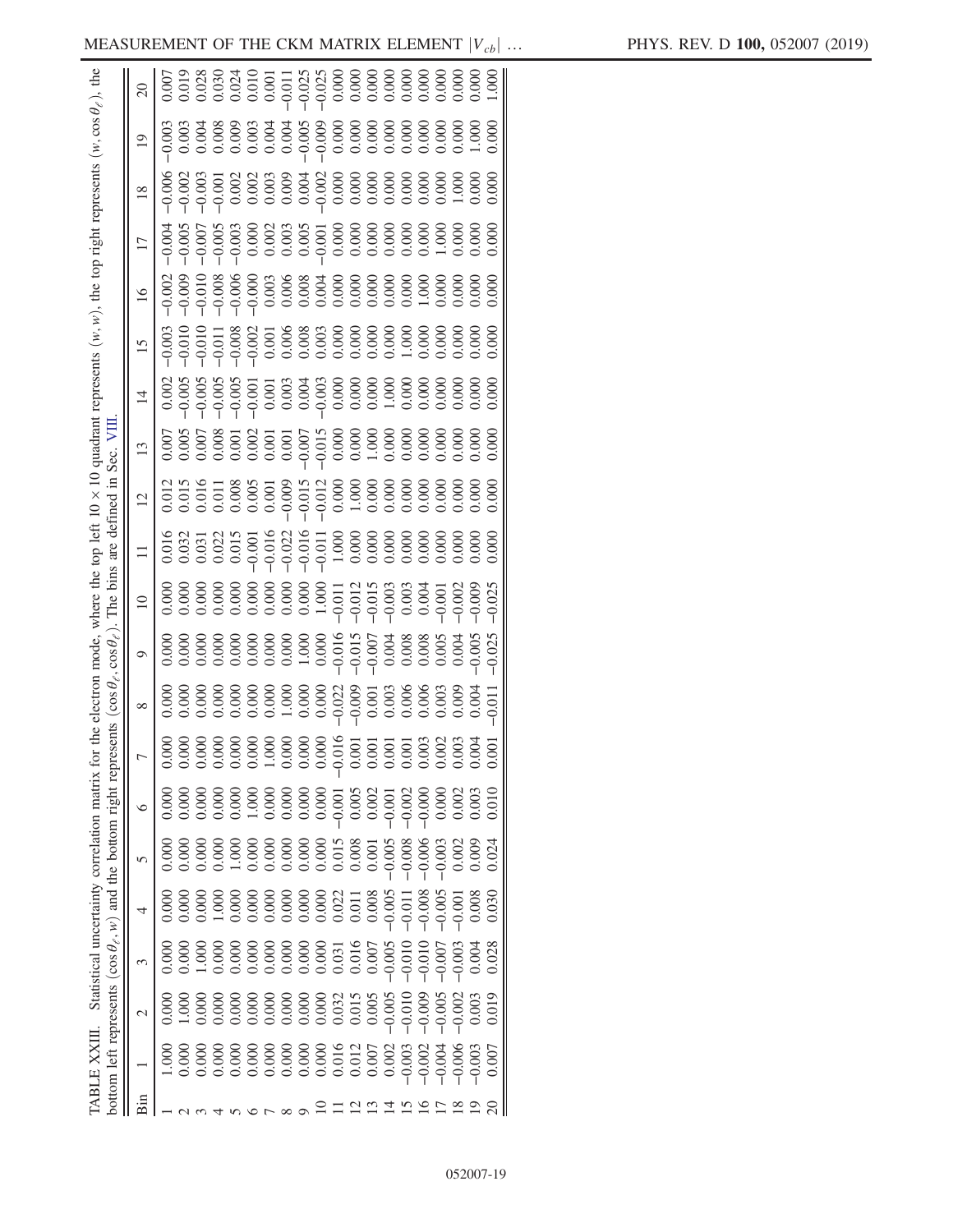|     | TABLE XXIV.                                   |          |                                               |                  |          | bottom left represents ( $\cos \theta_{\ell, \cos \theta_k}$ ) and the bottom right represents ( $\cos \theta_{\ell, \ell}$ ). The bins<br>Statistical uncertainty correlation matrix f |                   | or the electron mode,                        |                         | where the top left       | defined<br>are  | Sec.<br>$\Xi$ | 買  |                                                        | 10 × 10 quadrant represents (w, cos $\theta_v$ ), the top right represents (w, $\chi$ ), the |      |       |       |    |               |
|-----|-----------------------------------------------|----------|-----------------------------------------------|------------------|----------|-----------------------------------------------------------------------------------------------------------------------------------------------------------------------------------------|-------------------|----------------------------------------------|-------------------------|--------------------------|-----------------|---------------|----|--------------------------------------------------------|----------------------------------------------------------------------------------------------|------|-------|-------|----|---------------|
| Bin | $\overline{\Omega}$                           | 22       | 23                                            | $^{24}$          | 25       | 26                                                                                                                                                                                      | 27                | 28                                           | 29                      | $\overline{\mathcal{E}}$ | $\overline{31}$ | 32            | 33 | 34                                                     | 35                                                                                           | 36   | 37    | 38    | 39 | $\frac{1}{2}$ |
|     |                                               | 0.019    | 0.01                                          | $0.01\,$         | 0.006    | $-0.006$                                                                                                                                                                                | 015<br>$\bigcap$  | $-0.023$                                     | $-0.024$                |                          |                 |               |    |                                                        |                                                                                              |      |       |       |    | $-0.00$       |
|     |                                               | 0.021    |                                               |                  |          |                                                                                                                                                                                         | $\frac{80}{8}$    | $-0.029$                                     |                         |                          |                 |               |    |                                                        |                                                                                              |      |       |       |    |               |
|     | 0.002                                         | 0.013    | $\begin{array}{c} 0.027 \\ 0.018 \end{array}$ | $0.028$<br>0.024 | 0.023    |                                                                                                                                                                                         |                   | $-0.010$                                     |                         |                          |                 |               |    |                                                        |                                                                                              |      |       |       |    |               |
|     | 0.00                                          |          | 0.006                                         | 0.018            | 0.020    |                                                                                                                                                                                         | $006$<br>$015$    | 0.002                                        |                         |                          |                 |               |    |                                                        |                                                                                              |      |       |       |    |               |
|     | $-0.003$                                      | 0.001    | 0.001                                         | 0.009            | 0.010    | 0.01 <sup>2</sup>                                                                                                                                                                       |                   | 0.006                                        |                         |                          |                 |               |    |                                                        |                                                                                              |      |       |       |    |               |
|     | $-0.004$                                      | $-0.005$ | 0.004                                         | 0.00             | 0.00     | 0.00                                                                                                                                                                                    | $rac{2}{6}$       |                                              |                         |                          |                 |               |    |                                                        |                                                                                              |      |       |       |    |               |
|     | $-0.003$                                      | $-0.003$ | $-0.00$                                       | $-0.005$         | 0.003    | $-0.00$                                                                                                                                                                                 |                   |                                              |                         |                          |                 |               |    |                                                        |                                                                                              |      |       |       |    |               |
|     | 0.001                                         | $-0.006$ | $-0.007$                                      | $-0.012$         | $-0.011$ | $-0.01$                                                                                                                                                                                 | $\overline{00}$   |                                              |                         |                          |                 |               |    |                                                        |                                                                                              |      |       |       |    |               |
|     | 0.004                                         | $-0.006$ | $-0.011$                                      | $-0.017$         | $-0.019$ | $-0.018$                                                                                                                                                                                |                   | 0.000<br>0.000<br>0.0000<br>0.000            |                         |                          |                 |               |    |                                                        |                                                                                              |      |       |       |    |               |
|     | 0.004                                         | $-0.004$ | $-0.015$                                      | $-0.020$         | $-0.023$ | $-0.024$                                                                                                                                                                                | 000<br>710<br>000 |                                              |                         |                          |                 |               |    |                                                        |                                                                                              |      |       |       |    |               |
|     | $-0.003$                                      | 0.000    | $\begin{array}{c} 0.005 \\ 0.002 \end{array}$ | 0.008<br>0.002   | 0.008    | 0.007                                                                                                                                                                                   |                   |                                              |                         |                          |                 |               |    |                                                        |                                                                                              |      |       |       |    |               |
|     | 0.005                                         | 0.003    |                                               |                  | $-0.000$ | 0.00                                                                                                                                                                                    | $\overline{000}$  |                                              |                         |                          |                 |               |    |                                                        |                                                                                              |      |       |       |    |               |
|     | $\begin{array}{c} 0.012 \\ 0.019 \end{array}$ | 0.006    | $-0.001$                                      | $-0.005$         | $-0.007$ | $-0.009$                                                                                                                                                                                | 007               |                                              |                         |                          |                 |               |    |                                                        |                                                                                              |      |       |       |    |               |
|     |                                               | 0.007    | $-0.004$                                      | $-0.01$          | $-0.017$ | $-0.015$                                                                                                                                                                                | 012               | $-0.001$<br>$-0.002$<br>$-0.005$<br>$-0.005$ |                         |                          |                 |               |    |                                                        |                                                                                              |      |       |       |    |               |
|     | 0.017                                         | 0.006    | $-0.004$                                      | $-0.012$         | $-0.016$ | $-0.019$                                                                                                                                                                                | 013               | $-0.005$                                     | 0.000<br>0.000<br>0.000 |                          |                 |               |    |                                                        |                                                                                              |      |       |       |    |               |
|     | 0.015                                         | 0.004    | $-0.004$                                      |                  | $-0.013$ |                                                                                                                                                                                         | 009               |                                              |                         |                          |                 |               |    |                                                        |                                                                                              |      |       |       |    |               |
|     | 0.007                                         | 0.002    |                                               |                  |          |                                                                                                                                                                                         | 604               |                                              |                         |                          |                 |               |    |                                                        |                                                                                              |      |       |       |    |               |
|     |                                               |          | $-0.001$                                      | 0.001            | 0.005    |                                                                                                                                                                                         | $\mathfrak{A}$    |                                              |                         |                          |                 | $-0.002$      |    | $\begin{array}{c} 0.001 \\ 0.003 \\ 0.003 \end{array}$ |                                                                                              |      |       |       |    |               |
|     | 0.026                                         | $-0.007$ | 0.004                                         | 0.013            | 0.021    |                                                                                                                                                                                         | 015               | 0.006                                        | 0.006                   |                          |                 |               |    |                                                        |                                                                                              |      |       | 0.001 |    |               |
|     | 0.057                                         | $-0.019$ |                                               | 0.035            | 040      |                                                                                                                                                                                         | (50)              |                                              |                         |                          | 0.006           |               |    | 0.003                                                  |                                                                                              | 0.01 | 0.002 |       |    | 0.004         |
|     |                                               |          |                                               |                  |          |                                                                                                                                                                                         |                   |                                              |                         |                          |                 |               |    |                                                        |                                                                                              |      |       |       |    |               |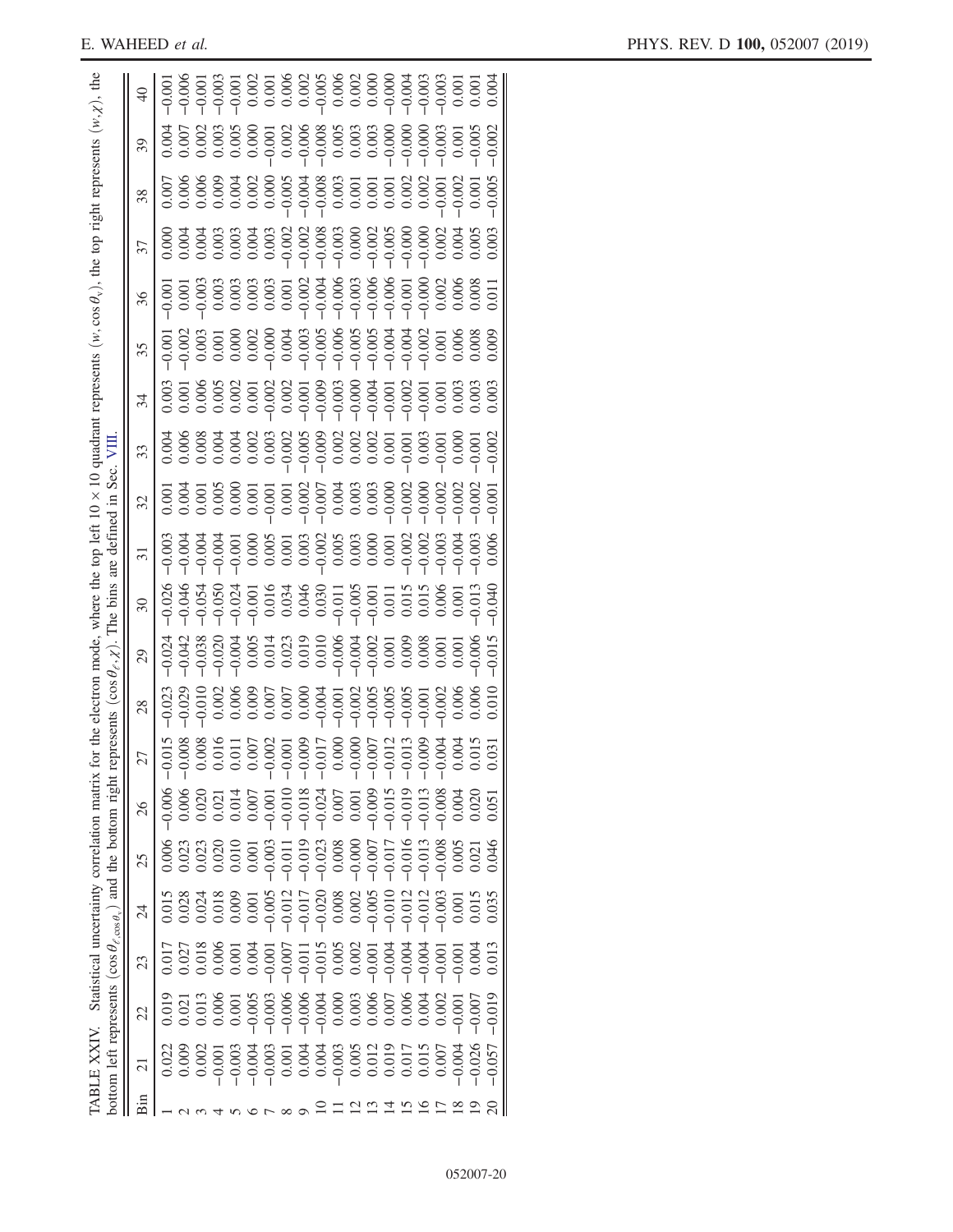|     | TABLE XXV.                                                    |                                                                                                                                                                                                                                                                                                     |          |         |          | Statistical uncertainty correlation matrix for the electron mode, where the top left |                |                              |         |               |          |                | 10 quadrant represents |                | $(\cos \theta_v, w)$ , the top right represents |                 |                 |                 | $(\cos\theta_{\rm v},$ | $\cos\theta_\ell)$ |
|-----|---------------------------------------------------------------|-----------------------------------------------------------------------------------------------------------------------------------------------------------------------------------------------------------------------------------------------------------------------------------------------------|----------|---------|----------|--------------------------------------------------------------------------------------|----------------|------------------------------|---------|---------------|----------|----------------|------------------------|----------------|-------------------------------------------------|-----------------|-----------------|-----------------|------------------------|--------------------|
|     | the bottom left represents $(x, w)$ and the bottom right repr |                                                                                                                                                                                                                                                                                                     |          |         |          |                                                                                      | esents         | $(\chi, \cos \theta_{\ell})$ | The     | are<br>bins   | defined  | Sec.<br>目      |                        |                |                                                 |                 |                 |                 |                        |                    |
| Bin |                                                               | $\mathcal{L}$                                                                                                                                                                                                                                                                                       |          | 4       | 5        | $\circ$                                                                              | 7              | $\infty$                     | $\circ$ | $\frac{1}{2}$ | $\equiv$ | $\overline{5}$ | $\Xi$                  | $\overline{4}$ | $\overline{15}$                                 | $\overline{16}$ | $\overline{17}$ | $\overline{18}$ | $\overline{0}$         |                    |
|     |                                                               | 0.009                                                                                                                                                                                                                                                                                               |          | $-0.00$ | $-0.003$ | $-0.004$                                                                             |                | 0.00                         |         |               |          |                |                        |                |                                                 |                 |                 |                 |                        |                    |
|     |                                                               |                                                                                                                                                                                                                                                                                                     |          |         |          |                                                                                      |                |                              |         |               |          |                |                        |                |                                                 |                 |                 |                 |                        |                    |
|     |                                                               |                                                                                                                                                                                                                                                                                                     |          |         |          |                                                                                      |                |                              |         |               |          |                |                        |                |                                                 |                 |                 |                 |                        |                    |
|     |                                                               | $\begin{array}{l} 0.027 \\ 0.027 \\ 0.038 \\ 0.000 \\ 0.000 \\ 0.000 \\ 0.000 \\ 0.000 \\ 0.000 \\ 0.000 \\ 0.000 \\ 0.000 \\ 0.000 \\ 0.000 \\ 0.000 \\ 0.000 \\ 0.000 \\ 0.000 \\ 0.000 \\ 0.000 \\ 0.000 \\ 0.000 \\ 0.000 \\ 0.000 \\ 0.000 \\ 0.000 \\ 0.000 \\ 0.000 \\ 0.000 \\ 0.000 \\ 0.$ |          |         |          |                                                                                      |                |                              |         |               |          |                |                        |                |                                                 |                 |                 |                 |                        |                    |
|     |                                                               |                                                                                                                                                                                                                                                                                                     |          |         |          |                                                                                      |                |                              |         |               |          |                |                        |                |                                                 |                 |                 |                 |                        |                    |
|     |                                                               |                                                                                                                                                                                                                                                                                                     |          |         |          |                                                                                      |                |                              |         |               |          |                |                        |                |                                                 |                 |                 |                 |                        |                    |
|     |                                                               |                                                                                                                                                                                                                                                                                                     |          |         |          |                                                                                      |                |                              |         |               |          |                |                        |                |                                                 |                 |                 |                 |                        |                    |
|     |                                                               |                                                                                                                                                                                                                                                                                                     |          |         |          |                                                                                      |                |                              |         |               |          |                |                        |                |                                                 |                 |                 |                 |                        |                    |
|     |                                                               |                                                                                                                                                                                                                                                                                                     |          |         |          |                                                                                      |                |                              |         |               |          |                |                        |                |                                                 |                 |                 |                 |                        |                    |
|     |                                                               |                                                                                                                                                                                                                                                                                                     |          |         |          |                                                                                      |                |                              |         |               |          |                |                        |                |                                                 |                 |                 |                 |                        |                    |
|     |                                                               |                                                                                                                                                                                                                                                                                                     |          |         |          |                                                                                      |                |                              |         |               |          |                |                        |                |                                                 |                 |                 |                 |                        |                    |
|     |                                                               |                                                                                                                                                                                                                                                                                                     |          |         |          |                                                                                      |                |                              |         |               |          |                |                        |                |                                                 |                 |                 |                 |                        |                    |
|     |                                                               |                                                                                                                                                                                                                                                                                                     |          |         |          |                                                                                      |                |                              |         |               |          |                |                        |                |                                                 |                 |                 |                 |                        |                    |
|     |                                                               |                                                                                                                                                                                                                                                                                                     |          |         |          |                                                                                      |                |                              |         |               |          |                |                        |                |                                                 |                 |                 |                 |                        |                    |
|     |                                                               |                                                                                                                                                                                                                                                                                                     |          |         |          |                                                                                      |                |                              |         |               |          |                |                        |                |                                                 |                 |                 |                 |                        |                    |
|     |                                                               |                                                                                                                                                                                                                                                                                                     | $-0.003$ |         |          |                                                                                      | $\ddot{\circ}$ |                              |         |               |          |                |                        |                |                                                 |                 |                 |                 |                        |                    |
|     |                                                               | 0.004                                                                                                                                                                                                                                                                                               |          |         |          | 0.004                                                                                |                | 0.002                        |         |               |          |                |                        |                |                                                 |                 |                 |                 |                        |                    |
|     |                                                               |                                                                                                                                                                                                                                                                                                     | 0.006    |         |          | 0.002                                                                                |                | 0.005                        |         |               |          |                |                        |                |                                                 |                 |                 |                 |                        |                    |
|     |                                                               | 0.007                                                                                                                                                                                                                                                                                               | 0.002    | 0.003   |          | 0.000                                                                                |                | 0.002                        |         |               |          |                |                        |                |                                                 |                 |                 |                 |                        |                    |
|     |                                                               | $-0.006$                                                                                                                                                                                                                                                                                            |          | 0.003   |          |                                                                                      |                |                              |         |               |          |                |                        |                |                                                 |                 | $-0.002$        |                 |                        |                    |
|     |                                                               |                                                                                                                                                                                                                                                                                                     |          |         |          |                                                                                      |                |                              |         |               |          |                |                        |                |                                                 |                 |                 |                 |                        |                    |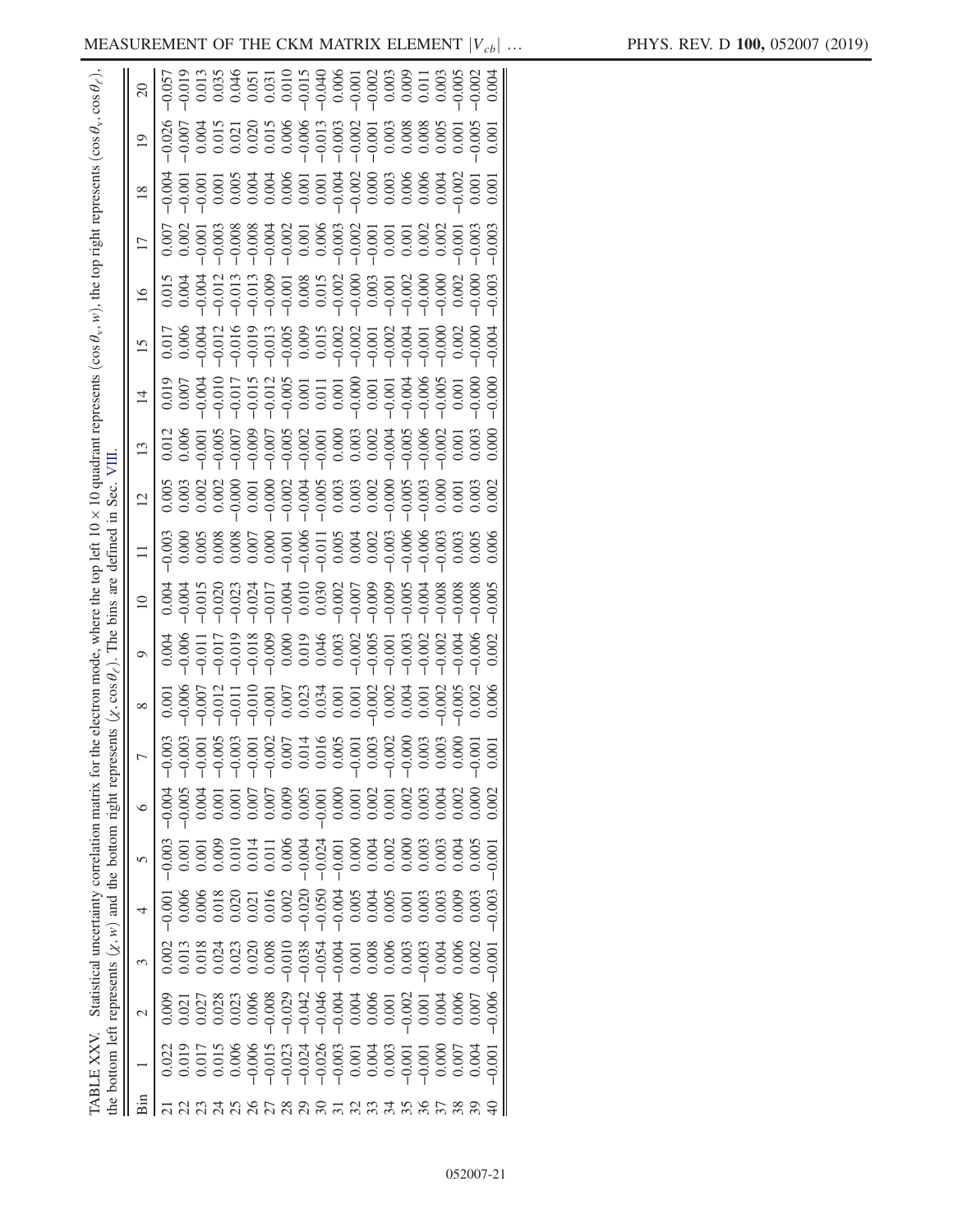| 10 quadrant represents (cos $\theta_v$ , cos $\theta_v$ ), the top right represents (cos $\theta_v$ , $\chi$ ) | 39                       |        |       |       |       |  |                                  |  |          |       |                                        |          |          |             |       |                         |          |  |
|----------------------------------------------------------------------------------------------------------------|--------------------------|--------|-------|-------|-------|--|----------------------------------|--|----------|-------|----------------------------------------|----------|----------|-------------|-------|-------------------------|----------|--|
|                                                                                                                | 38                       |        |       |       |       |  |                                  |  |          |       |                                        |          |          |             |       |                         |          |  |
|                                                                                                                | 37                       |        |       |       |       |  |                                  |  |          |       |                                        |          |          |             |       |                         |          |  |
|                                                                                                                | 36                       |        |       |       |       |  |                                  |  |          |       |                                        |          |          |             |       |                         |          |  |
|                                                                                                                | 35                       |        |       |       |       |  |                                  |  |          |       |                                        |          |          |             |       |                         |          |  |
|                                                                                                                | 34                       |        |       |       |       |  |                                  |  |          |       |                                        |          |          |             |       |                         |          |  |
|                                                                                                                | 33                       |        |       |       |       |  |                                  |  |          |       |                                        |          |          |             |       |                         |          |  |
| $\frac{10}{10}$<br>Sec.                                                                                        | 32                       |        |       |       |       |  |                                  |  |          |       |                                        |          |          |             |       |                         |          |  |
| $\Xi$                                                                                                          | $\overline{\mathcal{E}}$ |        |       |       |       |  |                                  |  |          |       |                                        |          |          |             |       |                         |          |  |
| defined<br>are                                                                                                 | 30                       |        |       |       |       |  |                                  |  |          |       |                                        |          |          |             |       |                         |          |  |
| or the electron mode, where the top left<br>bins<br>The                                                        | 29                       |        |       |       |       |  |                                  |  |          |       |                                        |          |          |             |       |                         |          |  |
| $(\chi, \chi)$                                                                                                 | 28                       |        |       |       |       |  |                                  |  |          |       |                                        |          |          |             |       |                         |          |  |
| resents                                                                                                        | 27                       | $00$ . | 000.  |       |       |  |                                  |  |          |       |                                        |          |          | $rac{5}{6}$ |       | $0.009$<br>$0.13$       |          |  |
| Statistical uncertainty correlation matrix f<br>right rep                                                      | 26                       |        |       |       |       |  |                                  |  |          |       | 0.005                                  | $-0.01$  | $-0.014$ | 0.005       | 0.003 | $\widetilde{\rm 0.000}$ | 0.00     |  |
| the bottom                                                                                                     | 25                       |        |       |       |       |  |                                  |  |          | 0.003 | 0.002                                  | $-0.006$ | $-0.003$ | 0.003       | 0.00  | 0.00                    | 0.008    |  |
|                                                                                                                | 24                       |        |       |       |       |  |                                  |  |          |       |                                        | 0.006    | 0.009    | 0.006       | 0.005 | 0.005                   | 0.015    |  |
|                                                                                                                | 23                       |        |       |       |       |  |                                  |  |          |       | 0.001                                  | 0.016    | 0.01     | 0.01        | 0.00  | 0.009                   | 0.018    |  |
|                                                                                                                | 22                       |        | 1.000 | 0.000 | 0.008 |  | 0.000<br>0.000<br>0.000<br>0.000 |  |          |       | $-0.014$<br>$-0.009$<br>0.001<br>0.001 | 0.020    | 0.019    | 0.009       | 0.00  | $-0.010$                | $-0.016$ |  |
| bottom left represents $(\chi, \cos \theta_v)$ and<br>ABLE XXVI.                                               | $\overline{c}$           |        |       |       |       |  |                                  |  | $-0.002$ |       | $-0.009$<br>$-0.007$<br>0.005          |          | 0.016    | 0.009       | 0.006 |                         |          |  |
|                                                                                                                | Bin                      |        |       |       |       |  |                                  |  |          |       |                                        |          |          |             |       |                         |          |  |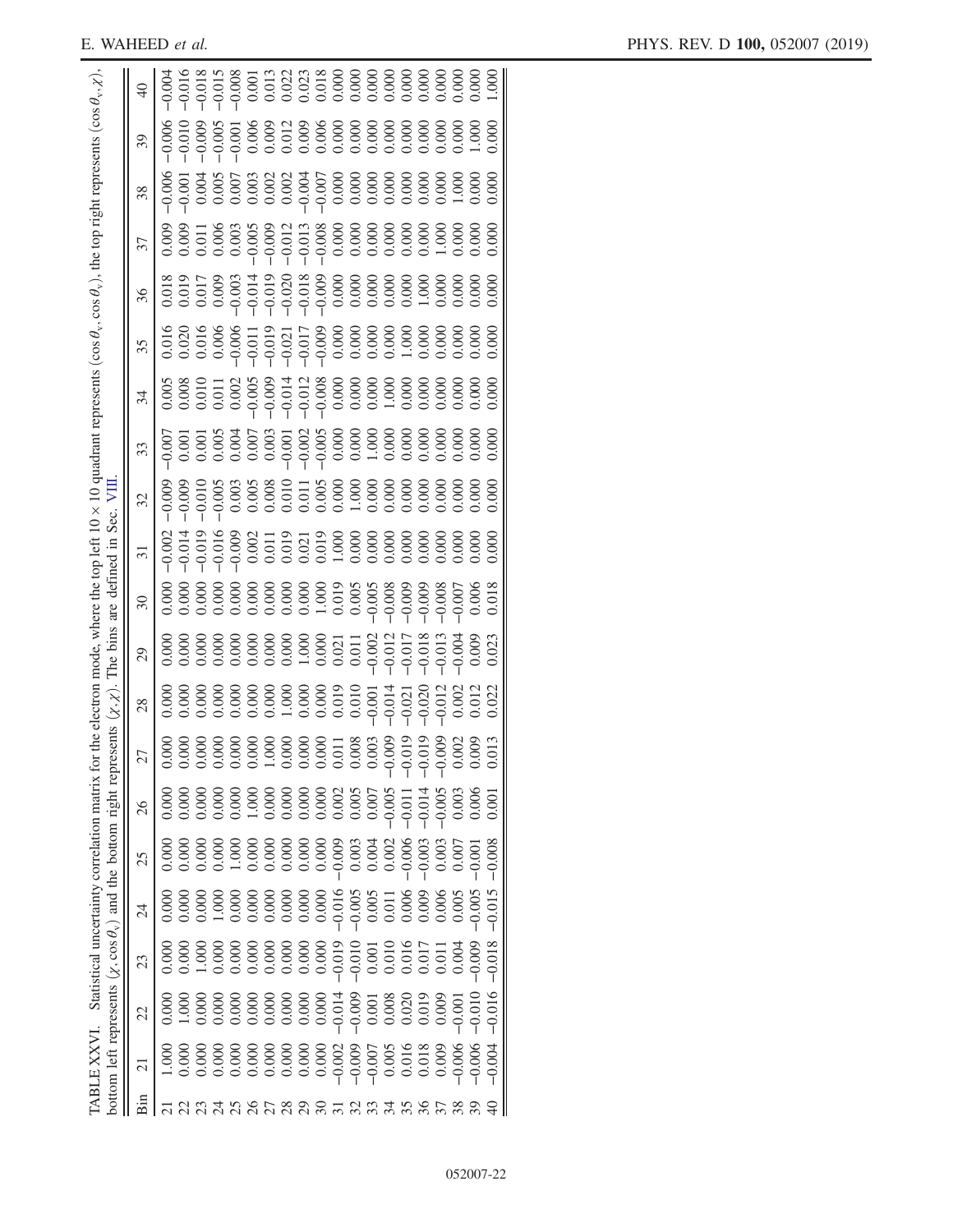<span id="page-22-0"></span>

| Statistical uncertainty correlation matrix for the muon mode, where the top left 10 x 10 quadrant represents $(w, w)$ , the top right represents $(w, cos \theta_{e})$ , the bottom | $\overline{0}$        |                                                                                                                                                                                                                                                                                             |  |                                                                       |  |  |  |       |       |          |          |                       |          |       |       |       |  |
|-------------------------------------------------------------------------------------------------------------------------------------------------------------------------------------|-----------------------|---------------------------------------------------------------------------------------------------------------------------------------------------------------------------------------------------------------------------------------------------------------------------------------------|--|-----------------------------------------------------------------------|--|--|--|-------|-------|----------|----------|-----------------------|----------|-------|-------|-------|--|
|                                                                                                                                                                                     | $\frac{8}{18}$        |                                                                                                                                                                                                                                                                                             |  |                                                                       |  |  |  |       |       |          |          |                       |          |       |       |       |  |
|                                                                                                                                                                                     | $\overline{17}$       |                                                                                                                                                                                                                                                                                             |  |                                                                       |  |  |  |       |       |          |          |                       |          |       |       |       |  |
|                                                                                                                                                                                     | $\overline{0}$        |                                                                                                                                                                                                                                                                                             |  |                                                                       |  |  |  |       |       |          |          |                       |          |       |       |       |  |
|                                                                                                                                                                                     | $\frac{15}{2}$        |                                                                                                                                                                                                                                                                                             |  |                                                                       |  |  |  |       |       |          |          |                       |          |       |       |       |  |
|                                                                                                                                                                                     | $\vert \vec{z} \vert$ |                                                                                                                                                                                                                                                                                             |  |                                                                       |  |  |  |       |       |          |          |                       |          |       |       |       |  |
|                                                                                                                                                                                     | $\frac{13}{2}$        |                                                                                                                                                                                                                                                                                             |  |                                                                       |  |  |  |       |       |          |          |                       |          |       |       |       |  |
| Sec.                                                                                                                                                                                | $\approx$             |                                                                                                                                                                                                                                                                                             |  |                                                                       |  |  |  |       |       |          |          |                       |          |       |       |       |  |
| defined in                                                                                                                                                                          |                       | $\begin{array}{l} 0.033 \\ 0.0338 \\ 0.0000 \\ 0.0000 \\ 0.0000 \\ 0.0000 \\ 0.0000 \\ 0.0000 \\ 0.0000 \\ 0.0000 \\ 0.0000 \\ 0.0000 \\ 0.0000 \\ 0.0000 \\ 0.0000 \\ 0.0000 \\ 0.0000 \\ 0.0000 \\ 0.0000 \\ 0.0000 \\ 0.0000 \\ 0.0000 \\ 0.0000 \\ 0.0000 \\ 0.0000 \\ 0.0000 \\ 0.000$ |  |                                                                       |  |  |  |       |       |          |          |                       |          |       |       |       |  |
| are                                                                                                                                                                                 |                       |                                                                                                                                                                                                                                                                                             |  |                                                                       |  |  |  |       |       |          |          |                       |          |       |       | 0.022 |  |
| The bins                                                                                                                                                                            | $\circ$               |                                                                                                                                                                                                                                                                                             |  |                                                                       |  |  |  |       |       |          |          |                       |          |       |       | 0.022 |  |
| $\cos\theta_{\ell}$ , $\cos\theta_{\ell}$ )                                                                                                                                         | ${}^{\infty}$         |                                                                                                                                                                                                                                                                                             |  |                                                                       |  |  |  |       |       |          |          |                       |          |       |       |       |  |
|                                                                                                                                                                                     |                       |                                                                                                                                                                                                                                                                                             |  | 88888888888888888888                                                  |  |  |  |       |       |          |          |                       |          |       |       |       |  |
|                                                                                                                                                                                     | ७                     |                                                                                                                                                                                                                                                                                             |  |                                                                       |  |  |  | 0.005 |       | $-0.00$  | $-0.00$  |                       |          |       |       |       |  |
|                                                                                                                                                                                     | 5                     | 0.000                                                                                                                                                                                                                                                                                       |  |                                                                       |  |  |  |       | 0.002 | $-0.004$ | $-0.007$ | $-0.00$ <sup>\$</sup> |          |       | 0.005 | 0.023 |  |
|                                                                                                                                                                                     |                       | 00(                                                                                                                                                                                                                                                                                         |  |                                                                       |  |  |  |       |       | $-0.003$ | $-0.01$  | $-0.008$              | $-0.005$ |       | 0.009 |       |  |
|                                                                                                                                                                                     | 3                     |                                                                                                                                                                                                                                                                                             |  |                                                                       |  |  |  |       | 0.009 | $-0.004$ | $-0.010$ | $-0.01$               |          |       | 0.007 |       |  |
|                                                                                                                                                                                     | $\sim$                |                                                                                                                                                                                                                                                                                             |  |                                                                       |  |  |  |       | 0.005 | 0.005    | $-0.007$ |                       |          | 0.003 | 0.000 | 0.018 |  |
| left represents ( $cos \theta_{\ell}$ , w) and the bottom right represents                                                                                                          |                       | $\sum$                                                                                                                                                                                                                                                                                      |  | 0.000<br>0.000 0.000 0.000<br>0.000 0.000 0.000<br>0.000 0.000 0.0014 |  |  |  |       | 0.005 | 0.002    | 0.003    |                       |          |       | 0.001 | 0.006 |  |
|                                                                                                                                                                                     | Bin                   |                                                                                                                                                                                                                                                                                             |  |                                                                       |  |  |  |       |       |          |          |                       |          |       |       |       |  |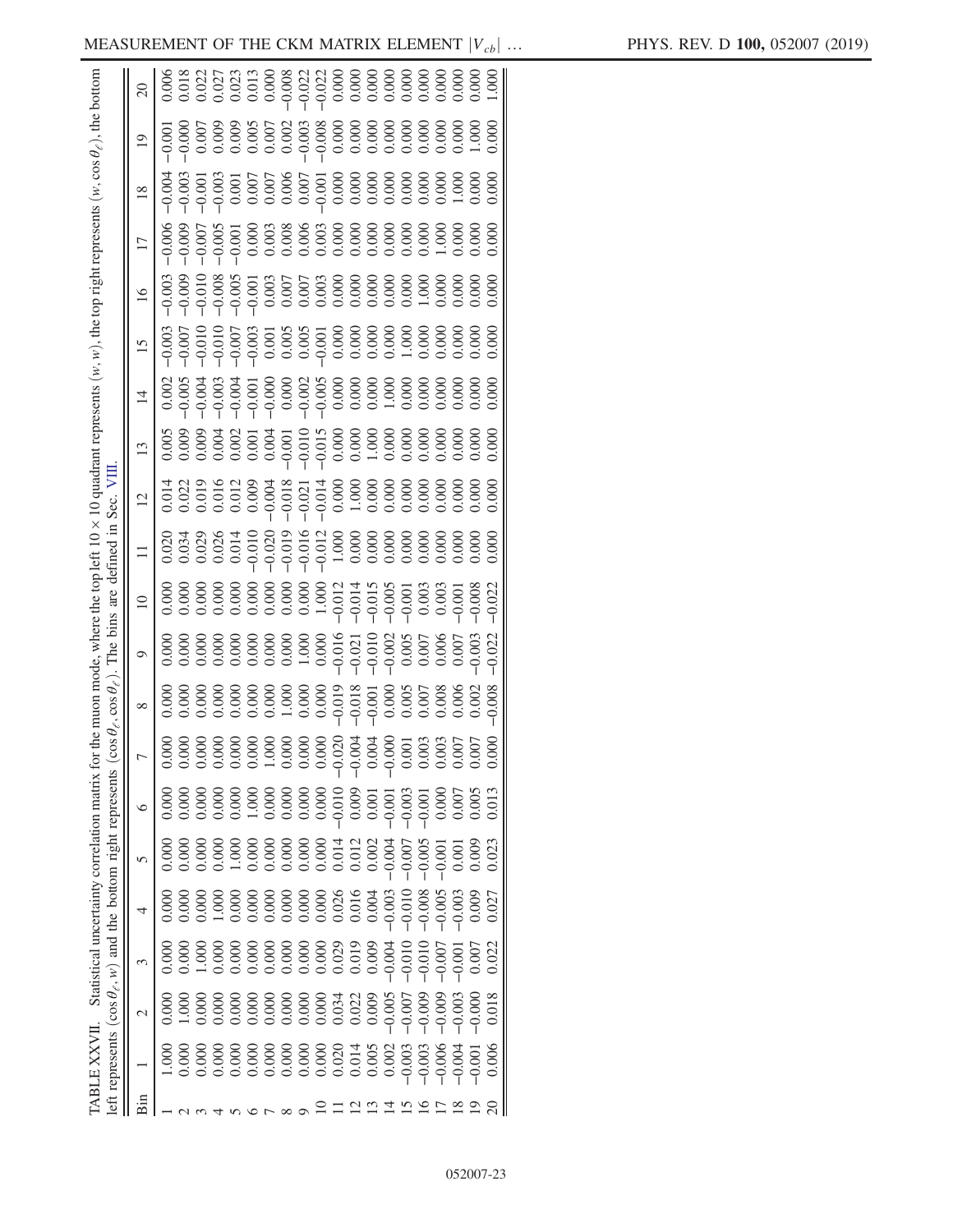|                                                                                                                                                  | $\overline{0}$  | $-0.003$<br>$-0.00$                                                                                                                                                                                                   |
|--------------------------------------------------------------------------------------------------------------------------------------------------|-----------------|-----------------------------------------------------------------------------------------------------------------------------------------------------------------------------------------------------------------------|
|                                                                                                                                                  | 39              | $-0.003$                                                                                                                                                                                                              |
|                                                                                                                                                  | 38              | 0.003                                                                                                                                                                                                                 |
|                                                                                                                                                  | 37              |                                                                                                                                                                                                                       |
| or the muon mode, where the top left $10 \times 10$ quadrant represents $(w, \cos \theta_v)$ , the top right represents $(w, \chi)$ , the bottom | 36              | 0.014                                                                                                                                                                                                                 |
|                                                                                                                                                  | 35              |                                                                                                                                                                                                                       |
|                                                                                                                                                  | 34              |                                                                                                                                                                                                                       |
|                                                                                                                                                  | 33              | 0.006                                                                                                                                                                                                                 |
| 貝                                                                                                                                                | 32              | 0.002<br>0.001                                                                                                                                                                                                        |
|                                                                                                                                                  | $\overline{31}$ |                                                                                                                                                                                                                       |
|                                                                                                                                                  | $\mathfrak{S}0$ | $-0.037$<br>$-0.024$                                                                                                                                                                                                  |
| . The bins are defined in Sec.                                                                                                                   | 29              | \$3<br>8333573835383838838<br>999000000000000000000<br>$-0.039$<br>0.006<br>$-0.023$                                                                                                                                  |
|                                                                                                                                                  | 28              | 3003<br>10000<br>10000<br>$-0.003$<br>0.008<br>$-0.013$<br>0.001<br>$0.008$<br>0.007<br>0.000<br>0.000<br>0.007<br>$0.002$<br>0.002<br>$-0.024$<br>$-0.020$<br>0.007<br>$-0.002$<br>0.001                             |
| $(\cos\theta_{\ell}, \chi)$                                                                                                                      |                 | .029<br>000<br>606<br>$\frac{014}{014}$<br>$\overline{0}$<br>5566<br>000<br>$rac{66}{000}$<br>.017<br>$rac{000}{000}$<br>000<br>$\overline{0}$                                                                        |
|                                                                                                                                                  | 26              | $\overline{P}$<br>ု<br>ॽ<br>さ<br>$-0.018$<br>0.023<br>$-0.003$<br>0.004<br>$-0.014$<br>$-0.008$<br>$-0.022$<br>$-0.013$<br>0.006<br>0.000<br>0.004<br>0.021<br>$-0.017$<br>0.05<br>0.01<br>$-0.01$<br>$-0.00$<br>0.01 |
| and the bottom right represents<br>Statistical uncertainty correlation matrix                                                                    | 25              | $-0.016$<br>$-0.008$<br>$-0.014$<br>$-0.009$<br>$-0.020$<br>$-0.022$<br>$-0.015$<br>0.006<br>$-0.005$<br>0.003<br>0.009<br>0.007<br>0.023<br>0.043<br>$-0.011$<br>0.020<br>0.021<br>0.018<br>0.01(<br>0.00            |
|                                                                                                                                                  | $\overline{24}$ | $-0.018$<br>0.005<br>$-0.005$<br>$-0.005$<br>$-0.012$<br>$-0.022$<br>$-0.014$<br>0.004<br>$-0.007$<br>0.002<br>$0.026$<br>$0.023$<br>0.005<br>$-0.011$<br>$-0.01$<br>0.000<br>0.015<br>0.018<br>9.04<br>0.01          |
|                                                                                                                                                  | $\mathfrak{L}$  | $-0.012$<br>0.004<br>$-0.005$<br>$-0.005$<br>$-0.012$<br>0.003<br>$-0.004$<br>$-0.003$<br>$-0.002$<br>0.013<br>0.018<br>0.003<br>0.022<br>0.013<br>0.002<br>$-0.007$<br>$-0.001$<br>0.000<br>0.007<br>0.01            |
|                                                                                                                                                  | 22              | $-0.006$<br>$-0.004$<br>0.006<br>$-0.004$<br>0.003<br>$-0.004$<br>0.005<br>$-0.002$<br>0.005<br>0.004<br>0.004<br>$-0.000$<br>0.019<br>0.013<br>0.008<br>0.00<br>0.00                                                 |
| left represents $(\cos \theta_{\ell,\cos \theta_v})$<br>TABLE XXVIII.                                                                            | $\overline{c}$  | $-0.024$<br>0.003<br>$-0.004$<br>0.019<br>$-0.005$<br>0.008<br>0.012<br>0.002<br>0.000<br>0.005<br>0.001<br>0.001<br>0.012<br>0.013<br>0.051<br>0.001<br>0.014<br>0.014<br>0.001                                      |
|                                                                                                                                                  | Bin             |                                                                                                                                                                                                                       |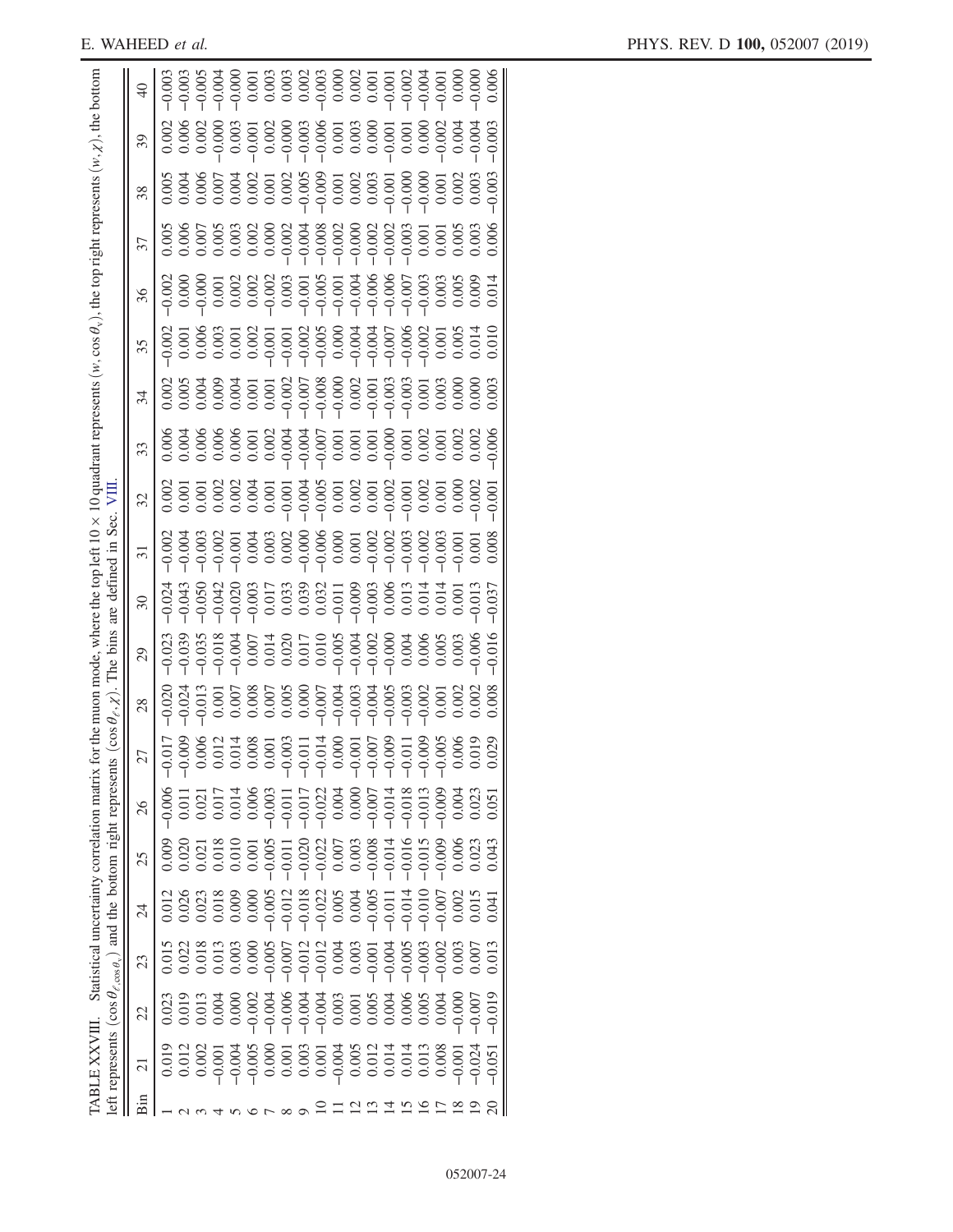|     | bottom left represents $(\chi, w)$ and the bottom right represent<br>TABLE XXIX. |        |       |         |          | Statistical uncertainty correlation matrix for the muon mode, where the top left |                                                 | its $(\chi, \cos \theta_e)$ . | The bins | defined<br>are  | quadran<br>Sec. |             |                |                 |                 | represents (cos $\theta_{v}$ , w), the top right represents (cos $\theta_{v}$ , cos $\theta_{\ell}$ ), the |                 |                |  |
|-----|----------------------------------------------------------------------------------|--------|-------|---------|----------|----------------------------------------------------------------------------------|-------------------------------------------------|-------------------------------|----------|-----------------|-----------------|-------------|----------------|-----------------|-----------------|------------------------------------------------------------------------------------------------------------|-----------------|----------------|--|
|     |                                                                                  |        |       |         |          |                                                                                  |                                                 |                               |          |                 |                 |             |                |                 |                 |                                                                                                            |                 |                |  |
| Bin |                                                                                  | $\sim$ | 3     | 4       | $\sigma$ | $\circ$                                                                          | $\overline{ }$                                  | $\infty$                      | $\circ$  | $\overline{10}$ | $\overline{5}$  | $\tilde{1}$ | $\overline{4}$ | $\overline{15}$ | $\overline{16}$ | $\overline{17}$                                                                                            | $\overline{18}$ | $\overline{0}$ |  |
|     |                                                                                  |        |       | $-0.00$ | $-0.004$ |                                                                                  |                                                 | 0.00                          |          |                 |                 |             |                |                 |                 |                                                                                                            |                 |                |  |
|     |                                                                                  |        |       |         |          |                                                                                  |                                                 |                               |          |                 |                 |             |                |                 |                 |                                                                                                            |                 |                |  |
|     |                                                                                  |        |       |         |          |                                                                                  |                                                 |                               |          |                 |                 |             |                |                 |                 |                                                                                                            |                 |                |  |
|     |                                                                                  |        |       |         |          |                                                                                  | 8 8 8 8 8 8 9 9 9 1 1 1 2 8 9 9 9 9 9 9 9 9 9 9 |                               |          |                 |                 |             |                |                 |                 |                                                                                                            |                 |                |  |
|     |                                                                                  |        |       |         |          |                                                                                  |                                                 |                               |          |                 |                 |             |                |                 |                 |                                                                                                            |                 |                |  |
|     |                                                                                  |        |       |         |          |                                                                                  |                                                 |                               |          |                 |                 |             |                |                 |                 |                                                                                                            |                 |                |  |
|     |                                                                                  |        |       |         |          |                                                                                  |                                                 |                               |          |                 |                 |             |                |                 |                 |                                                                                                            |                 |                |  |
|     |                                                                                  |        |       |         |          |                                                                                  |                                                 |                               |          |                 |                 |             |                |                 |                 |                                                                                                            |                 |                |  |
|     |                                                                                  |        |       |         |          |                                                                                  |                                                 |                               |          |                 |                 |             |                |                 |                 |                                                                                                            |                 |                |  |
|     |                                                                                  |        |       |         |          |                                                                                  |                                                 |                               |          |                 |                 |             |                |                 |                 |                                                                                                            |                 |                |  |
|     |                                                                                  |        |       |         |          |                                                                                  |                                                 |                               |          |                 |                 |             |                |                 |                 |                                                                                                            |                 |                |  |
|     |                                                                                  |        |       |         |          |                                                                                  |                                                 |                               |          |                 |                 |             |                |                 |                 |                                                                                                            |                 |                |  |
|     |                                                                                  |        |       |         |          |                                                                                  |                                                 |                               |          |                 |                 |             |                |                 |                 |                                                                                                            |                 |                |  |
|     |                                                                                  |        |       |         |          |                                                                                  |                                                 |                               |          |                 |                 |             |                |                 |                 |                                                                                                            |                 |                |  |
|     |                                                                                  |        |       |         |          |                                                                                  |                                                 |                               |          |                 |                 |             |                |                 |                 |                                                                                                            |                 |                |  |
|     |                                                                                  |        |       |         |          |                                                                                  |                                                 |                               |          |                 |                 |             |                |                 |                 |                                                                                                            |                 |                |  |
|     |                                                                                  |        |       |         |          |                                                                                  |                                                 |                               |          |                 |                 |             |                |                 |                 |                                                                                                            |                 |                |  |
|     |                                                                                  |        |       |         |          |                                                                                  |                                                 |                               |          |                 |                 |             |                |                 |                 |                                                                                                            |                 |                |  |
|     |                                                                                  |        |       |         |          | 0.00                                                                             |                                                 |                               |          |                 |                 |             |                |                 |                 |                                                                                                            |                 |                |  |
|     |                                                                                  | 0.003  | 0.005 |         |          | 0.00                                                                             |                                                 |                               |          |                 |                 |             |                |                 |                 |                                                                                                            |                 |                |  |
|     |                                                                                  |        |       |         |          |                                                                                  |                                                 |                               |          |                 |                 |             |                |                 |                 |                                                                                                            |                 |                |  |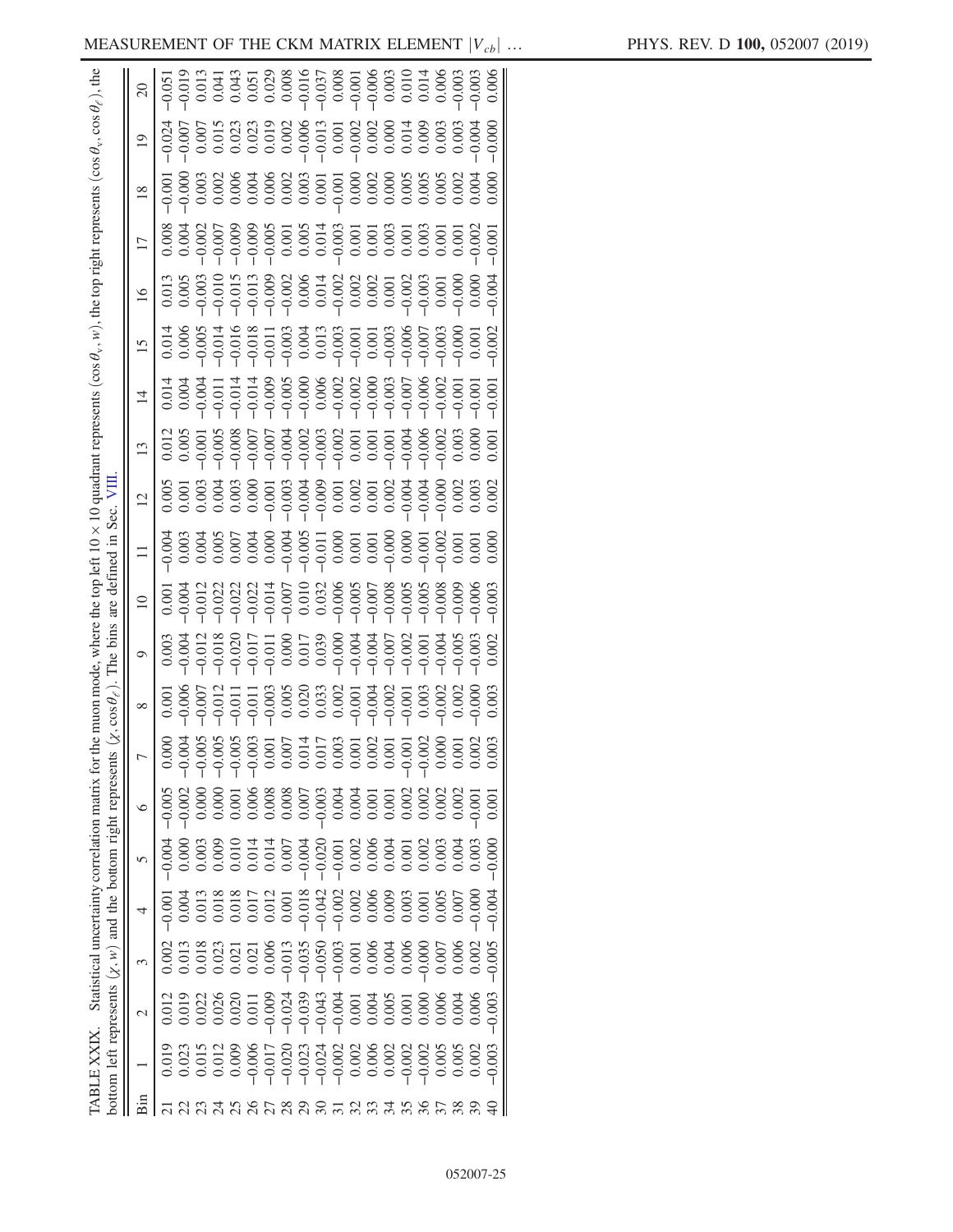|                                                                                       | $\mathcal{E}$            |       |       |       |  |  |  |   |          |                            |         |                                                 |                                                                                     |          |       |                |          |
|---------------------------------------------------------------------------------------|--------------------------|-------|-------|-------|--|--|--|---|----------|----------------------------|---------|-------------------------------------------------|-------------------------------------------------------------------------------------|----------|-------|----------------|----------|
| top right represents $(\cos \theta_{v}, \chi)$                                        | 38                       |       |       |       |  |  |  |   |          |                            |         |                                                 |                                                                                     |          |       |                |          |
|                                                                                       | 37                       |       |       |       |  |  |  |   |          |                            |         |                                                 |                                                                                     |          |       |                |          |
|                                                                                       | 36                       |       |       |       |  |  |  |   |          |                            |         |                                                 |                                                                                     |          |       |                |          |
| where the top left 10 x 10 quadrant represents $(\cos \theta_v, \cos \theta_v)$ , the | 35                       |       |       |       |  |  |  |   |          |                            |         |                                                 |                                                                                     |          |       |                |          |
|                                                                                       | 34                       |       |       |       |  |  |  |   |          |                            |         |                                                 |                                                                                     |          |       |                |          |
|                                                                                       | 33                       |       |       |       |  |  |  |   |          |                            |         |                                                 |                                                                                     |          |       |                |          |
| 貝                                                                                     | 32                       |       |       |       |  |  |  |   |          |                            |         |                                                 |                                                                                     |          |       |                |          |
| Sec.                                                                                  | $\overline{\mathcal{E}}$ |       |       |       |  |  |  |   |          |                            |         |                                                 |                                                                                     |          |       |                |          |
| defined in<br>are                                                                     | $\Im 0$                  |       |       |       |  |  |  |   |          |                            |         |                                                 |                                                                                     |          |       |                |          |
| bins<br>The                                                                           | 29                       |       |       |       |  |  |  |   |          |                            |         |                                                 |                                                                                     |          |       |                |          |
| or the muon mode.<br>$(\chi, \chi)$                                                   | 28                       |       |       |       |  |  |  |   |          |                            |         |                                                 | $-0.021$<br>$-0.013$<br>$-0.002$<br>0.009                                           |          |       |                | 0.02     |
| resents                                                                               | 27                       | 000   |       |       |  |  |  |   |          |                            |         |                                                 | $\frac{1}{2}$                                                                       | 000      |       | $rac{10}{012}$ |          |
| right rep                                                                             | 26                       |       |       |       |  |  |  |   |          |                            | $-0.00$ | $-0.01$ <sup>-</sup>                            | $-0.015$                                                                            | $-0.007$ |       |                |          |
|                                                                                       | 25                       | 0.000 |       |       |  |  |  |   | $-0.010$ | $-0.002$<br>0.005<br>0.005 |         | $-0.003$                                        | $-0.004$                                                                            | 0.001    | 0.007 |                |          |
| Statistical uncertainty correlation matrix for                                        | $\overline{z}$           |       |       |       |  |  |  |   |          |                            |         | $-0.006$<br>0.006<br>0.0004<br>0.004            |                                                                                     | 0.009    | 0.004 | $-0.004$       | 0.016    |
|                                                                                       | 23                       |       |       |       |  |  |  |   |          |                            |         | 0.003<br>0.000<br>0.017<br>0.018                |                                                                                     | 0.01     | 0.00  | $-0.01$        | $-0.018$ |
| bottom left represents $(\chi, \cos \theta)$ and the bottom                           | 22                       | 0.000 | 1.000 | 0.000 |  |  |  |   | $-0.014$ |                            |         |                                                 | $\begin{array}{r} -0.011 \\ -0.000 \\ 0.010 \\ 0.018 \\ 0.018 \\ 0.021 \end{array}$ | 0.012    | 0.000 | $-0.009$       | $-0.016$ |
| ABLE XXX.                                                                             | ಸ                        | 00    |       |       |  |  |  |   | $-0.006$ |                            |         | $-0.008$<br>$-0.004$<br>0.005<br>0.017<br>0.017 |                                                                                     | 0.003    | 0.005 |                |          |
|                                                                                       | Вin                      |       |       |       |  |  |  | ನ |          |                            |         |                                                 |                                                                                     |          |       |                | ₹        |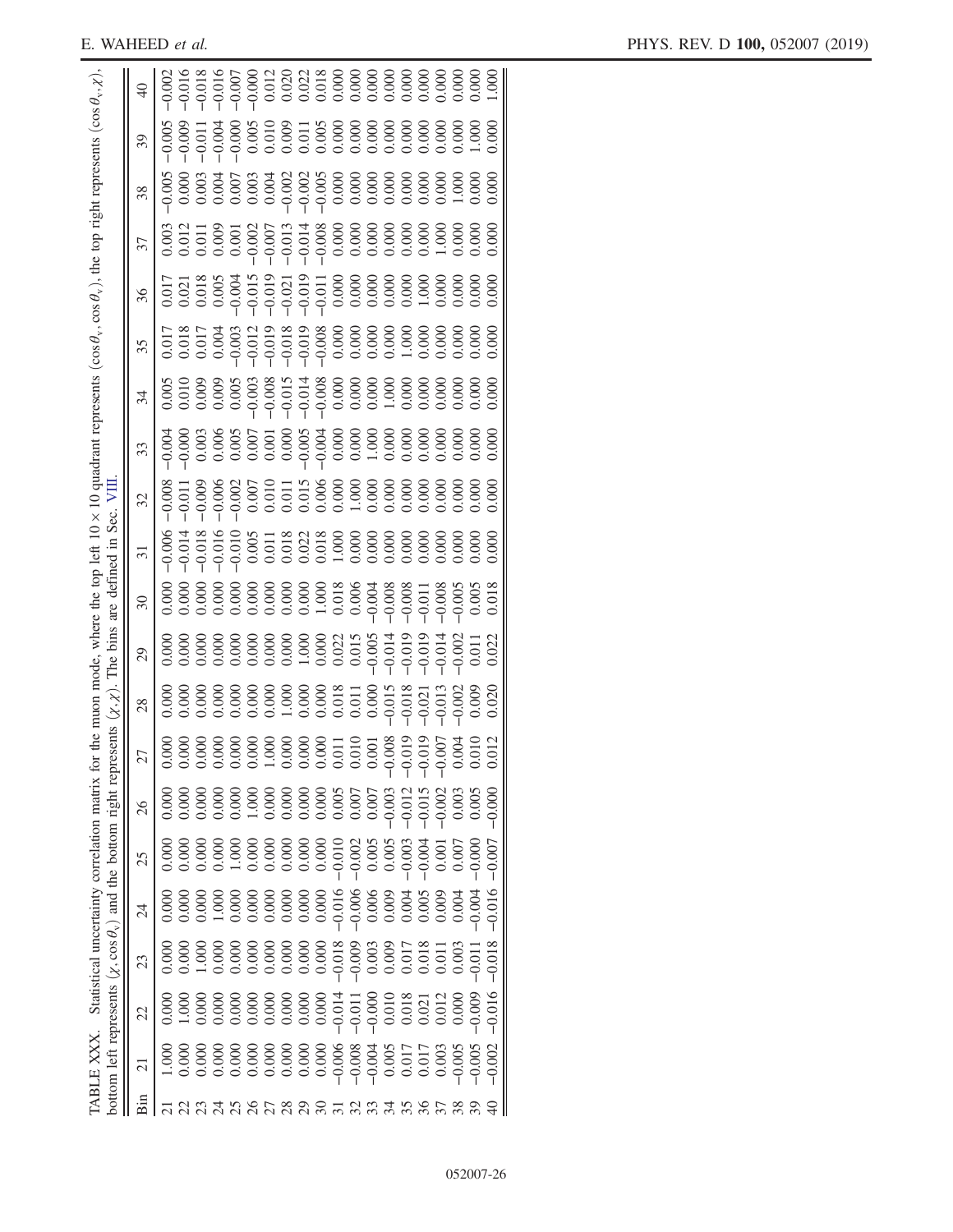<span id="page-26-0"></span>

|     | TABLE XXXI. | $(\cos \theta_{\ell}, w)$ and the bottom right represents $(\cos \theta_{\ell}, \cos \theta_{\ell}).$ | Systematic uncertainty correlation matrix where the top left $10 \times 10$ quadrant represents $(w, w)$ , the top right represents $(w, \cos \theta_e)$ , the bottom left represents |       |       |                                  | The bins are defined in Sec. VIII |                                                            |         |                                  |       |                 |       |                |      |                 |            |                 |                 |                 |
|-----|-------------|-------------------------------------------------------------------------------------------------------|---------------------------------------------------------------------------------------------------------------------------------------------------------------------------------------|-------|-------|----------------------------------|-----------------------------------|------------------------------------------------------------|---------|----------------------------------|-------|-----------------|-------|----------------|------|-----------------|------------|-----------------|-----------------|-----------------|
| Bin |             | $\mathbf 2$                                                                                           | 3                                                                                                                                                                                     | 4     | 5     | $\circ$                          |                                   | $\infty$                                                   | $\circ$ | $\overline{10}$                  |       | $\overline{12}$ | 13    | $\overline{1}$ | 15   | $\overline{16}$ | 17         | $\overline{18}$ | $\overline{19}$ | $\overline{20}$ |
|     | $\sum$      | 0.872                                                                                                 | 0.755                                                                                                                                                                                 | 0.682 | 0.656 | 0.612                            |                                   |                                                            | 0.487   | 0.409                            | 0.786 | 0.699           |       | 0.621          |      |                 | 0.630      | 0.640           |                 | 0.662           |
|     | 0.872       | 000.1                                                                                                 | 0.955                                                                                                                                                                                 | 0.899 | 0.878 | 0.850                            |                                   | 0.500<br>0.779                                             | 0.763   |                                  |       |                 |       |                |      |                 |            |                 |                 | 0.896           |
|     | 0.755       | 0.955                                                                                                 | 1.000                                                                                                                                                                                 | 0.978 | 0.957 | 0.936                            |                                   |                                                            |         |                                  |       |                 |       |                |      |                 |            |                 |                 |                 |
|     | 0.682       | 0.899                                                                                                 | 0.978                                                                                                                                                                                 | 000.1 | 0.985 | 0.967                            |                                   |                                                            |         |                                  |       |                 |       |                |      |                 |            |                 |                 |                 |
|     | 0.656       | 0.878                                                                                                 | 0.957                                                                                                                                                                                 | 0.985 | 000.1 | 0.992                            |                                   |                                                            |         |                                  |       |                 |       |                |      |                 |            |                 |                 |                 |
|     | 0.612       | 0.850                                                                                                 | 0.936                                                                                                                                                                                 | 0.967 | 0.992 | 1.000                            |                                   | 891<br>0.943<br>0.960                                      |         |                                  |       |                 |       |                |      |                 |            |                 |                 |                 |
|     | 0.555       | 0.819                                                                                                 | 0.917                                                                                                                                                                                 | 0.952 | 0.978 | 0.994                            |                                   |                                                            |         |                                  |       |                 |       |                |      |                 |            |                 |                 |                 |
|     | 0.500       | 0.779                                                                                                 | 0.891                                                                                                                                                                                 | 0.943 | 0.950 | 0.963                            |                                   |                                                            |         |                                  |       |                 |       |                |      |                 |            |                 |                 |                 |
|     | 0.487       | 0.763                                                                                                 | 0.885                                                                                                                                                                                 | 0.931 | 0.941 | 0.948                            |                                   |                                                            |         |                                  |       |                 |       |                |      |                 |            |                 |                 |                 |
|     | 0.409       | 0.680                                                                                                 | 0.819                                                                                                                                                                                 | 0.854 | 0.875 | 0.879<br>0.906<br>0.950<br>0.970 |                                   |                                                            |         |                                  |       |                 |       |                |      |                 |            |                 |                 |                 |
|     | 0.786       | 0.934                                                                                                 | 0.952                                                                                                                                                                                 | 0.934 | 0.925 |                                  |                                   |                                                            |         |                                  |       |                 |       |                |      |                 |            |                 |                 |                 |
|     | 0.699       | 0.891                                                                                                 | 0.946                                                                                                                                                                                 | 0.950 |       |                                  |                                   |                                                            |         |                                  |       |                 |       |                |      |                 |            |                 |                 |                 |
|     | 0.633       | 0.855                                                                                                 | 0.933                                                                                                                                                                                 | 0.952 | 0.968 |                                  |                                   | 0.979<br>1.000 0.922<br>0.9223 388<br>0.960 0.963<br>0.969 |         |                                  |       |                 |       |                |      |                 |            |                 |                 |                 |
|     | 0.621       | 0.857                                                                                                 | 0.943                                                                                                                                                                                 | 0.959 | 0.980 | 0.982                            |                                   |                                                            |         |                                  |       |                 |       |                |      |                 |            |                 |                 |                 |
|     | 0.623       | 0.865                                                                                                 | 0.951                                                                                                                                                                                 | 0.968 | 0.986 | 0.987                            |                                   |                                                            |         |                                  |       |                 |       |                |      |                 |            |                 |                 |                 |
|     | 0.628       | 0.872                                                                                                 | 0.957                                                                                                                                                                                 | 0.977 | 0.987 | 0.986                            |                                   |                                                            |         |                                  |       |                 |       |                |      |                 |            |                 |                 |                 |
|     | 0.630       | 0.872                                                                                                 | 0.957                                                                                                                                                                                 | 0.979 | 0.989 | 0.988                            |                                   | 0.973<br>1.971<br>0.968                                    |         | 0.928<br>0.929<br>0.912<br>0.905 |       |                 |       |                |      |                 |            |                 |                 |                 |
|     | .640        | 0.879                                                                                                 | 0.963                                                                                                                                                                                 | 0.984 | 0.990 | 0.987                            |                                   |                                                            | 0.965   |                                  | 1.907 |                 |       |                |      |                 |            |                 |                 |                 |
|     | 0.653       | 0.889                                                                                                 | 0.969                                                                                                                                                                                 | 086.0 | 0.993 | 0.989                            |                                   | 0.963                                                      | 0.58    | 0.896                            |       |                 |       |                |      |                 | <b>999</b> |                 |                 |                 |
|     | 0.662       | 0.896                                                                                                 | 0.974                                                                                                                                                                                 | 0660  | 1.992 | 0.985                            | 0.976                             | 0.956                                                      | 1.951   | 1.887                            | 016   | 1.945           | 0.956 |                | 988. |                 | ).996      | 998             |                 | $000$ .         |
|     |             |                                                                                                       |                                                                                                                                                                                       |       |       |                                  |                                   |                                                            |         |                                  |       |                 |       |                |      |                 |            |                 |                 |                 |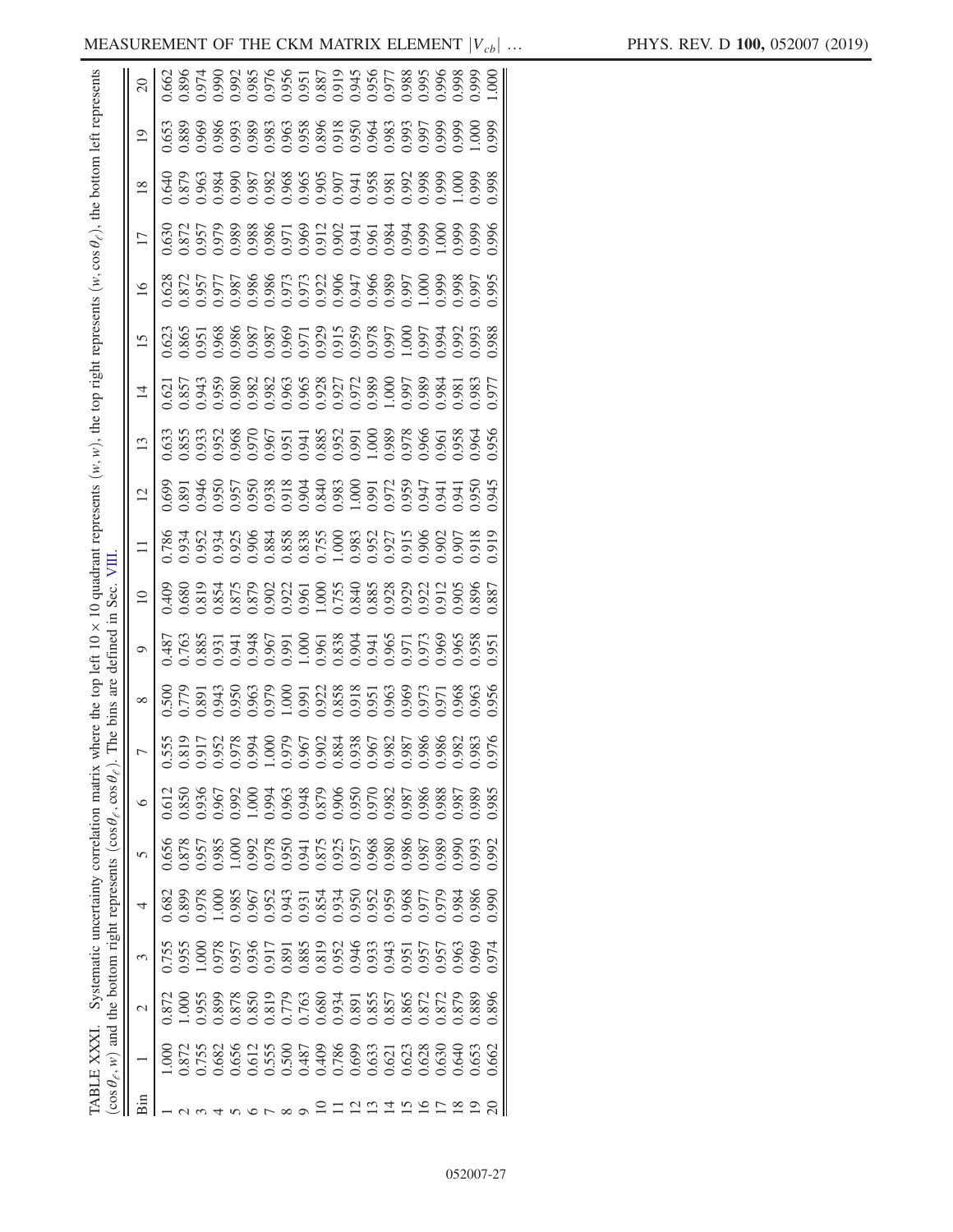|     | TABLE XXXII                                                          |                                                                |       |       |       | Systematic uncertainty correlation matrix<br>$\cos \theta_{\ell, \cos \theta_v}$ ) and the bottom right represents (cos $\theta_{\ell}, \chi$ ). T | where<br>he bins | the top left<br>are                                                                                                                                                                                                                  | $\mathbf{m}$<br>defined | 貝<br>Sec. | quadrant represents $(w, \cos \theta_v)$ , the top right represents |                                                                                                                                                                                                                                                                           |    |    |    |    | $(w, \chi)$ , the bottom left represents |    |    |  |
|-----|----------------------------------------------------------------------|----------------------------------------------------------------|-------|-------|-------|----------------------------------------------------------------------------------------------------------------------------------------------------|------------------|--------------------------------------------------------------------------------------------------------------------------------------------------------------------------------------------------------------------------------------|-------------------------|-----------|---------------------------------------------------------------------|---------------------------------------------------------------------------------------------------------------------------------------------------------------------------------------------------------------------------------------------------------------------------|----|----|----|----|------------------------------------------|----|----|--|
| Bin | $\overline{c}$                                                       | 22                                                             | 23    | 24    | 25    | 26                                                                                                                                                 | 27               | 28                                                                                                                                                                                                                                   | $\overline{6}$          | $\Im$     | $\overline{31}$                                                     | 32                                                                                                                                                                                                                                                                        | 33 | 34 | 35 | 36 | 37                                       | 38 | 39 |  |
|     | 0.508                                                                | 0.763                                                          |       | 0.919 | 0.954 | 0.970                                                                                                                                              |                  |                                                                                                                                                                                                                                      |                         |           |                                                                     |                                                                                                                                                                                                                                                                           |    |    |    |    |                                          |    |    |  |
|     |                                                                      | 0.783                                                          |       | 0.938 |       | 1.98                                                                                                                                               |                  |                                                                                                                                                                                                                                      |                         |           |                                                                     |                                                                                                                                                                                                                                                                           |    |    |    |    |                                          |    |    |  |
|     |                                                                      |                                                                |       |       |       | 0.990                                                                                                                                              |                  |                                                                                                                                                                                                                                      |                         |           |                                                                     |                                                                                                                                                                                                                                                                           |    |    |    |    |                                          |    |    |  |
|     | 0.524<br>0.558<br>0.638                                              | $0.814$<br>$0.842$                                             |       |       |       |                                                                                                                                                    | 858858           | 0.975<br>0.986 0.945 0.988 0.988 0.998 0.998 0.998 0.998 0.998 0.998 0.998 0.998 0.998 0.998 0.998 0.998 0.998 0.998 0<br>0.998 0.998 0.998 0.998 0.998 0.998 0.998 0.998 0.998 0.998 0.998 0.998 0.998 0.998 0.998 0.998 0.998 0.99 |                         |           |                                                                     | $\begin{smallmatrix} 0.920 & 0.930 & 0.930 & 0.930 & 0.930 & 0.930 & 0.930 & 0.930 & 0.930 & 0.930 & 0.930 & 0.930 & 0.930 & 0.930 & 0.930 & 0.930 & 0.930 & 0.930 & 0.930 & 0.930 & 0.930 & 0.930 & 0.930 & 0.930 & 0.930 & 0.930 & 0.930 & 0.930 & 0.930 & 0.930 & 0.9$ |    |    |    |    |                                          |    |    |  |
|     |                                                                      | 0880                                                           |       |       |       | 1991<br>1976 1976 1987<br>1976 1987 1988 1989<br>1980 1988 1989 1980 1980 1980 1                                                                   |                  |                                                                                                                                                                                                                                      |                         |           |                                                                     |                                                                                                                                                                                                                                                                           |    |    |    |    |                                          |    |    |  |
|     |                                                                      |                                                                |       |       |       |                                                                                                                                                    |                  |                                                                                                                                                                                                                                      |                         |           |                                                                     |                                                                                                                                                                                                                                                                           |    |    |    |    |                                          |    |    |  |
|     |                                                                      |                                                                |       |       |       |                                                                                                                                                    |                  |                                                                                                                                                                                                                                      |                         |           |                                                                     |                                                                                                                                                                                                                                                                           |    |    |    |    |                                          |    |    |  |
|     |                                                                      |                                                                |       |       |       |                                                                                                                                                    |                  |                                                                                                                                                                                                                                      |                         |           |                                                                     |                                                                                                                                                                                                                                                                           |    |    |    |    |                                          |    |    |  |
|     |                                                                      |                                                                |       |       |       |                                                                                                                                                    |                  |                                                                                                                                                                                                                                      |                         |           |                                                                     |                                                                                                                                                                                                                                                                           |    |    |    |    |                                          |    |    |  |
|     |                                                                      |                                                                |       |       |       |                                                                                                                                                    |                  |                                                                                                                                                                                                                                      |                         |           |                                                                     |                                                                                                                                                                                                                                                                           |    |    |    |    |                                          |    |    |  |
|     |                                                                      |                                                                |       |       |       |                                                                                                                                                    |                  |                                                                                                                                                                                                                                      |                         |           |                                                                     |                                                                                                                                                                                                                                                                           |    |    |    |    |                                          |    |    |  |
|     |                                                                      |                                                                |       |       |       |                                                                                                                                                    |                  |                                                                                                                                                                                                                                      |                         |           |                                                                     |                                                                                                                                                                                                                                                                           |    |    |    |    |                                          |    |    |  |
|     |                                                                      |                                                                |       |       |       |                                                                                                                                                    |                  |                                                                                                                                                                                                                                      |                         |           |                                                                     |                                                                                                                                                                                                                                                                           |    |    |    |    |                                          |    |    |  |
|     | 0.686<br>0.731<br>0.756<br>0.840<br>0.668<br>0.603<br>0.608<br>0.609 | 0.911<br>0.938<br>0.952<br>0.965 0.900<br>0.886 0.900<br>0.849 |       |       |       |                                                                                                                                                    | 5355888558855    |                                                                                                                                                                                                                                      |                         |           |                                                                     |                                                                                                                                                                                                                                                                           |    |    |    |    |                                          |    |    |  |
|     |                                                                      |                                                                |       |       |       |                                                                                                                                                    |                  |                                                                                                                                                                                                                                      |                         |           |                                                                     |                                                                                                                                                                                                                                                                           |    |    |    |    |                                          |    |    |  |
|     |                                                                      | 1.851                                                          |       |       |       |                                                                                                                                                    |                  |                                                                                                                                                                                                                                      |                         |           |                                                                     |                                                                                                                                                                                                                                                                           |    |    |    |    |                                          |    |    |  |
|     | 0.634                                                                | 187                                                            |       |       | 0.992 | 0.992                                                                                                                                              |                  |                                                                                                                                                                                                                                      |                         |           |                                                                     |                                                                                                                                                                                                                                                                           |    |    |    |    |                                          |    |    |  |
|     | 0.657                                                                | 0.890                                                          | 0.969 | 1.985 | 0.990 | 086                                                                                                                                                |                  |                                                                                                                                                                                                                                      |                         |           |                                                                     |                                                                                                                                                                                                                                                                           |    |    |    |    |                                          |    |    |  |
|     | 0.670                                                                | 0.902                                                          | 1.975 | 1.985 | 066.0 | 1.984                                                                                                                                              |                  |                                                                                                                                                                                                                                      |                         |           |                                                                     |                                                                                                                                                                                                                                                                           |    |    |    |    |                                          |    |    |  |
|     | 1.665                                                                | 0.899                                                          | 1.974 | 086.  | 0.990 | 0.984                                                                                                                                              |                  |                                                                                                                                                                                                                                      |                         | .892      | 076                                                                 |                                                                                                                                                                                                                                                                           |    |    |    |    |                                          |    |    |  |
|     |                                                                      |                                                                |       |       |       |                                                                                                                                                    |                  |                                                                                                                                                                                                                                      |                         |           |                                                                     |                                                                                                                                                                                                                                                                           |    |    |    |    |                                          |    |    |  |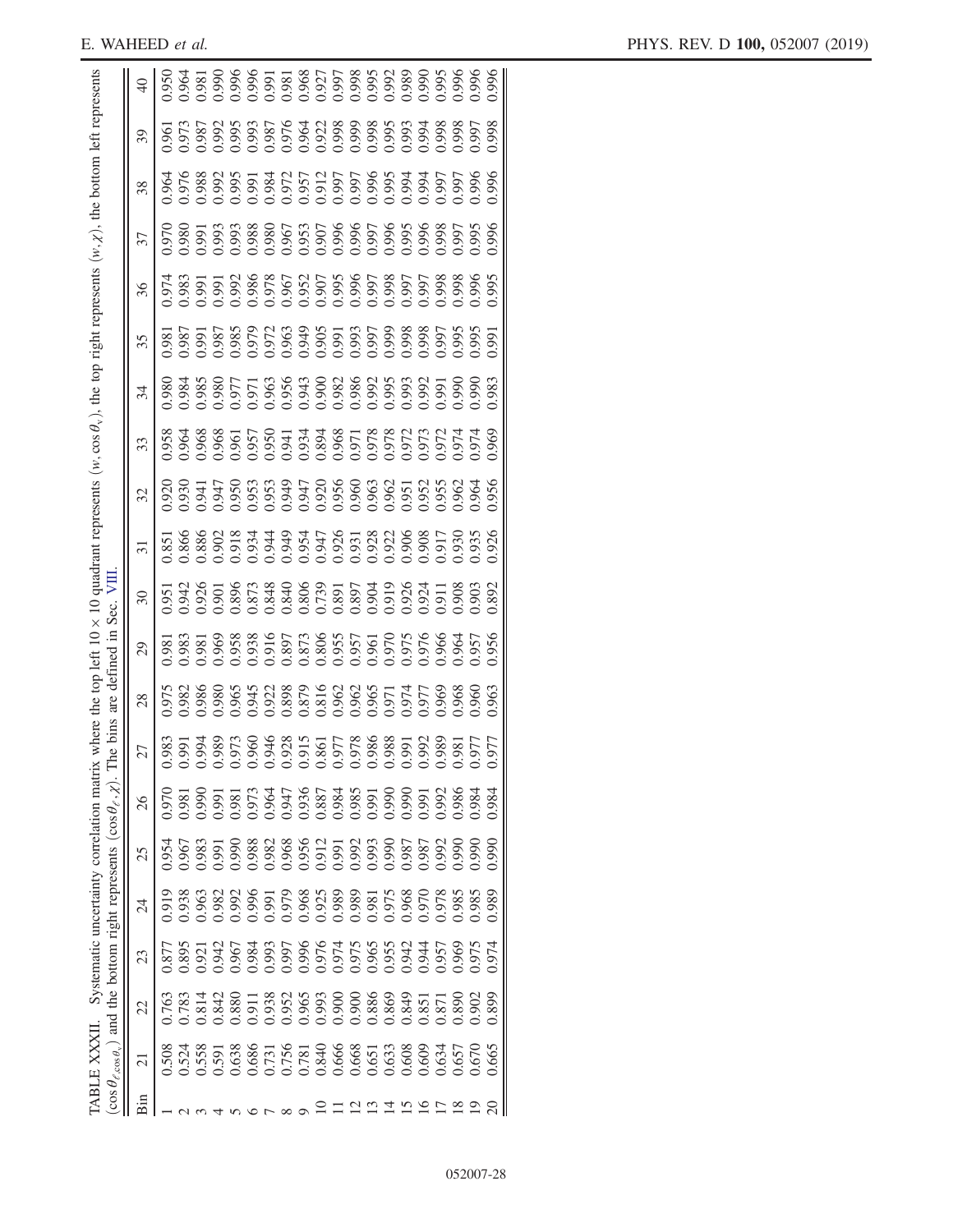|                                                                                                                                                   |                 | 0.665 |       |       |                                                                                                                                                                                                                                                                                                     |       |             |       |  |  |                 |                                                                           |             |                         |       |                             |       | 1.996 |
|---------------------------------------------------------------------------------------------------------------------------------------------------|-----------------|-------|-------|-------|-----------------------------------------------------------------------------------------------------------------------------------------------------------------------------------------------------------------------------------------------------------------------------------------------------|-------|-------------|-------|--|--|-----------------|---------------------------------------------------------------------------|-------------|-------------------------|-------|-----------------------------|-------|-------|
|                                                                                                                                                   | $\overline{19}$ |       |       |       |                                                                                                                                                                                                                                                                                                     |       |             |       |  |  |                 |                                                                           |             |                         |       |                             |       |       |
|                                                                                                                                                   | $\frac{8}{2}$   |       |       |       |                                                                                                                                                                                                                                                                                                     |       |             |       |  |  |                 |                                                                           |             |                         |       |                             |       | ,996  |
|                                                                                                                                                   | $\overline{17}$ |       |       |       |                                                                                                                                                                                                                                                                                                     |       |             |       |  |  |                 |                                                                           |             |                         |       |                             |       | 1.995 |
|                                                                                                                                                   | $\overline{16}$ |       |       |       |                                                                                                                                                                                                                                                                                                     |       |             |       |  |  |                 |                                                                           |             |                         |       |                             |       |       |
|                                                                                                                                                   | 15              |       |       |       |                                                                                                                                                                                                                                                                                                     |       |             |       |  |  |                 |                                                                           |             |                         |       |                             |       |       |
|                                                                                                                                                   | $\overline{1}$  |       |       |       | $\begin{array}{l} 1.633 \\ 0.856 \\ 0.955 \\ 0.975 \\ 0.995 \\ 0.995 \\ 0.995 \\ 0.996 \\ 0.907 \\ 0.909 \\ 0.900 \\ 0.900 \\ 0.900 \\ 0.900 \\ 0.900 \\ 0.900 \\ 0.900 \\ 0.900 \\ 0.900 \\ 0.900 \\ 0.900 \\ 0.900 \\ 0.900 \\ 0.900 \\ 0.900 \\ 0.900 \\ 0.900 \\ 0.900 \\ 0.900 \\ 0.900 \\ 0.$ |       |             |       |  |  |                 |                                                                           |             |                         |       |                             |       | .992  |
| where the top left 10 x 10 quadrant represents (cos $\theta_v$ , w), the top right represents (cos $\theta_v$ , cos $\theta_e$ ), the bottom left | 13              |       |       |       |                                                                                                                                                                                                                                                                                                     |       |             |       |  |  |                 |                                                                           |             |                         |       |                             |       | .995  |
| $\Xi$                                                                                                                                             | $\overline{c}$  |       |       |       | $0.688$<br>$0.01975$<br>$0.00000$<br>$0.00000$<br>$0.00000$<br>$0.00000$<br>$0.00000$<br>$0.00000$<br>$0.00000$<br>$0.00000$<br>$0.00000$                                                                                                                                                           |       |             |       |  |  |                 |                                                                           |             |                         |       |                             |       | 998   |
| Sec.                                                                                                                                              | $\Box$          |       |       |       |                                                                                                                                                                                                                                                                                                     |       |             |       |  |  |                 |                                                                           |             |                         |       |                             |       | .997  |
| each bin is defined in                                                                                                                            | $\supseteq$     |       |       |       | $\begin{array}{l} 3.640 \\ 0.933 \\ 0.976 \\ 0.976 \\ 0.912 \\ 0.857 \\ 0.871 \\ 0.871 \\ 0.871 \\ 0.871 \\ 0.872 \\ 0.873 \\ 0.873 \\ 0.873 \\ 0.873 \\ 0.873 \\ 0.873 \\ 0.873 \\ 0.873 \\ 0.873 \\ 0.873 \\ 0.873 \\ 0.873 \\ 0.873 \\ 0.873 \\ 0.873 \\ 0.873 \\ 0.873 \\ 0.873 \\ 0.873 \\ 0.$ |       |             |       |  |  |                 |                                                                           |             |                         |       |                             |       | .927  |
|                                                                                                                                                   | $\mathcal{O}$   |       |       |       |                                                                                                                                                                                                                                                                                                     |       |             |       |  |  |                 |                                                                           |             | 0.952<br>0.957<br>0.957 |       |                             | 0.964 | 1.968 |
| The label for                                                                                                                                     | $\infty$        | 0.756 |       |       | 952<br>990.097<br>890.088<br>1947                                                                                                                                                                                                                                                                   |       |             |       |  |  |                 |                                                                           |             |                         |       |                             |       | 1.981 |
|                                                                                                                                                   |                 |       |       |       |                                                                                                                                                                                                                                                                                                     |       |             |       |  |  | $\frac{53}{50}$ |                                                                           | $rac{2}{7}$ | 8 <sup>0</sup>          | 80    | $\frac{8}{2}$ $\frac{8}{2}$ |       | 1,991 |
|                                                                                                                                                   |                 |       |       |       |                                                                                                                                                                                                                                                                                                     |       |             |       |  |  | $\overline{0}$  | e e e e e e e                                                             |             |                         |       |                             |       |       |
|                                                                                                                                                   | $\circ$         | 0.686 | 0.91  |       |                                                                                                                                                                                                                                                                                                     |       |             |       |  |  |                 |                                                                           |             |                         |       | 1,991                       | 993   | ).996 |
|                                                                                                                                                   | 5               | 0.638 | 0.880 |       | 0.967                                                                                                                                                                                                                                                                                               | 066.0 |             |       |  |  |                 | 0.981<br>0.965 8866 0.977<br>0.965 0.9777<br>0.97775 886<br>0.977778 8890 |             |                         |       | ).995                       | 1.995 | 066   |
| Systematic uncertainty correlation matrix                                                                                                         | 4               | 0.591 | 1.842 | 0.942 | 1,982<br>1,991                                                                                                                                                                                                                                                                                      |       |             |       |  |  |                 |                                                                           |             |                         |       | 0.992                       | 1.992 | 0661  |
|                                                                                                                                                   | $\mathfrak{c}$  | 0.558 | 0.814 | 0.921 | 0.963                                                                                                                                                                                                                                                                                               | 0.983 | <b>1990</b> | 0.994 |  |  |                 |                                                                           |             | 1,991                   | 99    | 0.988                       | 1.987 | 98(   |
| represents $(\chi, w)$ and the bottom right represents $(\chi, \cos \theta_{\ell})$                                                               | $\mathcal{L}$   | 0.524 | 0.783 | 0.895 |                                                                                                                                                                                                                                                                                                     |       |             |       |  |  |                 |                                                                           |             |                         | 0.98C | .976                        | 97.5  | 1.964 |
| TABLE XXXIII                                                                                                                                      |                 | 0.508 | 0.763 |       | 0.877<br>0.919                                                                                                                                                                                                                                                                                      | 0.954 |             |       |  |  |                 | 0.970<br>0.983<br>0.975<br>0.981 0.981<br>0.981<br>0.981 0.981            |             | 0.974                   | 0.970 | 1.964                       | 0.96  | 0.950 |
|                                                                                                                                                   | Bin             |       |       |       |                                                                                                                                                                                                                                                                                                     |       |             |       |  |  |                 |                                                                           |             |                         |       |                             |       |       |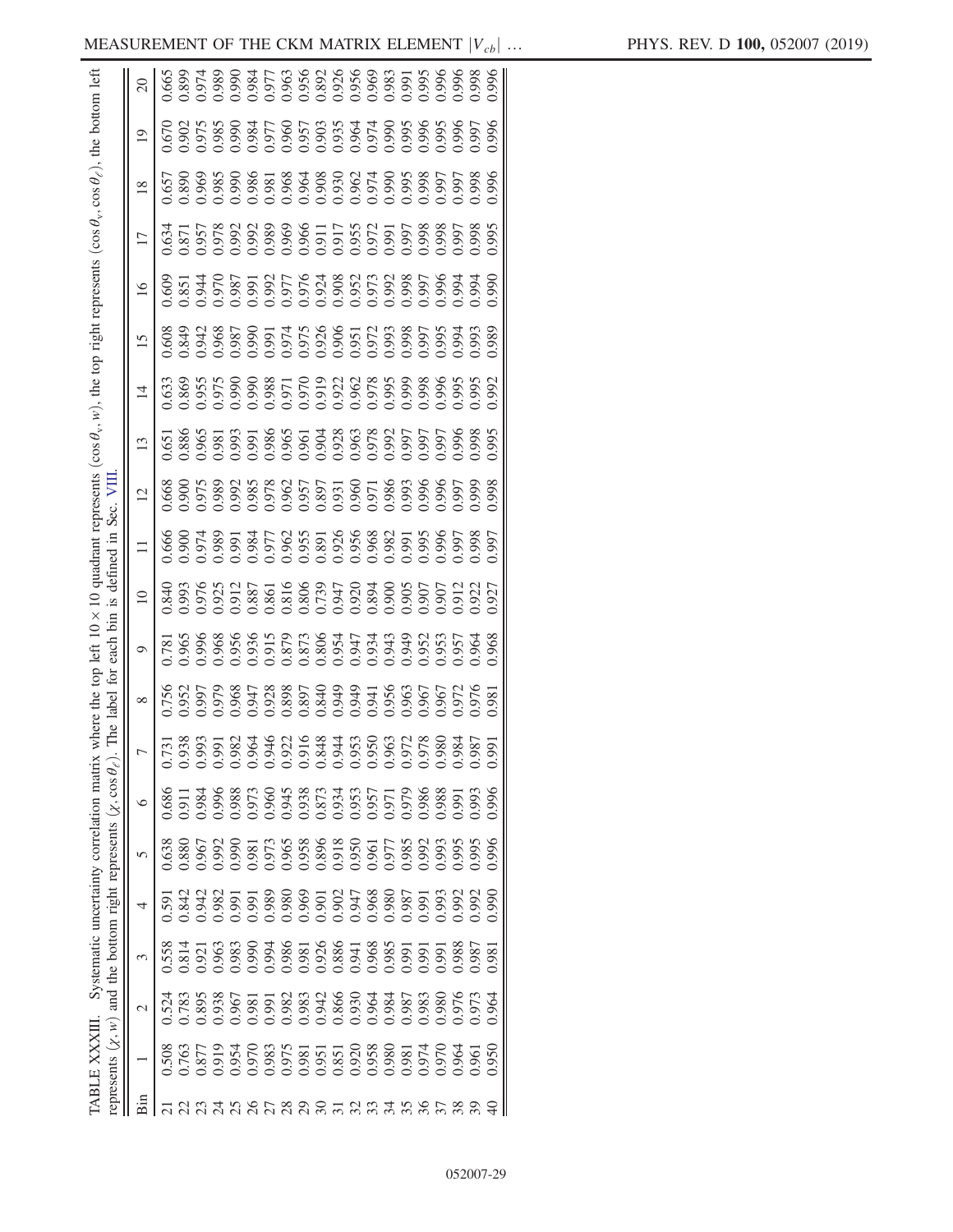| represents $(\chi, \cos \theta_v)$ and the bottom right represents | (x, x) |                                                                    |             |       | . The                                                                               | bins are                | defined       | Sec.<br>$\Xi$            |       |    |                                                                                                                                                                                         |    |                                                                                                                                                                                                                                                                                                     |    |    |       |                |
|--------------------------------------------------------------------|--------|--------------------------------------------------------------------|-------------|-------|-------------------------------------------------------------------------------------|-------------------------|---------------|--------------------------|-------|----|-----------------------------------------------------------------------------------------------------------------------------------------------------------------------------------------|----|-----------------------------------------------------------------------------------------------------------------------------------------------------------------------------------------------------------------------------------------------------------------------------------------------------|----|----|-------|----------------|
|                                                                    |        |                                                                    |             |       |                                                                                     |                         |               |                          |       |    |                                                                                                                                                                                         |    |                                                                                                                                                                                                                                                                                                     |    |    |       |                |
| 23                                                                 |        | 24                                                                 | 25          | 26    | 27                                                                                  | 28                      | $\mathcal{Q}$ | $\overline{\mathcal{E}}$ | 32    | 33 | 34                                                                                                                                                                                      | 35 | 36                                                                                                                                                                                                                                                                                                  | 37 | 38 | 39    | $\overline{4}$ |
| 0.987                                                              |        | 0.968                                                              | 0.949       | 0.929 |                                                                                     |                         |               |                          |       |    |                                                                                                                                                                                         |    |                                                                                                                                                                                                                                                                                                     |    |    | 0.959 | 0.954          |
|                                                                    |        | 1.98                                                               | 0.964       | 0.946 |                                                                                     |                         |               |                          |       |    |                                                                                                                                                                                         |    |                                                                                                                                                                                                                                                                                                     |    |    |       |                |
|                                                                    |        | 1.995                                                              | 0.983       | 0.968 |                                                                                     | 1.894<br>0.910<br>0.933 |               |                          |       |    |                                                                                                                                                                                         |    |                                                                                                                                                                                                                                                                                                     |    |    |       |                |
|                                                                    |        | .00(                                                               |             |       | $\frac{1}{9}$ $\frac{8}{9}$ $\frac{8}{9}$ $\frac{8}{9}$ $\frac{8}{9}$ $\frac{6}{9}$ |                         |               |                          |       |    | $7.886$<br>$3.995$<br>$3.995$<br>$3.995$<br>$3.995$<br>$3.995$<br>$3.995$<br>$3.995$<br>$3.995$<br>$3.995$<br>$3.995$<br>$3.995$<br>$3.995$<br>$3.995$<br>$3.995$<br>$3.995$<br>$3.995$ |    | $\begin{array}{l} 0.984 \\ 0.995 \\ 0.996 \\ 0.997 \\ 0.998 \\ 0.997 \\ 0.987 \\ 0.988 \\ 0.997 \\ 0.998 \\ 0.999 \\ 0.999 \\ 0.999 \\ 0.999 \\ 0.999 \\ 0.999 \\ 0.000 \\ 0.000 \\ 0.000 \\ 0.000 \\ 0.000 \\ 0.000 \\ 0.000 \\ 0.000 \\ 0.000 \\ 0.000 \\ 0.000 \\ 0.000 \\ 0.000 \\ 0.000 \\ 0.$ |    |    |       |                |
|                                                                    |        | 1,994                                                              |             |       |                                                                                     |                         |               |                          |       |    |                                                                                                                                                                                         |    |                                                                                                                                                                                                                                                                                                     |    |    |       |                |
|                                                                    |        |                                                                    |             |       |                                                                                     |                         |               |                          |       |    |                                                                                                                                                                                         |    |                                                                                                                                                                                                                                                                                                     |    |    |       |                |
|                                                                    |        |                                                                    |             |       |                                                                                     |                         |               |                          |       |    |                                                                                                                                                                                         |    |                                                                                                                                                                                                                                                                                                     |    |    |       |                |
|                                                                    |        |                                                                    |             |       |                                                                                     |                         |               |                          |       |    |                                                                                                                                                                                         |    |                                                                                                                                                                                                                                                                                                     |    |    |       |                |
|                                                                    |        |                                                                    |             |       |                                                                                     |                         |               |                          |       |    |                                                                                                                                                                                         |    |                                                                                                                                                                                                                                                                                                     |    |    |       |                |
|                                                                    |        |                                                                    |             |       |                                                                                     |                         |               |                          |       |    |                                                                                                                                                                                         |    |                                                                                                                                                                                                                                                                                                     |    |    |       |                |
|                                                                    |        |                                                                    |             |       |                                                                                     |                         |               |                          |       |    |                                                                                                                                                                                         |    |                                                                                                                                                                                                                                                                                                     |    |    |       |                |
|                                                                    |        |                                                                    |             |       |                                                                                     |                         |               |                          |       |    |                                                                                                                                                                                         |    |                                                                                                                                                                                                                                                                                                     |    |    |       |                |
|                                                                    |        | 0.984<br>0.9700.934<br>0.970.990.991<br>0.990.991<br>0.991.991.991 |             |       | 8 8 8 8 9 8 8 8 8 8 8 8 8 9 9                                                       |                         |               |                          |       |    |                                                                                                                                                                                         |    |                                                                                                                                                                                                                                                                                                     |    |    |       |                |
|                                                                    |        |                                                                    |             |       |                                                                                     |                         |               |                          |       |    |                                                                                                                                                                                         |    |                                                                                                                                                                                                                                                                                                     |    |    |       |                |
|                                                                    |        |                                                                    |             |       |                                                                                     |                         |               |                          |       |    |                                                                                                                                                                                         |    |                                                                                                                                                                                                                                                                                                     |    |    |       |                |
|                                                                    |        | 0.992                                                              |             |       |                                                                                     |                         |               |                          |       |    |                                                                                                                                                                                         |    |                                                                                                                                                                                                                                                                                                     |    |    |       |                |
|                                                                    | 0.992  | 0.992                                                              | <b>1990</b> |       |                                                                                     |                         |               |                          |       |    |                                                                                                                                                                                         |    |                                                                                                                                                                                                                                                                                                     |    |    |       |                |
|                                                                    | 1.987  | 1,991                                                              | 0.995       | 0.993 |                                                                                     |                         |               |                          |       |    |                                                                                                                                                                                         |    |                                                                                                                                                                                                                                                                                                     |    |    |       |                |
|                                                                    | 0.982  | 0.988                                                              | 0.994       | 0.994 |                                                                                     | 1.977<br>S82.           |               |                          |       |    |                                                                                                                                                                                         |    |                                                                                                                                                                                                                                                                                                     |    |    |       |                |
|                                                                    | 0.98   | 0.990                                                              | 0.995       | 0.995 | 991                                                                                 | 1.980                   | .97           |                          | 1.999 |    |                                                                                                                                                                                         |    |                                                                                                                                                                                                                                                                                                     |    |    |       |                |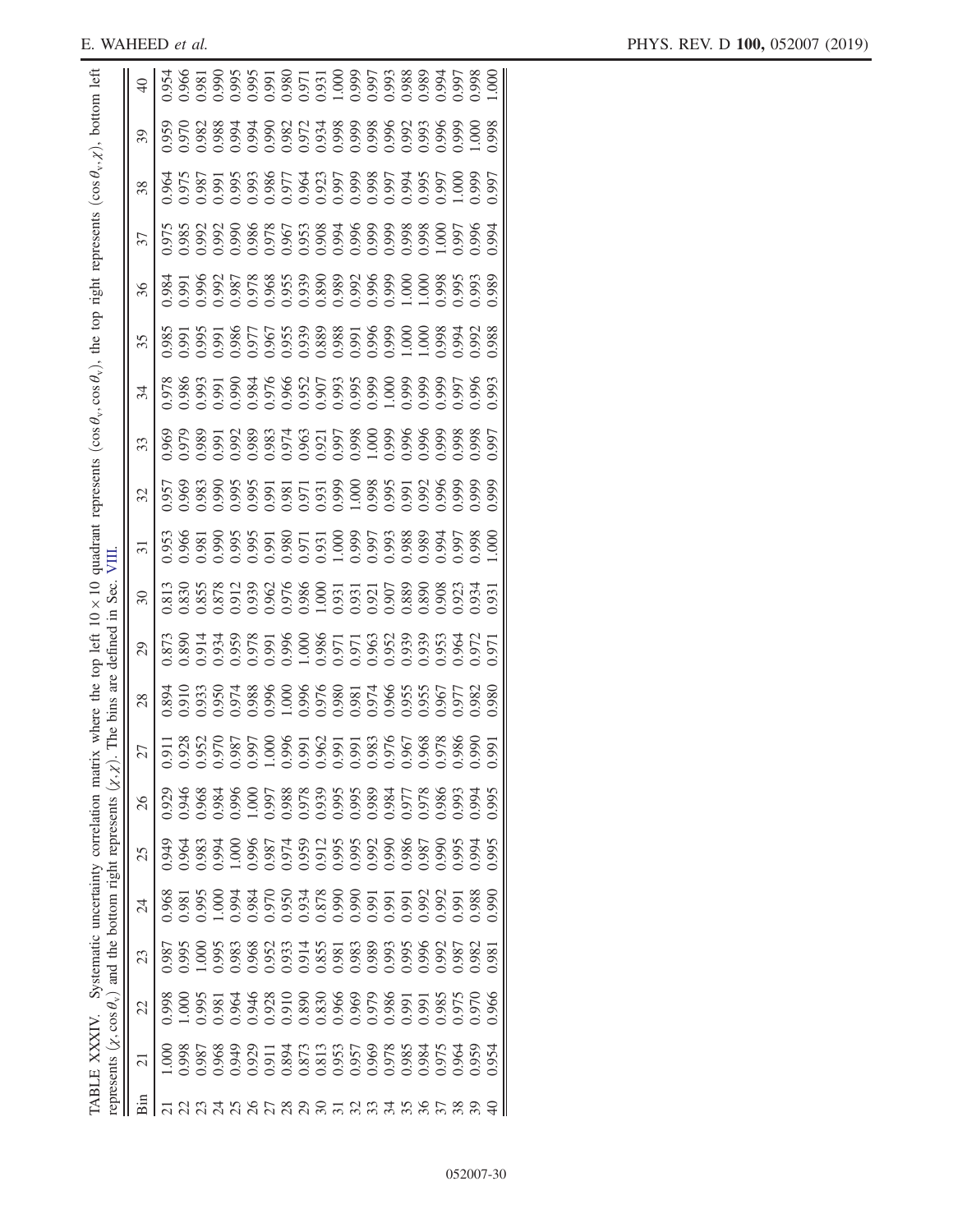# ACKNOWLEDGMENTS

We thank the KEKB group for the excellent operation of the accelerator; the KEK cryogenics group for the efficient operation of the solenoid; and the KEK computer group, and the Pacific Northwest National Laboratory (PNNL) Environmental Molecular Sciences Laboratory (EMSL) computing group for strong computing support; and the National Institute of Informatics, and Science Information NETwork 5 (SINET5) for valuable network support. We acknowledge support from the Ministry of Education, Culture, Sports, Science, and Technology (MEXT) of Japan, the Japan Society for the Promotion of Science (JSPS), and the Tau-Lepton Physics Research Center of Nagoya University; the Australian Research Council including Grants No. DP180102629, No. DP170102389, No. DP170102204, No. DP150103061, No. FT130100303; Austrian Science Fund (FWF); the National Natural Science Foundation of China under Contracts No. 114 35013, No. 11475187, No. 11521505, No. 11575017, No. 11675166, No. 11705209; Key Research Program of Frontier Sciences, Chinese Academy of Sciences (CAS), Grant No. QYZDJ-SSW-SLH011; the CAS Center for Excellence in Particle Physics (CCEPP); the Shanghai Pujiang Program under Grant No. 18PJ1401000; the

Ministry of Education, Youth and Sports of the Czech Republic under Contract No. LTT17020; the Carl Zeiss Foundation, the Deutsche Forschungsgemeinschaft, the Excellence Cluster Universe, and the Volkswagen Stiftung; the Department of Science and Technology of India; the Istituto Nazionale di Fisica Nucleare of Italy; National Research Foundation (NRF) of Korea Grants No. 2015H1A2A1033649, No. 2016R1D1A1 B01010135, No. 2016K1A3A7A09005603, No. 2016R1- D1A1B02012900, No. 2018R1A2B3003643, No. 2018- R1A6A1A06024970, No. 2018R1D1A1B07047294; Radiation Science Research Institute, Foreign Large-size Research Facility Application Supporting project, the Global Science Experimental Data Hub Center of the Korea Institute of Science and Technology Information and KREONET/GLORIAD; the Polish Ministry of Science and Higher Education and the National Science Center; the Grant of the Russian Federation Government, Agreement No. 14.W03.31.0026; the Slovenian Research Agency; Ikerbasque, Basque Foundation for Science, Spain; the Swiss National Science Foundation; the Ministry of Education and the Ministry of Science and Technology of Taiwan; and the United States Department of Energy and the National Science Foundation.

- <span id="page-30-0"></span>[1] M. Kobayashi and T. Maskawa, [Prog. Theor. Phys.](https://doi.org/10.1143/PTP.49.652) 49, 652  $(1973)$
- [2] N. Cabibbo, [Phys. Rev. Lett.](https://doi.org/10.1103/PhysRevLett.10.531) **10**, 531 (1963).
- <span id="page-30-1"></span>[3] Y. Amhis et al. (HFLAV Group), [Eur. Phys. J. C](https://doi.org/10.1140/epjc/s10052-017-5058-4) 77, 895 [\(2017\).](https://doi.org/10.1140/epjc/s10052-017-5058-4)
- <span id="page-30-2"></span>[4] I. Caprini, L. Lellouch, and M. Neubert, [Nucl. Phys.](https://doi.org/10.1016/S0550-3213(98)00350-2) **B530**, [153 \(1998\)](https://doi.org/10.1016/S0550-3213(98)00350-2).
- <span id="page-30-3"></span>[5] C. G. Boyd, B. Grinstein, and R. F. Lebed, [Phys. Rev. D](https://doi.org/10.1103/PhysRevD.56.6895) 56, [6895 \(1997\)](https://doi.org/10.1103/PhysRevD.56.6895).
- <span id="page-30-4"></span>[6] Throughout this note charge-conjugate decay modes are implied.
- <span id="page-30-5"></span>[7] W. Dungel et al. (Belle Collaboration), [Phys. Rev. D](https://doi.org/10.1103/PhysRevD.82.112007) 82, [112007 \(2010\).](https://doi.org/10.1103/PhysRevD.82.112007)
- <span id="page-30-6"></span>[8] J. Brodzicka et al. (Belle Collaboration), [Prog. Theor. Exp.](https://doi.org/10.1093/ptep/pts072) Phys. (2012[\), 4D001.](https://doi.org/10.1093/ptep/pts072)
- <span id="page-30-7"></span>[9] A. Abashian et al. (Belle Collaboration), [Nucl. Instrum.](https://doi.org/10.1016/S0168-9002(01)02013-7) [Methods Phys. Res., Sect. A](https://doi.org/10.1016/S0168-9002(01)02013-7) 479, 117 (2002).
- <span id="page-30-8"></span>[10] S. Kurokawa and E. Kikutani, [Nucl. Instrum. Methods](https://doi.org/10.1016/S0168-9002(02)01771-0) [Phys. Res., Sect. A](https://doi.org/10.1016/S0168-9002(02)01771-0) 499, 1 (2003), and other papers included in this Volume; T. Abe et al., Prog. Theor. Exp. Phys. (2013), 03A001 and references therein.
- <span id="page-30-9"></span>[11] Z. Natkaniec et al. (Belle SVD2 Group), [Nucl. Instrum.](https://doi.org/10.1016/j.nima.2005.11.228) [Methods Phys. Res., Sect. A](https://doi.org/10.1016/j.nima.2005.11.228) 560, 1 (2006).
- <span id="page-30-10"></span>[12] D. J. Lange, [Nucl. Instrum. Methods Phys. Res., Sect. A](https://doi.org/10.1016/S0168-9002(01)00089-4) 462[, 152 \(2001\)](https://doi.org/10.1016/S0168-9002(01)00089-4).
- <span id="page-30-11"></span>[13] C. Patrignani et al. (Particle Data Group), [Chin. Phys. C](https://doi.org/10.1088/1674-1137/40/10/100001) 40, [100001 \(2016\).](https://doi.org/10.1088/1674-1137/40/10/100001)
- <span id="page-30-12"></span>[14] T. Sjöstrand, S. Mrenna, and P. Skands, [J. High Energy](https://doi.org/10.1088/1126-6708/2006/05/026) [Phys. 05 \(2006\) 026.](https://doi.org/10.1088/1126-6708/2006/05/026)
- <span id="page-30-13"></span>[15] E. Barberio and Z. Was, [Comput. Phys. Commun.](https://doi.org/10.1016/0010-4655(94)90074-4) 79, 291 [\(1994\).](https://doi.org/10.1016/0010-4655(94)90074-4)
- <span id="page-30-14"></span>[16] R. Brun *et al.*, GEANT 3.21, CERN Report No. DD/EE/84-1, 1984 (to be published).
- <span id="page-30-15"></span>[17] K. Hanagaki, H. Kakuno, H. Ikeda, T. Iijima, and T. Tsukamoto, [Nucl. Instrum. Methods Phys. Res., Sect. A](https://doi.org/10.1016/S0168-9002(01)02113-1) 485[, 490 \(2002\)](https://doi.org/10.1016/S0168-9002(01)02113-1).
- <span id="page-30-16"></span>[18] A. Abashian et al., [Nucl. Instrum. Methods Phys. Res., Sect.](https://doi.org/10.1016/S0168-9002(02)01164-6) A 491[, 69 \(2002\).](https://doi.org/10.1016/S0168-9002(02)01164-6)
- <span id="page-30-18"></span><span id="page-30-17"></span>[19] A. Sirlin, [Nucl. Phys.](https://doi.org/10.1016/0550-3213(82)90303-0) **B196**, 83 (1982).
- [20] B. Grinstein and A. Kobach, [Phys. Lett. B](https://doi.org/10.1016/j.physletb.2017.05.078) 771, 359 [\(2017\).](https://doi.org/10.1016/j.physletb.2017.05.078)
- <span id="page-30-19"></span>[21] D. Bigi, P. Gambino, and S. Schacht, [Phys. Lett. B](https://doi.org/10.1016/j.physletb.2017.04.022) 769, 441 [\(2017\).](https://doi.org/10.1016/j.physletb.2017.04.022)
- <span id="page-30-20"></span>[22] A. K. Leibovich, Z. Ligeti, I. W. Stewart, and M. B. Wise, [Phys. Rev. D](https://doi.org/10.1103/PhysRevD.57.308) 57, 308 (1998).
- <span id="page-30-21"></span>[23] A. Vossen et al. (Belle Collaboration), [Phys. Rev. D](https://doi.org/10.1103/PhysRevD.98.012005) 98, [012005 \(2018\).](https://doi.org/10.1103/PhysRevD.98.012005)
- [24] K. Nakamura et al. (Particle Data Group), [J. Phys. G](https://doi.org/10.1088/0954-3899/37/7A/075021) 37, [075021 \(2010\).](https://doi.org/10.1088/0954-3899/37/7A/075021)
- [25] B. Aubert et al. (BABAR Collaboration), [Phys. Rev. D](https://doi.org/10.1103/PhysRevD.77.032002) 77, [032002 \(2008\).](https://doi.org/10.1103/PhysRevD.77.032002)
- [26] B. Aubert et al. (BABAR Collaboration), [Phys. Rev. Lett.](https://doi.org/10.1103/PhysRevLett.100.231803) 100[, 231803 \(2008\).](https://doi.org/10.1103/PhysRevLett.100.231803)